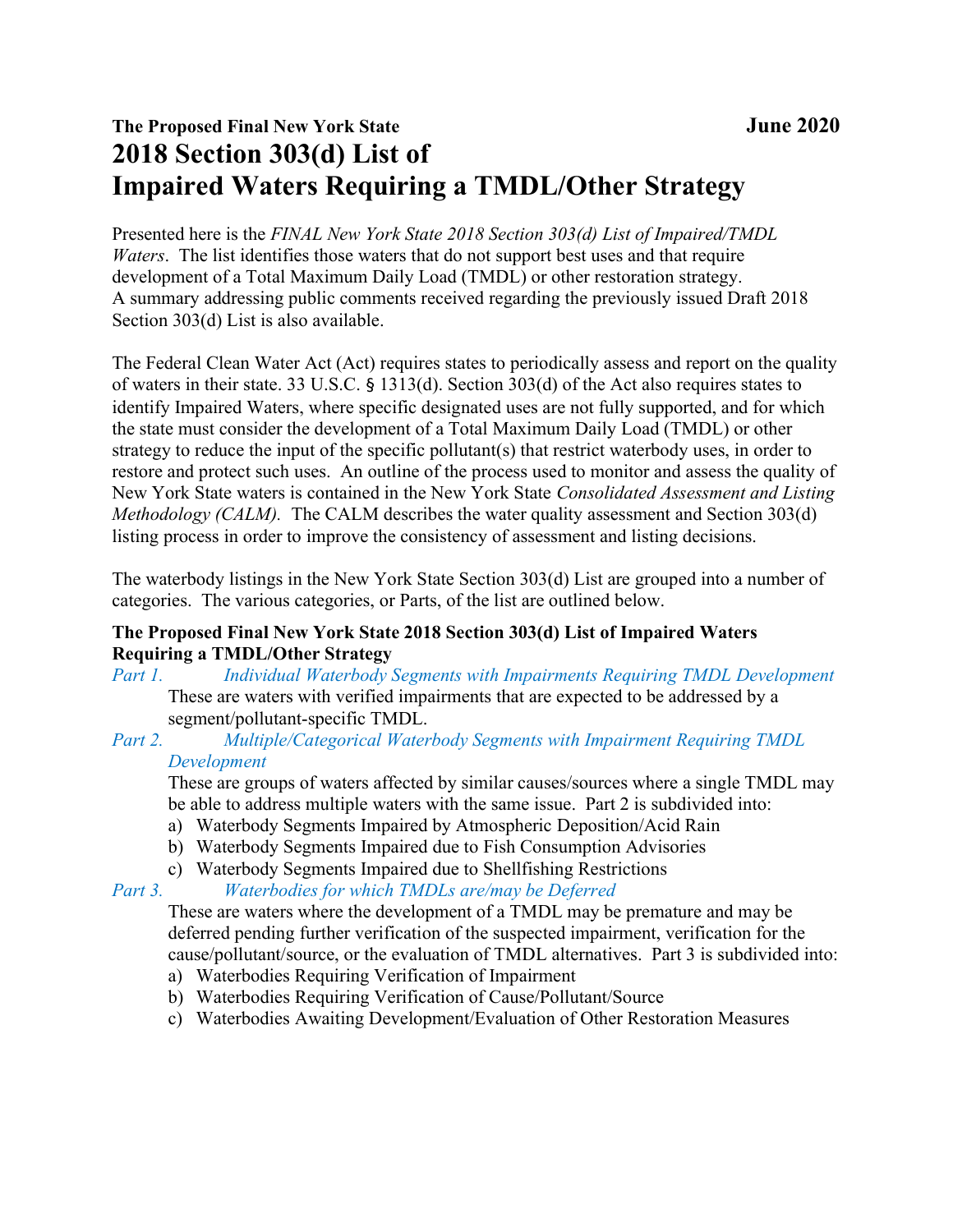#### Impaired/Delisted Waters NOT Included on the Section 303(d) List

Not all impaired waters of the state are included on the Section 303(d) List. By definition, the List is to be comprised of impaired waters that require development of a Total Maximum Daily Load (TMDL) plan. 33 U.S.C. § 1313(d); 40 C.F.R. § 130.7. Although separate from the Section 303(d) List, a compilation of waterbody/pollutants representing those impairments that are not included on the List provides additional information toward understanding listing decisions and clarifies how impairments are considered.

#### Waterbody Segments Not Listed Because TMDL is Not Necessary (separate list)

The List of Integrated Report (IR) Category 4a/b/c Waters is available to facilitate the review of Section 303(d) List. The purpose of this supplement is to provide a more comprehensive inventory of waters of the state that do not fully support designated uses and that are considered to be impaired.

There are three (3) justifications for not including an impaired water on the Section 303(d) List:

Category 4a Waters - TMDL development is not necessary because a TMDL has already been established for the segment/pollutant.

Category 4b Waters - TMDL is not necessary because other required control measures are expected to result in restoration in a reasonable period of time.

Category 4c Waters - TMDL is not appropriate because the impairment is the result of pollution, rather than a pollutant that can be allocated through a TMDL.

## Waterbody/Pollutant Delisting (separate list)

A separate list of water/pollutant combinations that were included on the previous Section 303(d) List, but that are NOT included on the current List is also available. This listing provides some linkage and continuity between the previous and proposed new Lists. The specific reason why a waterbody/pollutant no longer appears on the List (i.e., delisting action, reassessment, resegmentation, etc.) is included in this document. Some of these waters (those that have been delisted but that remain *Impaired*) also appear on the list of *List of Integrated Report (IR) Category* 4a/b/c Waters.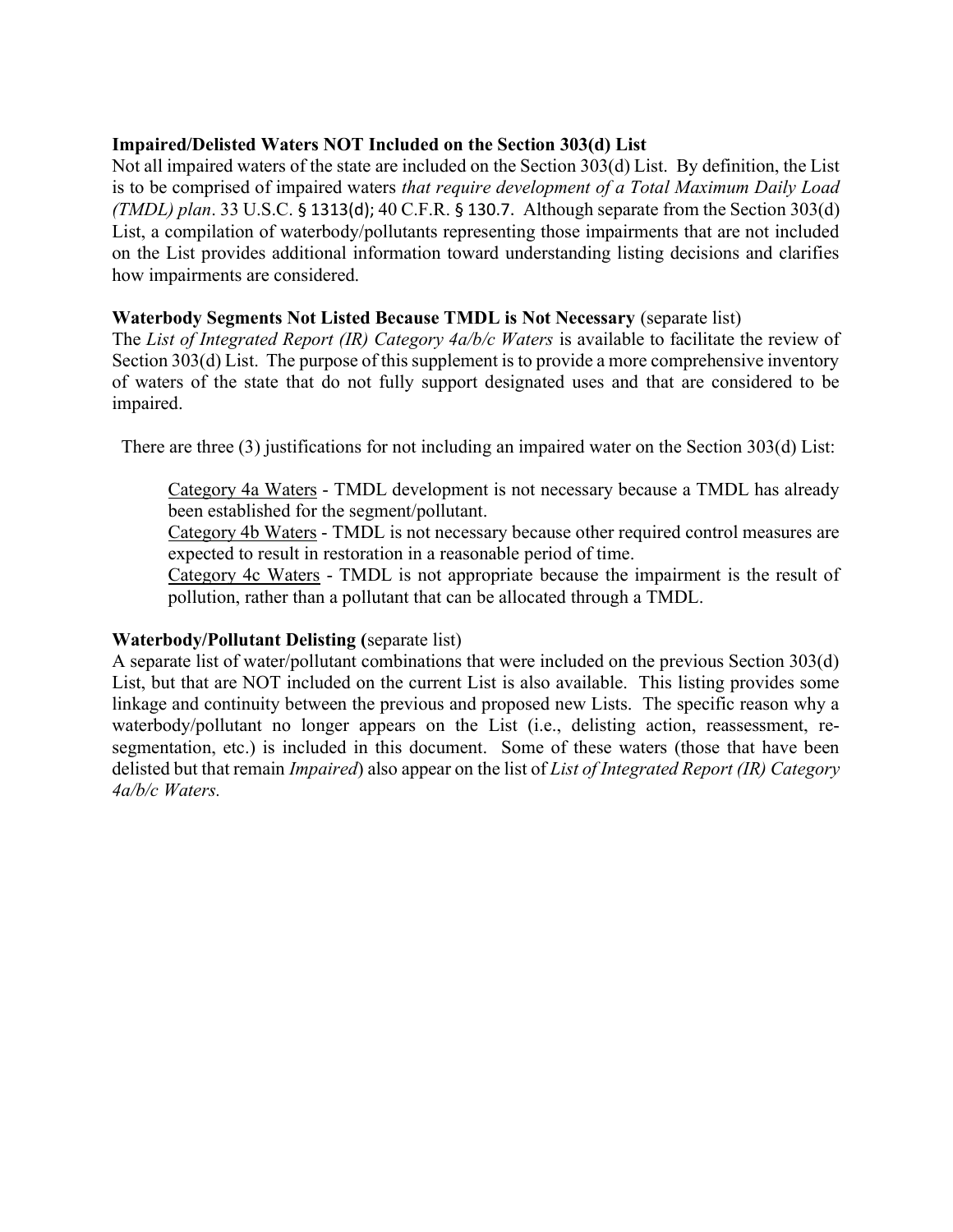## 2018 Section 303(d) List of Impaired Waters

Segments and/or pollutants listed in Bold Type are new listings; i.e., they were not included in the previous (2016) Section 303(d) List. \*/+ Denotes Priority Waters for TMDL/restoration strategy scheduled for development in 2018 (\*) and over longer term, through 2022 (+).

|                         | Niagara River/Lake Erie Drainage Basin          |                    |                 |               |                            |                                |      |
|-------------------------|-------------------------------------------------|--------------------|-----------------|---------------|----------------------------|--------------------------------|------|
| Ont 158-6               | Gill Creek and tribs (0101-0002)                | Niagara            | River           | C             | Unknown (biol impacts)     | Urban Runoff, Contam. Sed      | 2004 |
| Ont 158-6-P1a           | Hyde Park Lake (0101-0030)                      | Niagara            | Lake            | B             | Phosphorus                 | Urban/Storm Runoff             | 2012 |
| Ont 158-8-1             | Bergholtz Creek and tribs (0101-0004)           | Niagara            | River           | $\mathcal{C}$ | Phosphorus                 | Urban Runoff                   | 2004 |
| Ont 158-8-1             | Bergholtz Creek and tribs (0101-0004)           | Niagara            | River           | $\mathcal{C}$ | Fecal Coliform             | Urban Runoff                   | 2004 |
| Ont 158-12-6            | Ransom Creek, Lower, and tribs (0102-0004)      | Erie               | River           | $\mathsf{C}$  | Oxygen Demand $1$          | Onsite WTS                     | 2004 |
| Ont 158-12-6            | Ransom Creek, Lower, and tribs (0102-0004)      | Erie               | River           | $\mathcal{C}$ | Fecal Coliform             | Onsite WTS                     | 2004 |
| Ont 158-12-6            | Ransom Creek, Upper, and tribs (0102-0027)      | Erie               | River           | C(T)          | Oxygen Demand <sup>1</sup> | Onsite WTS                     | 2004 |
| Ont 158-12-6            | Ransom Creek, Upper, and tribs (0102-0027)      | Erie               | River           | C(T)          | Fecal Coliform             | Onsite WTS                     | 2004 |
| Ont 158-13              | Two Mile Creek and tribs (0101-0005)            | Erie               | River           | B             | Oxygen Demand <sup>1</sup> | CSO <sub>s</sub> , Municipal   | 2004 |
| Ont 158-13              | Two Mile Creek and tribs (0101-0005)            | Erie               | River           | B             | Fecal Coliform             | CSOs, Municipal                | 2004 |
| Ont 158-15              | Scajaquada Creek, Lower, and tribs (0101-0023)  | Erie               | River           | $\, {\bf B}$  | Phosphorus                 | CSOs, Urban Runoff             | 2010 |
| Ont 158-15              | Scajaquada Creek, Lower, and tribs (0101-0023)  | Erie               | River           | B             | Low D.O. $2$               | CSOs, Urban Runoff             | 2010 |
| Ont 158-15              | Scajaquada Creek, Lower, and tribs (0101-0023)  | Erie               | River           | $\, {\bf B}$  | Fecal Coliform             | CSOs, Urban Runoff             | 2004 |
| Ont 158-15              | Scajaquada Creek, Middle, and tribs (0101-0033) | Erie               | River           | $\mathbf C$   | Phosphorus                 | CSOs, Urban Runoff             | 2010 |
| Ont 158-15              | Scajaquada Creek, Middle, and tribs (0101-0033) | Erie               | River           | $\mathcal{C}$ | Low D.O. $2$               | CSOs, Urban Runoff             | 2010 |
| Ont 158-15              | Scajaquada Creek, Middle, and tribs (0101-0033) | Erie               | River           | C             | Fecal Coliform             | CSOs, Urban Runoff             | 2010 |
| Ont 158-15              | Scajaquada Creek, Upper, and tribs (0101-0034)  | Erie               | River           | B             | Phosphorus                 | CSOs, Urban Runoff             | 2010 |
| Ont 158-15              | Scajaquada Creek, Upper, and tribs (0101-0034)  | Erie               | River           | B             | Low D.O. $^2$              | CSOs, Urban Runoff             | 2010 |
| Ont 158-15              | Scajaquada Creek, Upper, and tribs (0101-0034)  | Erie               | River           | B             | Fecal Coliform             | CSOs, Urban Runoff             | 2010 |
| Ont 158-15-P25          | <b>Delaware Park Pond (0101-0026)</b>           | <b>Erie</b>        | Lake            | B             | <b>Phosphorus</b>          | <b>Urban/Storm Runoff</b>      | 2018 |
| Ont $158-E$ (portion 5) | Lake Erie (Northeast Shoreline) (0104-0036)     | Erie               | G.Lakes B       |               | Fecal Coliform             | Urban/Storm Runoff             | 2010 |
| Ont $158-E$ (portion 6) | Lake Erie (Main Lake, North) (0104-0037)        | Erie               | G. Lakes A-Spcl |               | Fecal Coliform             | Urban/Storm Runoff             | 2010 |
| Ont 158-E (portion 7)   | Lake Erie (Main Lake, South) (0105-0033)        | Chautauqua         | G. Lakes A-Spcl |               | Fecal Coliform             | Urban/Storm Runoff             | 2010 |
| Ont 158-E (portion 7a)  | Lake Erie, Dunkirk Harbor (0105-0009)           | Chautauqua G.Lakes |                 | – B           | Fecal Coliform             | Urban/Storm Runoff             | 2004 |
| Ont 158E-2-1-P81b       | Green Lake (0101-0038)                          | Erie               | Lake            | B             | Phosphorus                 | Urban Runoff                   | 2010 |
| Ont 158E-3              | Rush Creek and tribs (0104-0018)                | Erie               | River           | $\mathcal{C}$ | Fecal Coliform             | CSOs, Urban Runoff, Munic      | 2004 |
| Ont 158E-3              | Rush Creek and tribs (0104-0018)                | Erie               | River           | $\mathcal{C}$ | Phosphorus                 | CSOs, Urban Runoff, Munic 2004 |      |

<sup>&</sup>lt;sup>1</sup> Waters exceeding the New York State Water Quality Standard for dissolved oxygen are listed for 'Oxygen Demand' if a specific oxygen demanding pollutant has not been identified.

<sup>2</sup>The low dissolved oxygen observed in this system is likely an observed effect of the nutrient pollutant also present.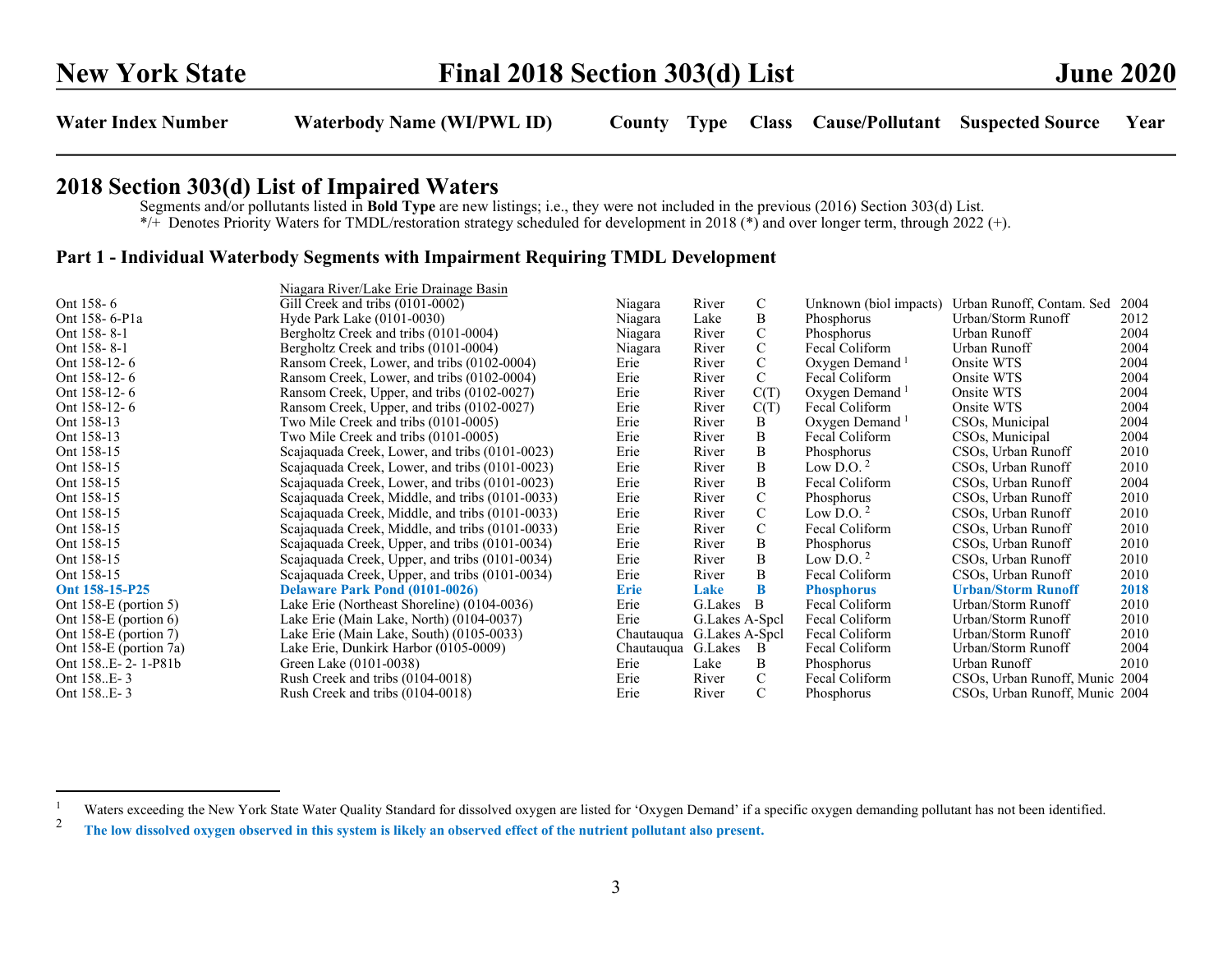| Pa-53 (portion $1$ )/P95a<br>Pa-53-21-11-P97a<br>Pa-53-54-10-22-P109c<br>Pa-53-64Pa-32-P78c<br>Pa-63-13-P133-3-P134<br>Pa-63-13-4<br>Pa-77-1-P150<br>Pa-84-2-P153                                                                                               | Allegheny River Drainage Basin<br>Allegheny River/Reservoir (0201-0023)<br>Linlyco/Club Pond $(0201-0035)$<br>Case Lake (0201-0020)<br>Beaver Lake/Alma Pond (0201-0073)<br>Middle Cassadaga Lake (0202 0002)<br>Chadakoin River and tribs (0202-0018)<br>Hulburt/Clymer Pond (0202-0079)<br>Findley Lake (0202-0004)                                                                                                                                                                                                                                  | Cattaraugus $Lake(R)$<br>Cattaraugus Lake<br>Cattaraugus Lake<br>Cattaraugus Lake<br>ChautauquaLake<br>Chautauqua River<br>Chautauqua Lake<br>Chautauqua Lake             |                                                                                                                  | B<br>B(T)<br>C(T)<br>$\mathsf{C}$<br>$\bf C$<br>$\mathbf C$<br>$\mathbf C$<br>B                                                          | Phosphorus<br>Phosphorus<br>Phosphorus<br>Phosphorus<br><b>Phosphorus</b><br>Phosphorus<br>Phosphorus<br>Oxygen Demand                                                                                      | Unknown<br>Unknown<br>Unknown<br>Other (internal loading)<br><b>Agriculture</b><br>Munic/Ind, Urb Runoff<br>Agriculture<br>Agriculture                                                                                                                                                             | 2014<br>2014<br>2014<br>2016<br>2018<br>2008<br>2016<br>2004                                         |
|-----------------------------------------------------------------------------------------------------------------------------------------------------------------------------------------------------------------------------------------------------------------|--------------------------------------------------------------------------------------------------------------------------------------------------------------------------------------------------------------------------------------------------------------------------------------------------------------------------------------------------------------------------------------------------------------------------------------------------------------------------------------------------------------------------------------------------------|---------------------------------------------------------------------------------------------------------------------------------------------------------------------------|------------------------------------------------------------------------------------------------------------------|------------------------------------------------------------------------------------------------------------------------------------------|-------------------------------------------------------------------------------------------------------------------------------------------------------------------------------------------------------------|----------------------------------------------------------------------------------------------------------------------------------------------------------------------------------------------------------------------------------------------------------------------------------------------------|------------------------------------------------------------------------------------------------------|
| Ont (portion 14)<br>Ont (portion 16)<br>Ont (portion 17)<br>Ont (portion 20)<br>Ont 122-P153<br>Ont 123-P154<br>Ont 123-P154-2-P155                                                                                                                             | Lake Ontario (Minor Tribs) Drainage Basin<br>Lake Ontario Shoreline, Central (0302-0044)<br>Rochester Embayment - East (0302-0002)<br>Rochester Embayment - West (0301-0068)<br>Lake Ontario Shoreline, Western (0301-0071)<br>Buck Pond (0301-0017)<br>Long Pond (0301-0015)<br>Cranberry Pond (0301-0016)                                                                                                                                                                                                                                            | Wayne<br>Monroe<br>Monroe<br>Orleans<br>Monroe<br>Monroe<br>Monroe                                                                                                        | G.Lakes A<br>G.Lakes<br>G.Lakes<br>G.Lakes<br>Lake<br>Lake<br>Lake                                               | $\mathbf{A}$<br>$\mathbf{A}$<br>$\mathbf{A}$<br>B<br>$\, {\bf B}$<br>B                                                                   | Fecal Coliform<br>Fecal Coliform<br>Fecal Coliform<br>Fecal Coliform<br>Phosphorus<br>Phosphorus<br>Phosphorus                                                                                              | Urban/Storm Runoff<br>Urban/Storm Runoff<br>Urban/Storm Runoff<br>Agric, Municipal, other<br>Urban/Storm Runoff<br>Urban/Storm Runoff<br>Urban/Storm Runoff                                                                                                                                        | 2010<br>2010<br>2008<br>2012<br>2002<br>2002<br>2002                                                 |
| Ont 117-19<br>Ont 117-19<br>Ont 117-19-4<br>Ont 117-19-28a-P16<br><b>Ont 117-25 (Portion 2)</b><br>Ont 117-25-7-4-P24a<br>Ont 117-27-P57<br>Ont 117-27-P57<br>Ont 117-40-P67<br>Ont 117-40-P67<br>Ont 117-184-12-P164<br>Ont 117-42<br>Ont 117-169-P159a, P159b | Genesee River Drainage Basin<br>Black Creek, Lower, and minor tribs (0402-0033)<br>Black Creek, Upper, and minor tribs (0402-0048)<br>Mill Creek/Blue Pond Outlet and tribs (0402-0049)<br><b>Mill Pond (0402-0050)</b><br>Oatka Creek, Middle, and minor tribs (0402-0031)<br>LeRoy Reservoir (0402-0003)<br>* Honeoye Lake (0402-0032)<br>* Honeoye Lake (0402-0032)<br>* Conesus Lake (0402-0004)<br>* Conesus Lake (0402-0004)<br><b>Andover Pond (0403-0056)</b><br>Christie Creek and tribs (0402-0060)<br>Amity Lake, Saunders Pond (0403-0054) | Monroe<br>Genesee<br>Monroe<br><b>Genesee</b><br><b>Genesee</b><br>Genesee<br>Ontario<br>Ontario<br>Livingston<br>Livingston<br><b>Allegany</b><br>Livingston<br>Allegany | River<br>River<br>River<br>Lake<br><b>River</b><br>Lake<br>Lake<br>Lake<br>Lake<br>Lake<br>Lake<br>River<br>Lake | C<br>$\mathsf{C}$<br>$\mathbf C$<br>$\mathbf C$<br>$\mathbf C$<br>A<br>AA<br>AA<br>AA<br>AA<br>$\mathbf C$<br>$\mathbf C$<br>$\mathbf C$ | Phosphorus<br>Phosphorus<br>Phosphorus<br><b>Phosphorus</b><br><b>Phosphorus</b><br>Phosphorus<br>Phosphorus<br>Low D.O. $2$<br>Phosphorus<br>Low D.O. $2$<br><b>Phosphorus</b><br>Phosphorus<br>Phosphorus | Agric, Municipal<br>Agric, Municipal<br>Agriculture<br><b>Agriculture</b><br><b>Agric, Municipal, other</b><br>Agriculture<br><b>Agriculture/Onsite WTS</b><br><b>Agriculture/Onsite WTS</b><br><b>Internal Loading</b><br><b>Internal Loading</b><br><b>Agriculture</b><br>Agriculture<br>Unknown | 2004<br>2004<br>2012<br>2018<br>2018<br>2012<br>2002<br>2002<br>2006<br>2006<br>2018<br>2012<br>2014 |
| Pa 3-58-31-7-P66                                                                                                                                                                                                                                                | Chemung River Drainage Basin<br>Smith Pond (0502-0012)                                                                                                                                                                                                                                                                                                                                                                                                                                                                                                 | Steuben                                                                                                                                                                   | Lake                                                                                                             | B                                                                                                                                        | Phosphorus                                                                                                                                                                                                  | Onsite WTS                                                                                                                                                                                                                                                                                         | 2008                                                                                                 |
| SR-44-14-27-P35a<br>SR-44-14-27-13-10-P36<br>SR-146-69                                                                                                                                                                                                          | Susquehanna River Drainage Basin<br>Whitney Point Lake/Reservoir (0602-0004)<br>Dean Pond (0602-0077)<br>North Winfield Creek and tribs (0601-0035)                                                                                                                                                                                                                                                                                                                                                                                                    | <b>Broome</b><br>Cortland<br>Herkimer                                                                                                                                     | Lake<br>Lake<br>River                                                                                            | C<br>$\mathcal{C}$<br>C(T)                                                                                                               | Phosphorus<br>Phosphorus<br>Fecal Coliform                                                                                                                                                                  | Agriculture<br>Agriculture<br>Onsite WTS,                                                                                                                                                                                                                                                          | 2002<br>2016<br>2010                                                                                 |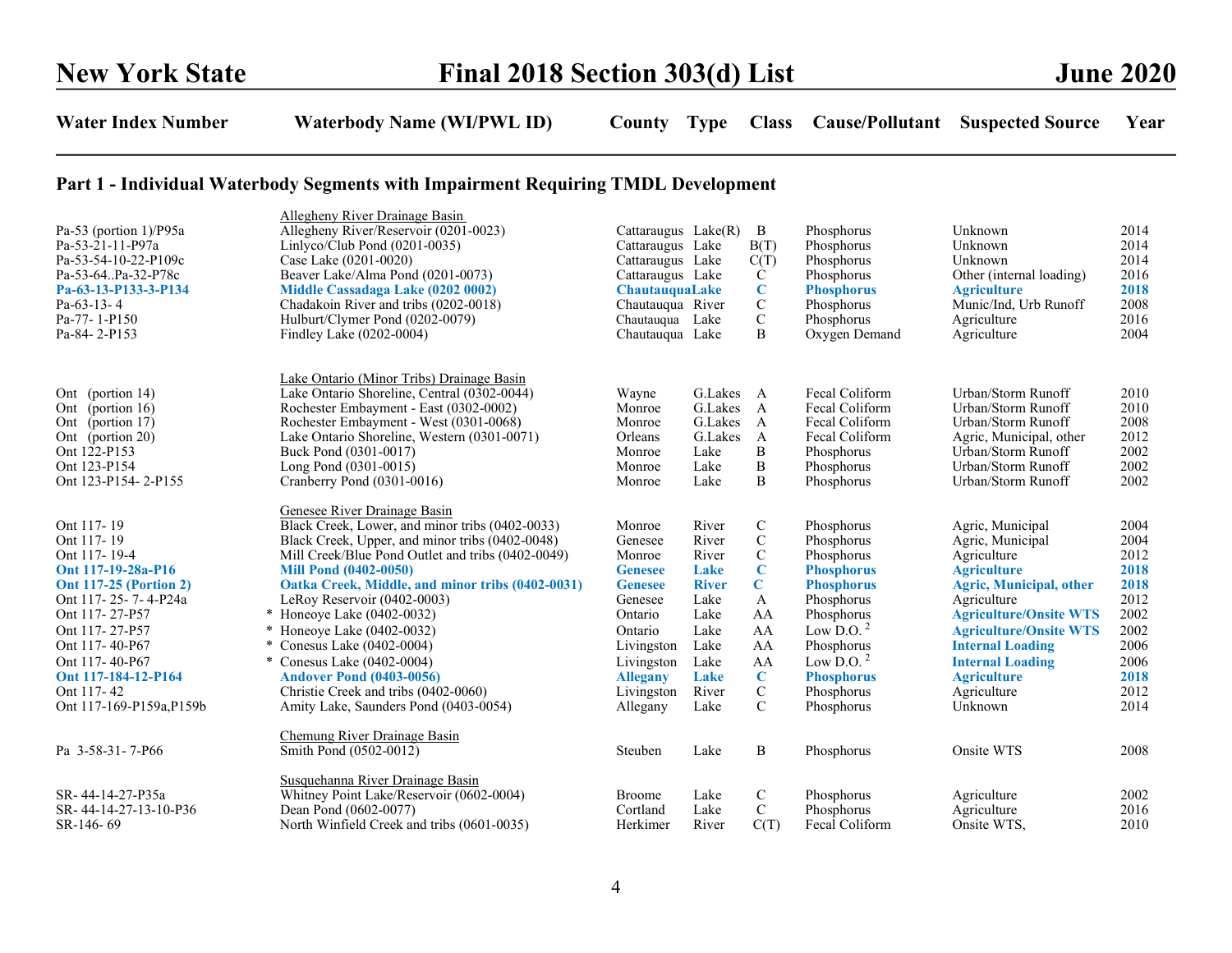| Ont 66-3-P9<br>Ont 66-11-14a-P19<br>Ont 66-11-P26-33-5<br>Ont 66-11-P26-33-5<br>Ont 66-12-43-P212-28<br>Ont 66-12-46-P222<br>Ont 66-12-P296 (portion 4)<br>Ont 66-12-P296 (portion 4)<br>Ont 66-12-P369-6 | Oswego River (Finger Lakes) Drainage Basin<br>Lake Neatahwanta (0701-0018)<br>Pleasant Lake (0703-0047)<br>Canastota Creek, Lower, and tribs (0703-0002)<br>Canastota Creek, Lower, and tribs (0703-0002)<br>$+$ Owasco Inlet, Upper, and tribs (0706-0014)<br>Duck Lake (0704-0025)<br>+ Cayuga Lake, Southern End (0705-0040)<br>Cayuga Lake, Southern End (0705-0040)<br>Reeder Creek and tribs (0705-0074)                                                                                              | Oswego<br>Oswego<br>Madison<br>Madison<br>Cayuga<br>Cayuga<br>Tompkins<br>Tompkins<br>Seneca                                    | Lake<br>Lake<br>River<br>River<br>River<br>Lake<br>Lake<br>Lake<br>River | B<br>B<br>$\mathbf C$<br>$\mathbf C$<br>C(T)<br>C<br>A<br>A<br>$\mathcal{C}$                       | Nutrients (phosphorus)<br>Phosphorus<br>Oxygen Demand <sup>1</sup><br>Fecal Coliform<br>Nutrients<br>Phosphorus<br>Phosphorus<br>Silt/Sediment<br>Phosphorus        | Urban/Storm Runoff<br>Unknown<br>Municipal, CSOs<br>Municipal, CSOs<br>Municipal/Agric<br>Unknown<br>Agriculture. Urb/Storm<br>Agriculture, Urb/Storm<br>Unknown                                            | 1998<br>2012<br>2008<br>2008<br>2008<br>2012<br>2002<br>2002<br>2016         |
|-----------------------------------------------------------------------------------------------------------------------------------------------------------------------------------------------------------|-------------------------------------------------------------------------------------------------------------------------------------------------------------------------------------------------------------------------------------------------------------------------------------------------------------------------------------------------------------------------------------------------------------------------------------------------------------------------------------------------------------|---------------------------------------------------------------------------------------------------------------------------------|--------------------------------------------------------------------------|----------------------------------------------------------------------------------------------------|---------------------------------------------------------------------------------------------------------------------------------------------------------------------|-------------------------------------------------------------------------------------------------------------------------------------------------------------------------------------------------------------|------------------------------------------------------------------------------|
| Ont 19-51<br>Ont 19-51                                                                                                                                                                                    | <b>Black River Drainage Basin</b><br>Mill Creek/South Branch, and tribs (0801-0200)<br>Mill Creek/South Branch, and tribs (0801-0200)                                                                                                                                                                                                                                                                                                                                                                       | Lewis<br>Lewis                                                                                                                  | River<br>River                                                           | C<br>$\mathcal{C}$                                                                                 | <b>Nutrients</b><br>Fecal Coliform                                                                                                                                  | Agriculture<br>Agriculture                                                                                                                                                                                  | 2008<br>2008                                                                 |
| $SL-1$ (portion 1)<br>SL-25-7-P1<br>$SL-25-7/P1-2$<br>$SL-25-101$                                                                                                                                         | Saint Lawrence River Drainage Basin<br>Raquette River, Lower, and minor tribs (0903-0059)<br>Black Lake Outlet, Black Lake (0906-0001)<br>Fish Creek and minor tribs (0906-0026)<br>Little River and tribs (0905-0090)                                                                                                                                                                                                                                                                                      | St.Lawrence<br>St.Lawrence<br>St.Lawrence<br>St.Lawrence                                                                        | River<br>Lake<br>River<br>River                                          | Β<br>B<br>$\mathcal{C}$<br>C(T)                                                                    | Fecal Coliform<br>Phosphorus<br>Phosphorus<br><b>Priority Organics</b>                                                                                              | Onsite WTS<br>Agriculture<br>OWTS/San Discharge<br>Indust/Landfill                                                                                                                                          | 2010<br>1998<br>2010<br>2010                                                 |
| $C-3$ (portion 2)<br>$C-101-P367$<br>C-101-P367-1 thru 26<br>C-101-P367-32 thru 41<br>$C-101-P367-53,56$<br>$C-101-P367-59$<br>$C-101-P367-86$<br>$C-134-4$<br>$C-134-4$<br>$C-134-4$                     | Lake Champlain Drainage Basin<br>Great Chazy River, Lower, Main Stem (1002-0001)<br>Lake George $(1006-0016)$ and tribs<br>Tribs to Lake George, East Shore (1006-0020)<br>Tribs to Lake George, Lk. George Village (1006-0008)<br>Huddle/Finkle Brooks and tribs (1006-0003)<br>Indian Brook and tribs (1006-0002)<br>Hague Brook and tribs (1006-0006)<br>Wood Cr/Champlain Canal and tribs (1005-0036)<br>Wood Cr/Champlain Canal and tribs (1005-0036)<br>Wood Cr/Champlain Canal and tribs (1005-0036) | Clinton<br>Warren<br>Warren<br>Warren<br>Warren<br>Warren<br>Warren<br>Washington River<br>Washington River<br>Washington River | River<br>Lake<br>River<br>River<br>River<br>River<br>River               | A<br>AAspel<br>AAspel<br>AAspel<br>AAspel<br>AAspel<br>AAspel<br>C<br>$\mathbf C$<br>$\mathcal{C}$ | Silt/Sediment<br>Silt/Sediment<br>Silt/Sediment<br>Silt/Sediment<br>Silt/Sediment<br>Silt/Sediment<br>Silt/Sediment<br>Phosphorus<br>Low D.O. $2$<br>Fecal Coliform | Agric, Erosion<br>Urb/Storm, Erosion<br>Urb/Storm, Erosion<br>Urb/Storm, Erosion<br>Urb/Storm, Erosion<br>Urb/Storm, Erosion<br>Urb/Storm, Erosion<br>Municipal, SSOs<br>Municipal, SSOs<br>Municipal, SSOs | 2002<br>2002<br>2002<br>2002<br>2002<br>2002<br>2002<br>2010<br>2010<br>2010 |
| $H-260-6$<br>$H-260-6$<br>H-260-P1089-3-P1090<br>H-299-P27-13-1-P30-<br>H-299-P27-13-1-P30-<br>H-299-P27-13-1-P30-                                                                                        | Upper Hudson River Drainage Basin<br>Dwaas Kill and tribs (1101-0007)<br>Dwaas Kill and tribs (1101-0007)<br>Ballston Lake (1101-0036)<br>Tribs to Lake Lonely $(1101-0001)$<br>Tribs to Lake Lonely $(1101-0001)$<br>Tribs to Lake Lonely $(1101-0001)$                                                                                                                                                                                                                                                    | Saratoga<br>Saratoga<br>Saratoga<br>Saratoga<br>Saratoga<br>Saratoga                                                            | River<br>River<br>Lake<br>River<br>River<br>River                        | C(T)<br>C(T)<br>A<br>$\mathbf C$<br>$\mathbf C$<br>$\mathcal{C}$                                   | Phosphorus<br>Silt/Sediment<br>Phosphorus<br>Phosphorus<br>Low D.O. $2$<br>Fecal Coliform                                                                           | Urban Runoff, Constr.<br>Urban Runoff, Constr.<br>Urb/Sorm, Erosion, OWTS<br>Municipal, Urb/Storm<br>Municipal, Urb/Storm<br>Municipal, Urb/Storm                                                           | 2006<br>2006<br>2012<br>2006<br>2006<br>2006                                 |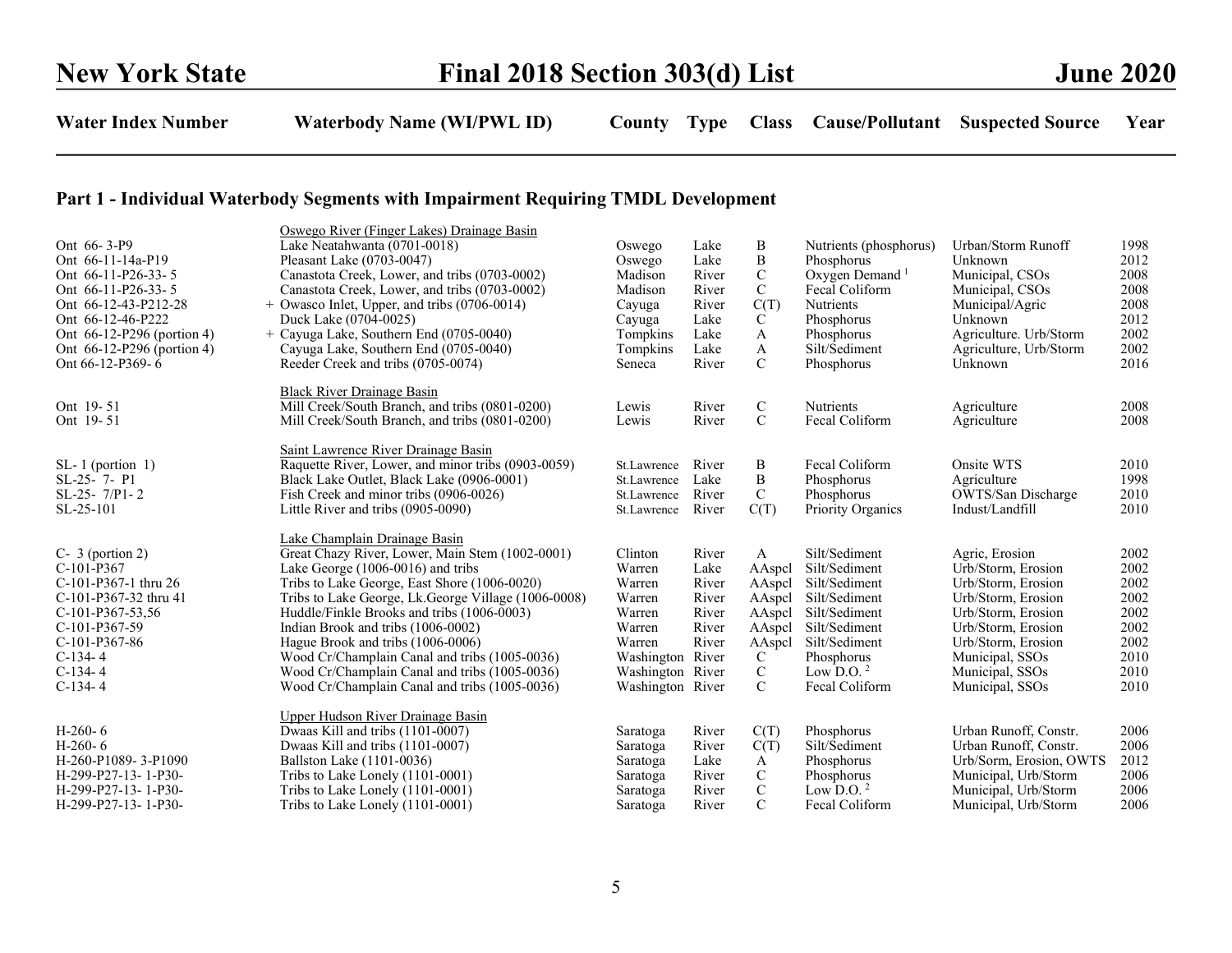|                             | Mohawk River Drainage Basin                    |                   |       |                |                            |                           |      |
|-----------------------------|------------------------------------------------|-------------------|-------|----------------|----------------------------|---------------------------|------|
| $H-240$ (portion 12)        | Mohawk River, Main Stem (1201-0093)            | Herkimer          | River | $\mathbf C$    | Fecal Coliform             | CSOs, Urban, Ind/Munic    | 2004 |
| $H-240$ (portion 12)        | Mohawk River, Main Stem (1201-0093)            | Herkimer          | River | $\mathbf C$    | Oxygen Demand <sup>1</sup> | CSOs, Urban, Ind/Munic    | 2004 |
| $H-240$ (portion 12b)       | Utica Harbor (1201-0228)                       | Oneida            | Bay   | $\mathbf C$    | Fecal Coliform             | CSOs, Urban, Ind/Munic    | 2004 |
| $H-240$ (portion 12b)       | Utica Harbor (1201-0228)                       | Oneida            | Bay   | $\mathbf C$    | Oxygen Demand <sup>1</sup> | CSOs, Urban, Ind/Munic    | 2004 |
| $H-240$ (portion 13)        | Mohawk River, Main Stem (1201-0010)            | Oneida            | River | B              | Fecal Coliform             | CSOs, Urban, Ind/Munic    | 2004 |
| $H-240$ (portion 13)        | Mohawk River, Main Stem (1201-0010)            | Oneida            | River | B              | Oxygen Demand <sup>1</sup> | CSOs, Urban, Ind/Munic    | 2004 |
| H-240-11-P496/P498          | Ann Lee (Shakers) Pond, Stump Pond (1201-0096) | Albany            | Lake  | $\mathbf C$    | Phosphorus                 | Urban Runoff              | 1998 |
| H-240-22-P519               | Collins Lake (1201-0077)                       | Schenectady Lake  |       | $\overline{B}$ | Phosphorus                 | Urban Runoff              | 2004 |
| H-240-70-P570               | Mariaville Lake (1201-0113)                    | Schenectady Lake  |       | B              | Phosphorus                 | Agriculture, Urb Runoff   | 2012 |
| H-240-82-P638a              | Schoharie Reservoir (1202-0012)                | Greene            | Lake  | AA(TS)         | Silt/Sediment              | <b>Streambank Erosion</b> | 1998 |
| $H-240-82-63$               | Cobleskill Creek, Lower, and tribs (1202-0019) | Schoharie         | River | C              | Fecal Coliform             | Onsite WTS                | 2004 |
| H-240-187-                  | $+$ Steele Creek tribs (1201-0197)             | Herkimer          | River | A(TS)          | Phosphorus                 | Agric, Stream Erosion     | 2004 |
| H-240-187-                  | Steele Creek tribs (1201-0197)                 | Herkimer          | River | A(TS)          | Silt/Sediment              | Agric, Stream Erosion     | 2004 |
| H-240-211,214               | $+$ Ballou, Nail Creeks (1201-0203)            | Oneida            | River | C              | Phosphorus                 | CSOs, Urban Runoff        | 2004 |
| H-240-211,214               | $+$ Ballou, Nail Creeks (1201-0203)            | Oneida            | River | $\mathbf C$    | Low $D.0.2$                | CSOs, Urban Runoff        | 2004 |
|                             |                                                |                   |       |                |                            |                           |      |
|                             | Lower Hudson River Drainage Basin              |                   |       |                |                            |                           |      |
| H- 4                        | Saw Mill River (1301-0007)                     | Westchester River |       | C              | Phosphorus                 | Urban/Storm, San.Dschgs   | 2010 |
| H- 4                        | Saw Mill River (1301-0007)                     | Westchester River |       | $\mathbf C$    | Low D.O. $^2$              | Urban/Storm, San.Dschgs   | 2010 |
| H- 4                        | Saw Mill River (1301-0007)                     | Westchester River |       | $\mathcal{C}$  | Fecal Coliform             | Urban/Storm, San.Dschgs   | 2010 |
| H- 4                        | Saw Mill River, Middle, and tribs (1301-0100)  | Westchester River |       | A              | Phosphorus                 | Urban/Storm, San.Dschgs   | 2010 |
| H- 4                        | Saw Mill River, Middle, and tribs (1301-0100)  | Westchester River |       | A              | Low D.O. $^2$              | Urban/Storm, San.Dschgs   | 2010 |
| H- 4                        | Saw Mill River, Middle, and tribs (1301-0100)  | Westchester River |       | A              | Fecal Coliform             | Urban/Storm, San.Dschgs   | 2010 |
| $H - 13$                    | Sparkill Creek, Lower (1301-0088)              | Rockland          | River | $\mathsf{C}$   | Fecal Coliform             | Urban/Storm Runoff        | 2010 |
| $H - 13$                    | Sparkill Creek, Lower (1301-0088)              | Rockland          | River | $\mathbf C$    | Oxygen Demand <sup>1</sup> | Urban/Storm Runoff        | 2010 |
| H-31-P44-14-P50-2-P50a      | Lake Shenorock (1302-0083)                     | Westchester Lake  |       | B              | Phosphorus                 | Urban/Storm Runoff        | 2010 |
| H-31-P44-17-5-P57a          | Lake Lincolndale (1302-0089)                   | Westchester Lake  |       | B              | Phosphorus                 | Onsite WTS, Urban         | 2002 |
| H-31-P44-31-3-P107a         | Lake Katonah (1302-0136)                       | Westchester Lake  |       | B              | Phosphorus                 | Urban/Storm Runoff        | 2012 |
| H-31-P44-35-P109-6-13-P115a | Truesdale Lake (1302-0054)                     | Westchester Lake  |       | $\, {\bf B}$   | Phosphorus                 | Urban/Storm Runoff        | 2010 |
| H-31-P44-54-P128a           | Teatown Lake (1302-0150)                       | Westchester Lake  |       | B              | Phosphorus                 | Urban/Storm Runoff        | 2010 |
| H-49a-P160                  | Lake Meahagh (1301-0053)                       | Westchester Lake  |       | $\mathcal{C}$  | Phosphorus                 | Onsite WTS, Urban         | 2002 |
| $H-55-1-P165$               | Wallace Pond (1301-0140)                       | Westchester Lake  |       | B              | Phosphorus                 | Urban/Storm Runoff        | 2010 |
| H-55-11-P179                | Lake Mohegan (1301-0149)                       | Westchester Lake  |       | B              | Phosphorus                 | Urban/Storm Runoff        | 2010 |
| H-31-P44-24-17-P93a, P93b   | Lost Lake, Putnam Lake (1302-0053)             | <b>Putnam</b>     | Lake  | $\bf{B}$       | <b>Phosphorus</b>          | <b>Onsite WTS</b>         | 2018 |
| H-95-10-P345g               | Hillside Lake (1304-0001)                      | Dutchess          | Lake  | B              | Phosphorus                 | Onsite WTS                | 2002 |
| H-101-P365                  | Wappingers Lake (1305-0001)                    | Dutchess          | Lake  | B              | Phosphorus                 | Urban/Storm Runoff        | 1998 |
| H-101-P365                  | Wappingers Lake (1305-0001)                    | Dutchess          | Lake  | B              | Silt/Sediment              | Urban/Storm Runoff        | 2002 |
| H-114                       | Fallkill Creek (1301-0087)                     | Dutchess          | River | $\mathbf C$    | Phosphorus                 | Urban/Storm Runoff        | 2002 |
| H-139-13-52                 | Monhagen Brook and tribs (1306-0074)           | Orange            | River | $\mathbf C$    | Phosphorus                 | Urban/Storm Runoff        | 2010 |
| H-171-P848                  | Ashokan Reservoir (1307-0004)                  | Ulster            | Lake  | AA(T)          | Silt/Sediment              | <b>Streambank Erosion</b> | 2002 |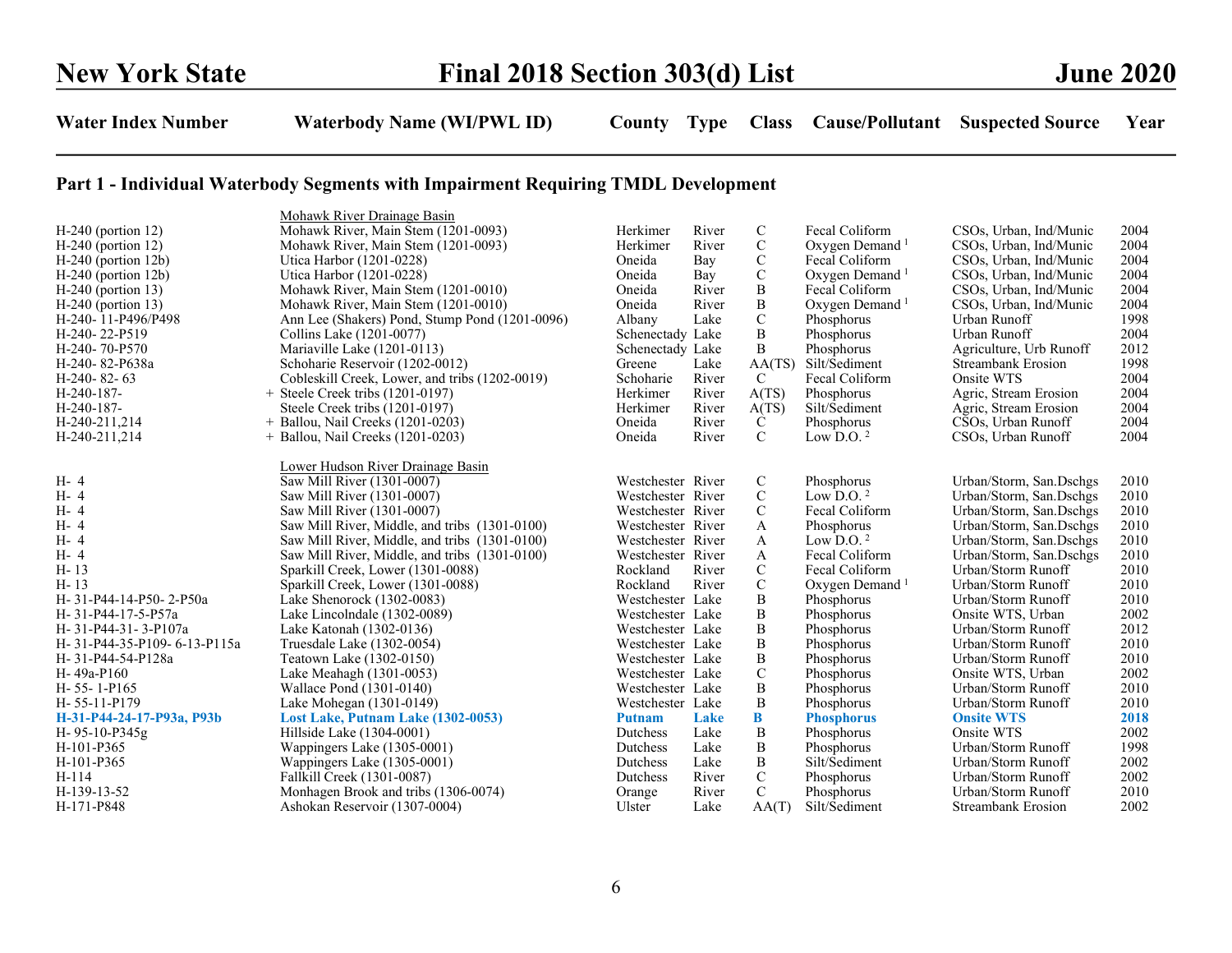| H-171-P848-                 | Esopus Creek, Upper, and minor tribs $(1307-0007)^3$ | Ulster              | River   | A(T)         | Silt/Sediment              | Streambank Erosion  | 1998 |
|-----------------------------|------------------------------------------------------|---------------------|---------|--------------|----------------------------|---------------------|------|
| H-188-P902                  | Robinson Pond (1308-0003)                            | Columbia            | Lake    | B(T)         | Phosphorus                 | Agriculture         | 1998 |
| H-202-P8f                   | Sleepy Hollow Lake (1301-0059)                       | Greene              | Lake    | A            | Silt/Sediment              | Streambank Erosion  | 2002 |
| H-204-2-7-P34               | Nassau Lake (1310-0001)                              | Rensselaer          | Lake    | B            | Phosphorus                 | Onsite WTS, Urban   | 2010 |
| $H-221-4-3$                 | Krumkill Creek, Upper, and tribs (1311-0004)         | Albany              | River   | A            | Unknown (biol impacts)     | Urban Runoff/CSOs   | 2002 |
| H-221-4-P270-1-9-P276a      | Duane Lake (1311-0006)                               | Schenectady Lake    |         | B            | Phosphorus                 | Onsite WTS, Urban   | 2010 |
| H-226                       | Patroon Creek and tribs (1301-0030)                  | Albany              | River   | $\mathbf C$  | Oxygen Demand <sup>1</sup> | Urban/Storm/CSOs    | 2002 |
| H-2228a thru 237            | Minor Tribs to West of Hudson (1301-0027)            | Albany              | River   | $\mathbf C$  | Unknown (biol impacts)     | Industrial          | 2002 |
| H-235-11-P377               | Snyders Lake (1301-0043)                             | Rensselaer          | Lake    | B            | Phosphorus                 | Oxygen Demand Sed.  | 2002 |
|                             | Delaware River Drainage Basin                        |                     |         |              |                            |                     |      |
| D-1-35-P38c                 | Davies Lake (1402-0047)                              | Sullivan            | Lake    | B            | Phosphorus                 | Unknown             | 2014 |
| D-1-38-P45                  | Pleasure Lake (1402-0055)                            | Sullivan            | Lake    | $\, {\bf B}$ | Phosphorus                 | Unknown             | 2014 |
| D-1-38-P50a                 | Evens Lake (1402-0004)                               | Sullivan            | Lake    | B            | Phosphorus                 | Municipal           | 2016 |
| D-10-22-P128                | Swan Lake (1401-0063)                                | Sullivan            | Lake    | B            | Phosphorus                 | Munipical           | 2012 |
| D-30-2-P185, P186           | Bodine, Mongomery Lakes (1401-0091)                  | Sullivan            | Lake    | $\, {\bf B}$ | Phosphorus                 | Unknown             | 2012 |
| D-71-10-6-P388,P389         | Fly Pond, Deer Lake (1404-0038)                      | <b>Broome</b>       | Lake    | B            | Phosphorus                 | Onsite WTS          | 2010 |
|                             | Ramapo/Hackensack River Basin                        |                     |         |              |                            |                     |      |
| NJ-1/P977a-13-P984, P984a   | Congers Lake, Swartout Lake (1501-0019)              | Rockland            | Lake    | B            | Phosphorus                 | Urban/Storm Runoff  | 2010 |
| NJ-1/P977a-13-P985          | Rockland Lake (1501-0021)                            | Rockland            | Lake    | B            | Phosphorus                 | Urban/Storm Runoff  | 2012 |
|                             | Atlantic Ocean/Long Island Sound Drainage Basin      |                     |         |              |                            |                     |      |
| $(MW1.2)$ SI (portion 1)    | Arthur Kill, Class I, and minor tribs (1701-0010)    | Richmond            | Estuary | Ι            | Oxygen Demand <sup>1</sup> | Urban/Storm/CSO     | 2012 |
| $(MW1.2)$ SI (portion 2)    | Arthur Kill, Class SD, and minor tribs (1701-0182)   | Richmond            | Estuary | <b>SD</b>    | Oxygen Demand <sup>1</sup> | Urban/Storm/CSO     | 2012 |
| (MW1.2) SIP1039,P1051,P1053 | Grassmere Lake/Bradys Pond (1701-0357)               | Richmond            | Lake    | B            | Phosphorus                 | Onsite WTS, Urban   | 2002 |
| (MW2.2) ERP1029             | The Lake in Central Park (1702-0105)                 | New York            | Lake    | B            | Phosphorus                 | Urban/Storm Runoff  | 2016 |
| (MW2.2) ERP1036             | Harlem Meer (1702-0103)                              | New York            | Lake    | B            | Phosphorus                 | Urban/Storm Runoff  | 2016 |
| (MW2.3) ER-1-5-P1043        | Van Cortlandt Lake (1702-0008)                       | <b>Bronx</b>        | Lake    | $\, {\bf B}$ | Phosphorus                 | Urban Runoff        | 2002 |
| (MW2.4) ER-3                | Bronx River, Upper, and tribs (1702-0107)            | Westchester River   |         | $\mathbf C$  | Oxygen Demand <sup>1</sup> | Urb/Storm Runoff    | 2002 |
| $(MW2.4)$ ER-3              | Bronx River, Upper, and tribs (1702-0107)            | Westchester River   |         | $\mathbf C$  | Fecal Coliform             | Urb/Storm Runoff    | 2004 |
| (MW2.5) ER-LI-12-P100a      | Meadow Lake (1702-0030)                              | <b>Oueens</b>       | Lake    | $\, {\bf B}$ | Phosphorus                 | Urban/Storm Runoff  | 2016 |
| $(MW2.5)$ ER-LI-12-P100f    | Willow Lake (1702-0031)                              | <b>Oueens</b>       | Lake    | $\, {\bf B}$ | Phosphorus                 | Urban/Storm Runoff  | 2016 |
| (MW2.5) ER-LI-12-P76        | Kissena Lake (1702-0258)                             | <b>Oueens</b>       | Lake    | B            | Phosphorus                 | Urban/Storm Runoff  | 2016 |
| (MW2.5) ER/LIS-LNB          | Little Neck Bay (1702-0029)                          | <b>Oueens</b>       | Estuary | SB           | Fecal Coliform             | Urban/Storm/CSO     | 1998 |
| $(MW3.1)$ LIS (portion 2a)  | Larchmont Harbor (1702-0116)                         | Westchester Estuary |         | <b>SB</b>    | Fecal Coliform             | Urb/Storm, Municipl | 2002 |
| $(MW3.2)$ LIS-2             | Hutchinson River, Middle, and tribs (1702-0074)      | Westchester River   |         | B            | Oil/Grease                 | Urb/Storm, Industr  | 2002 |
| $(MW3.2)$ LIS-2             | Hutchinson River, Middle, and tribs (1702-0074)      | Westchester River   |         | B            | Oxygen Demand <sup>1</sup> | Urb/Storm, Industr  | 2002 |
| $(MW3.2)$ LIS-2             | Hutchinson River, Middle, and tribs (1702-0074)      | Westchester River   |         | $\, {\bf B}$ | Fecal Coliform             | Urb/Storm, Industr  | 2002 |
| (MW3.2) LIS-2-P1075         | Reservoir No.1/Lake Isle (1702-0075)                 | <b>Bronx</b>        | Lake    | B            | Phosphorus                 | Urban/Storm Runoff  | 2012 |
| (MW3.3) LIS (portion 2b)    | Mamaroneck Harbor (1702-0125)                        | Westchester Estuary |         | <b>SB</b>    | Fecal Coliform             | Urb/Storm, Municipl | 2002 |

<sup>&</sup>lt;sup>3</sup> A restoration strategy/TMDL for this segment will be developed in conjunction with the Schoharie Reservoir strategy/TMDL.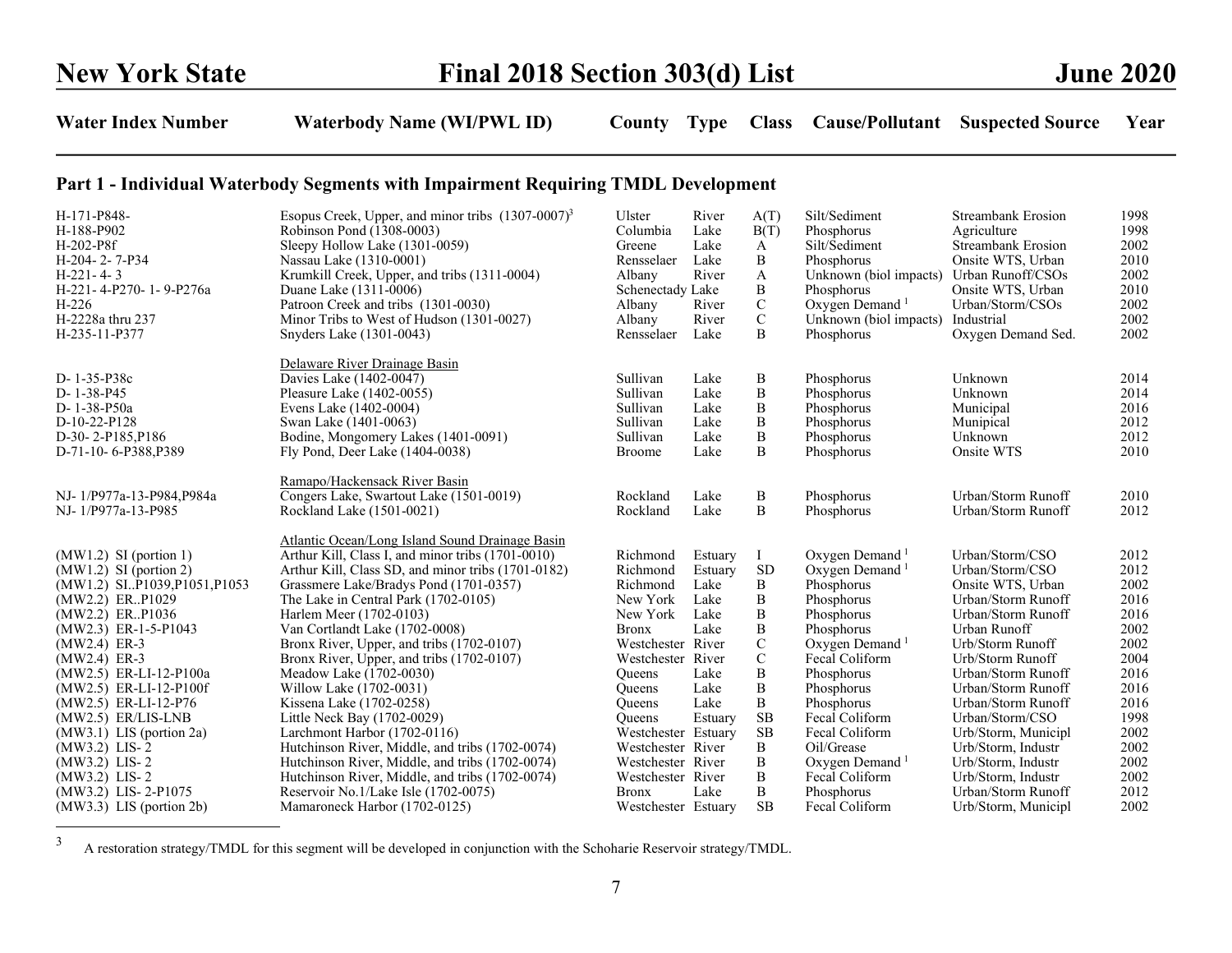| $(MW3.3)$ LIS-8               | Mamaroneck River, Lower (1702-0071)                | Westchester River   |         | <b>SC</b>   | Oxygen Demand <sup>1</sup> | Urb/Storm Runoff          | 2002 |
|-------------------------------|----------------------------------------------------|---------------------|---------|-------------|----------------------------|---------------------------|------|
| $(MW3.3)$ LIS-8               | Mamaroneck River, Lower (1702-0071)                | Westchester River   |         | SC          | Silt/Sediment              | Urb/Storm Runoff          | 2002 |
| $(MW3.3)$ LIS-8               | Mamaroneck River, Upp, & minor tribs (1702-0123)   | Westchester River   |         | $\mathbf C$ | Oxygen Demand <sup>1</sup> | Urb/Storm Runoff          | 2002 |
| $(MW3.3)$ LIS-8               | Mamaroneck River, Upp, & minor tribs (1702-0123)   | Westchester River   |         | $\mathbf C$ | Silt/Sediment              | Urb/Storm Runoff          | 2002 |
| $(MW3.3)$ LIS-8-1             | Sheldrake River (1702-0069)                        | Westchester River   |         | $\mathbf C$ | Phosphorus                 | Urb/Storm Runoff          | 2002 |
| $(MW3.3)$ LIS-8-1             | Sheldrake River (1702-0069)                        | Westchester River   |         | $\mathbf C$ | Silt/Sedimnt               | Urb/Storm Runoff          | 2002 |
| (MW3.3) LIS-8-P1094           | Silver Lake (1702-0040)                            | Westchester Lake    |         | B           | Phosphorus                 | Urban/Storm Runoff        | 2012 |
| $(MW3.4)$ LIS (portion 2c)    | Milton Harbor/Lower Blind Brook (1702-0063)        | Westchester Estuary |         | <b>SB</b>   | Fecal Coliform             | Urb/Storm, Municipl       | 2002 |
| $(MW3.6)$ LIS (portion 2d)    | Port Chester Harbor/Lower Byram River (1702-0260)  | Westchester Estuary |         | <b>SB</b>   | Fecal Coliform             | Urb/Storm, Municipl       | 2002 |
| $(MW4.2b)$ LIS-MB (portion 2) | Manhasset Bay, and tidal tribs (1702-0141)         | Nassau              | Estuary | SB          | Fecal Coliform             | Urb/Storm Runoff          | 2002 |
| $(MW4.3a)$ LIS-HH             | Hempstead Harbor, south, & tidal tribs (1702-0263) | Nassau              | Estuary | <b>SB</b>   | Fecal Coliform             | Urb/Storm Runoff          | 2002 |
| (MW4.4a) LIS-OBH-MNC-45-P150a | Beaver Lake (1702-0152)                            | Nassau              | Lake    | $\mathbf C$ | Phosphorus                 | Urban/Storm Runoff        | 2012 |
| (MW5.3) LIS-62-P296           | Millers Pond (1702-0013)                           | Suffolk             | Lake    | ${\bf C}$   | Phosphorus                 | Urban/Storm Runoff        | 2002 |
| (MW5.3) LIS-62-P296           | Millers Pond (1702-0013)                           | Suffolk             | Lake    | $\mathbf C$ | Low D.O. $2$               | Urban/Storm Runoff        | 2002 |
| $(MW5.4c)$ LIS (portion 5)    | Long Island Sound, Suffolk Co, Central (1702-0265) | Suffolk             | Estuary | <b>SA</b>   | Fecal Coliform             | Urban/Storm Runoff        | 2012 |
| (MW6.1d) GBGPB-P495           | Mattituck/Marratooka Pond (1701-0129)              | Suffolk             | Lake    | A           | Phosphorus                 | Other (in-lake recycling) | 2002 |
| (MW6.1d) GBGPB-P495           | Mattituck/Marratooka Pond (1701-0129)              | Suffolk             | Lake    | A           | Low D.O.                   | Other (in-lake recycling) | 2002 |
| $(MW7.1b)$ AO-P815            | Agawam Lake (1701-0117)                            | Suffolk             | Lake    | $\mathbf C$ | Phosphorus                 | Onsite WTS, Urb Runoff    | 2008 |
| $(MW7.1b)$ AO-P815            | Agawam Lake (1701-0117)                            | Suffolk             | Lake    | $\mathbf C$ | Low D.O. $2$               | Onsite WTS, Urb Runoff    | 2008 |
| $(MW7.1b)$ AO-SB              | Shinnecock Bay and Inlet (1701 0033)               | Suffolk             | Estuary | <b>SA</b>   | Nitrogen                   | Onsite WTS, Urb Runoff    | 2010 |
| $(MW7.1c)$ AO-OB              | Quantuck Bay (1701-0042)                           | Suffolk             | Estuary | <b>SA</b>   | Nitrogen                   | Onsite WTS, Urb Runoff    | 2010 |
| $(MW7.1c)$ AO-QB              | Quantuck Bay (1701-0042)                           | Suffolk             | Estuary | SA          | Low D.O. $2$               | Onsite WTS, Urb Runoff    | 2010 |
| $(MW7.2a)$ AO-MB (portion 1)  | Moriches Bay, East (1701-0305)                     | Suffolk             | Estuary | <b>SA</b>   | Nitrogen                   | Onsite WTS, Urb Runoff    | 2010 |
| $(MW7.2a)$ AO-MB (portion 1)  | Moriches Bay, East (1701-0305)                     | Suffolk             | Estuary | <b>SA</b>   | Low $D.0.2$                | Onsite WTS, Urb Runoff    | 2010 |
| (MW7.2a) AO-MB (portion 2)    | Moriches Bay, West (1701-0038)                     | Suffolk             | Estuary | <b>SA</b>   | Nitrogen                   | Onsite WTS, Urb Runoff    | 2010 |
| $(MW7.2a)$ AO-MB (portion 2)  | Moriches Bay, West (1701-0038)                     | Suffolk             | Estuary | <b>SA</b>   | Low D.O. $2$               | Onsite WTS, Urb Runoff    | 2010 |
| (MW7.2a) AO-MB-168a thru 175  | Tidal Tribs to West Moriches Bay (1701-0312)       | Suffolk             | Estuary | <b>SC</b>   | Fecal Coliform             | Urban/Storm, Agric, OWTS  | 2006 |
| (MW7.2a) AO-MB-168a thru 175  | * Tidal Tribs to West Moriches Bay (1701-0312)     | Suffolk             | Estuary | <b>SC</b>   | Nitrogen                   | Urban/Storm, Agric, OWTS  | 2006 |
| (MW7.2a) AO-MB-168a thru 175  | * Tidal Tribs to West Moriches Bay (1701-0312)     | Suffolk             | Estuary | <b>SC</b>   | Low D.O. $2$               | Urban/Storm, Agric, OWTS  | 2006 |
| $(MW7.3)$ AO GSB (portion 1)  | $+$ Great South Bay, East (1701-0039)              | Suffolk             | Estuary | SA          | Nitrogen                   | Onsite WTS, Urb Runoff    | 2010 |
| $(MW7.3)$ AO GSB (portion 1)  | + Great South Bay, East (1701-0039)                | Suffolk             | Estuary | <b>SA</b>   | Low $D.0.2$                | Onsite WTS, Urb Runoff    | 2010 |
| $(MW7.3)$ AO GSB (portion 2)  | $+$ Great South Bay, Middle (1701-0040)            | Suffolk             | Estuary | <b>SA</b>   | Nitrogen                   | Onsite WTS, Urb Runoff    | 2010 |
| $(MW7.3)$ AO GSB (portion 2)  | $+$ Great South Bay, Middle (1701-0040)            | Suffolk             | Estuary | <b>SA</b>   | Low D.O. $2$               | Onsite WTS, Urb Runoff    | 2010 |
| $(MW7.3)$ AO GSB (portion 3)  | $+$ Great South Bay, West (1701-0173)              | Suffolk             | Estuary | SA          | Nitrogen                   | Onsite WTS, Urb Runoff    | 2010 |
| $(MW7.3)$ AO GSB (portion 3)  | $+$ Great South Bay, West (1701-0173)              | Suffolk             | Estuary | SA          | Low D.O. $^2$              | Onsite WTS, Urb Runoff    | 2010 |
| (MW7.5) AO-GSB-185-P889       | Canaan Lake (1701-0018)                            | Suffolk             | Lake    | B(T)        | Phosphorus                 | Urban/Storm Runoff        | 2002 |
| (MW7.5) AO-GSB-185-P889       | Canaan Lake (1701-0018)                            | Suffolk             | Lake    | B(T)        | Silt/Sediment              | Urban/Storm Runoff        | 2002 |
| (MW7.7) AO-GSB-193P304        | $+$ Lake Ronkonkoma (1701-0020)                    | Suffolk             | Lake    | B           | Fecal Coliform             | Urban/Storm Runoff        | 2002 |
| (MW7.7) AO-GSB-193P304        | $+$ Lake Ronkonkoma (1701-0020)                    | Suffolk             | Lake    | B           | Phosphorus                 | Urban/Storm Runoff        | 2002 |
| (MW7.8) AO-GSB-194            | Champlin Creek, Upper, and tribs (1701-0019)       | Suffolk             | River   | C(TS)       | Thermal Changes            | Urban/Storm Runoff        | 2002 |
| (MW8.1a) AO-SOB-216 thru 219  | Tidal Tribs to South Oyster Bay (1701-0200)        | Nassau              | Estuary | <b>SC</b>   | Fecal Coliform             | Urban/Storm Runoff        | 2012 |
| $(MW8.1a)$ AO-SOB-220         | Massapequa Cove, and tidal tribs (1701-0391)       | Nassau              | Estuary | <b>SC</b>   | Fecal Coliform             | Urban/Storm Runoff        | 2012 |
| $(MW8.1a)$ AO-SOB-220         | Massapequa Creek, Upper, and tribs (1701-0174)     | Nassau              | River   | C           | Fecal Coliform             | Urban/Storm Runoff        | 2012 |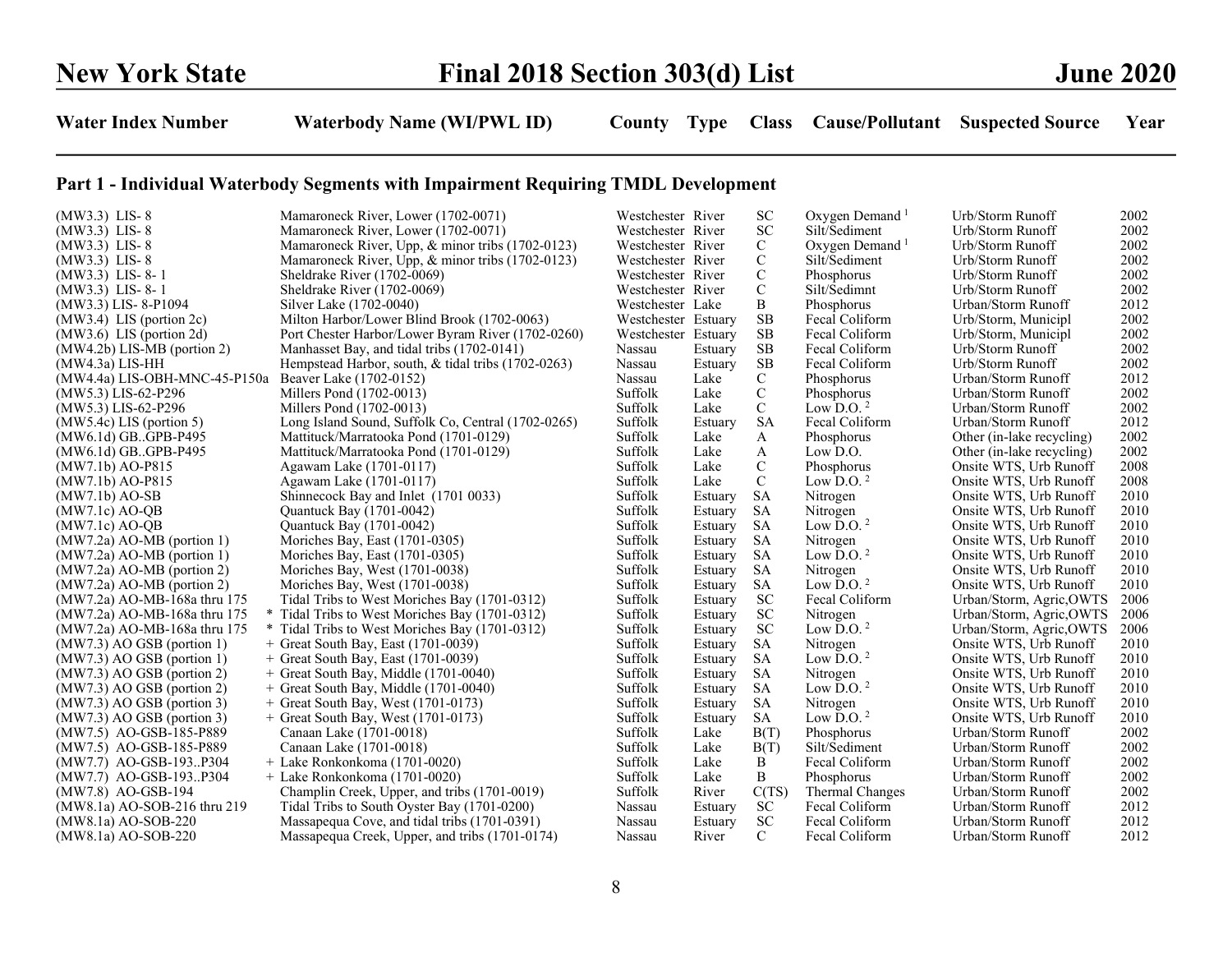| $(MW8.1a)$ AO-SOB-220        | Massapequa Creek, Upper, and tribs (1701-0174)       | Nassau | River   |           | Phosphorus        | Urban/Storm Runoff         | 2012 |
|------------------------------|------------------------------------------------------|--------|---------|-----------|-------------------|----------------------------|------|
| (MW8.1a) AO-SOB-221 thru 223 | Seafords/Seamans Creeks, and tidal tribs (1701-0389) | Nassau | Estuary | SC.       | Fecal Coliform    | Urban/Storm Runoff         | 2012 |
| (MW8.2a) EB-224 thru 227     | Tribs (fresh) to East Bay $(1701-0204)$              | Nassau | River   | C.        | Silt/Sediment     | Urban/Storm Runoff         | 2002 |
| (MW8.2a) EB-224 thru 227     | Tribs (fresh) to East Bay $(1701-0204)$              | Nassau | River   | C         | Phosphorus        | Urban/Storm Runoff         | 2002 |
| (MW8.2a) EB-227-P987a        | Camaans Pond (1701-0052)                             | Nassau | Lake    | C.        | Phosphorus        | Urban/Storm Runoff         | 2012 |
| (MW8.3a) MDB-228             | East Meadow Brook, Upper, and tribs (1701-0211)      | Nassau | River   | C         | Silt/Sediment     | Urban/Storm Runoff         | 2002 |
| (MW8.3a) MDB-231-P996, P998  | Milburn/Parsonage Creeks, Upp, and tribs (1701-0212) | Nassau | Lake    |           | Phosphorus        | Urban/Storm Runoff         | 2012 |
| $(MW8.4)$ HB (portion 1)     | + Hempstead Bay, Broad Channel (1701-0032)           | Nassau | Estuary | <b>SA</b> | Nitrogen          | Municpal (Bay Park, other) | 2006 |
| $(MW8.4)$ HB (portion 2)     | Hewlett Bay (1701-0382)                              | Nassau | Estuary | SA        | Nitrogen          | Municpal (Bay Park, other) | 1998 |
| $(MW8.4)$ HB (portion 3)     | Browswere Bay (1701-0383)                            | Nassau | Estuary | <b>SA</b> | Nitrogen          | Municpal (Bay Park, other) | 1998 |
| $(MW8.4)$ HB (portion 4) HIC | Hog Island Channel (1701-0220)                       | Nassau | Estuary | SВ        | Nitrogen          | Municpal (Bay Park, other) | 2014 |
| (MW8.4a) HB-232 thru 237     | Tidal Tribs to Hempstead Bay (1701-0218)             | Nassau | Estuary | SC        | Nitrogen          | Municpl, Urb/Strm Runoff   | 2014 |
| (MW8.4a) HB-233              | East Rockaway Channel (1701-0381)                    | Nassau | Estuary | SC.       | Nitrogen          | Municpl, Urb/Strm Runoff   | 2014 |
| (MW8.4a) HB-233-P1005P1012   | Hempstead Lake (1701-0015)                           | Nassau | Lake    | C.        | Phosphorus        | Urban/Storm Runoff         | 2002 |
| (MW8.4a) HB-235-P1017a       | Grant Park Pond (1701-0054)                          | Nassau | Lake    | C         | <b>Phosphorus</b> | Urban/Storm Runoff         | 1998 |
| $(MW8.4a)$ HB-236            | Woodmere Channel (1701-0219)                         | Nassau | Estuary | <b>SA</b> | Nitrogen          | Municpl, Urb/Strm Runoff   | 2014 |
| (MW8.4a) HB-237, 237a        | Bannister Creek/Bay (1701-0380)                      | Nassau | Estuary | <b>SA</b> | Nitrogen          | Municpl, Urb/Strm Runoff   | 1998 |
| (MW8.6a) JB. P0009           | Prospect Park Lake (1701-0196)                       | Kings  | Lake    | B         | <b>Phosphorus</b> | Urban/Storm Runoff         | 2016 |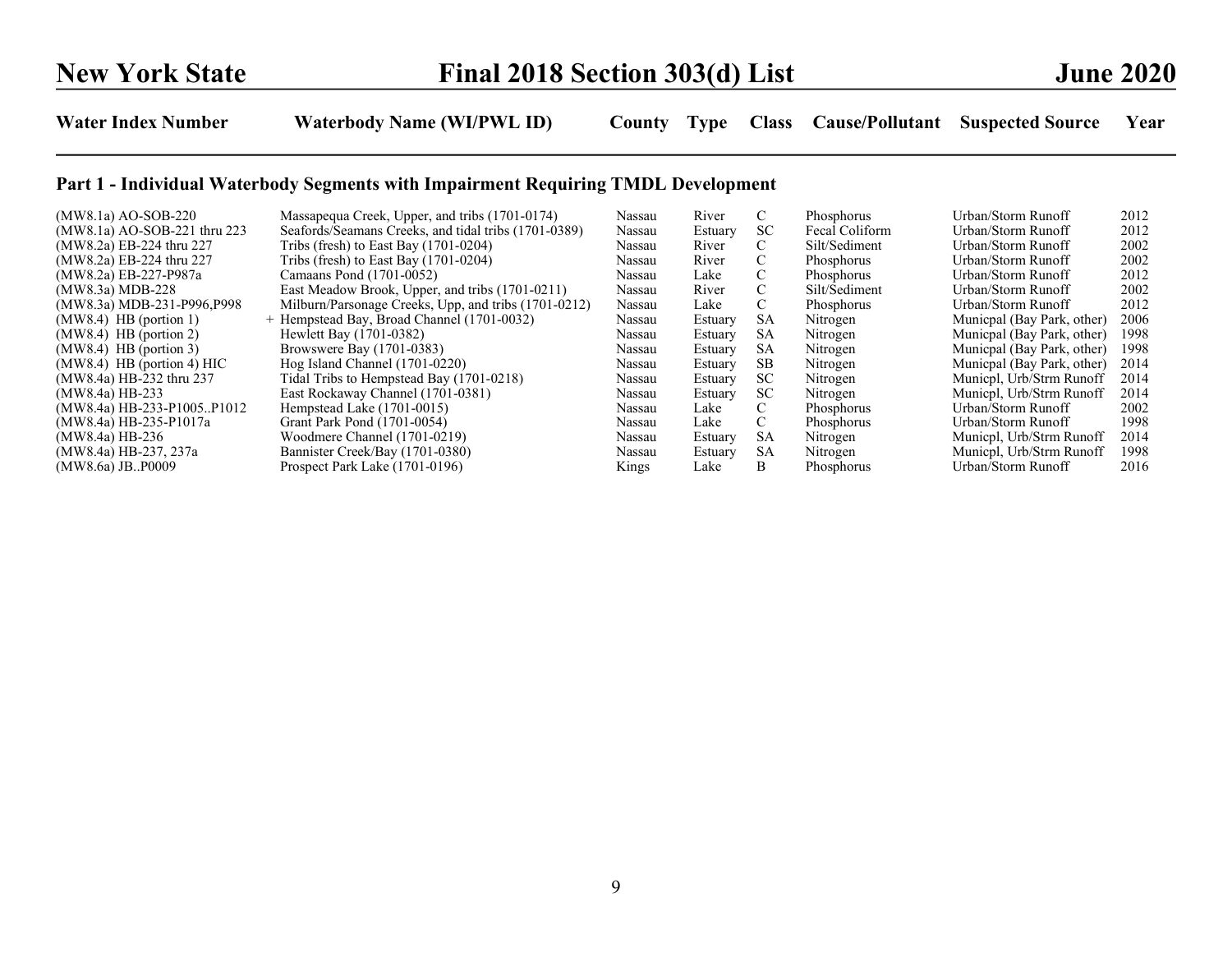#### Part 2a - Multiple Segment/Categorical Waterbody Segments Impaired by Atmospheric Deposition/Acid Rain

Might be addressed by a waterbody specific TMDL or a pollutant/source specific TMDL or other strategy to attain water quality standards.

|                                  | <b>Black River Drainage Basin</b>                   |                  |       |             |                       |                         |      |
|----------------------------------|-----------------------------------------------------|------------------|-------|-------------|-----------------------|-------------------------|------|
| Ont 19-40 (portion 7)/P431,P434  | Soft Maple Pond, Soft Maple Reservoir (0801-0173)   | Lewis            | Lake  | C(T)        | $Acid/Base$ (pH)      | Atmospheric Dep.        | 1998 |
| Ont 19-40 (portion 10)           | Beaver River, Upper, and tribs (0801-0210)          | Herkimer         | River | C(T)        | $Acid/Base$ (pH)      | Atmospheric Dep.        | 2002 |
| Ont 19-40-7-P416, P417           | Lower, Upper West Pond (0801-0284)                  | Lewis            | Lake  | C(T)        | Acid/Base (pH)        | Atmospheric Dep.        | 1998 |
| Ont 19-40-10-4-P419, P286        | Goose Pond, Meister Pond (0801-0286)                | Lewis            | Lake  | C(T)        | $Acid/Base$ (pH)      | Atmospheric Dep.        | 1998 |
| Ont 19-40-18-3-P441, P442        | Crooked Lake, McCabe Pond (0801-0144)               | Herkimer         | Lake  | D           | $Acid/Base$ (pH)      | Atmospheric Dep.        | 1998 |
| Ont 19-40-P493-21-1-P568         | Rose Pond (0801-0308)                               | Hamilton         | Lake  | C(T)        | $Acid/Base$ (pH)      | Atmospheric Dep.        | 1998 |
| Ont 19-40-P493-21-P571           | East Pond (0801-0066)                               | Herkimer         | Lake  | C(T)        | Acid/Base (pH)        | Atmospheric Dep.        | 1998 |
| Ont 19-40-P493-32                | Twitchell Creek and tribs (0801-0211)               | Herkimer         | River | C(T)        | Acid/Base (pH)        | Atmospheric Dep.        | 2002 |
| Ont 19-40-P493-32-15-P580        | Silver Lake (0801-0150)                             | Hamilton         | Lake  | C(T)        | $Acid/Base$ (pH)      | Atmospheric Dep.        | 1998 |
| Ont 19-40-P493-32-P584           | Twitchell Lake (0801-0165)                          | Herkimer         | Lake  | A(T)        | Acid/Base (pH)        | Atmospheric Dep.        | 1998 |
| Ont 19-81                        | South Br. Moose River, Upper, and tribs (0801-0346) | Hamilton         | River | C(T)        | Acid/Base (pH)        | Atmospheric Dep.        | 1998 |
| Ont 19-81-18-17                  | North Branch Moose River and tribs (0801-0212)      | Herkimer         | River | C(T)        | Acid/Base (pH)        | Atmospheric Dep.        | 2002 |
| Ont 19-81-18-17-14-P736P738      | Thirsty Pond (0801-0361)                            | Hamilton         | Lake  | C(T)        | $Acid/Base$ (pH)      | Atmospheric Dep.        | 1998 |
| Ont 19-81-18-17-P752             | Big Moose Lake (0801-0035)                          | Herkimer         | Lake  | A(T)        | $Acid/Base$ (pH)      | Atmospheric Dep.        | 2002 |
| Ont 19-81-18-17-P752-            | Tribs to Big Moose Lake (0801-0213)                 | Herkimer         | River | C(T)        | Acid/Base (pH)        | Atmospheric Dep.        | 2002 |
| Ont 19-81-18-17-P752P772         | South Pond (0801-0057)                              | Herkimer         | Lake  | C(T)        | $Acid/Base$ (pH)      | Atmospheric Dep.        | 1998 |
| Ont 19-81-18-17-P752-9-P777      | Constable Pond (0801-0214)                          | Herkimer         | River | C(T)        | $Acid/Base$ (pH)      | Atmospheric Dep.        | 2002 |
| Ont 19-81-18-P792dP787a-2        | Tribs to Fulton Chain Lakes (0801-0207)             | Hamilton         | River | C(T)        | Acid/Base (pH)        | Atmospheric Dep.        | 2002 |
| Ont 19-81-52-P841                | Kettle Pond (0801-0131)                             | Herkimer         | Lake  | C(T)        | Acid/Base (pH)        | Atmospheric Dep.        | 1998 |
| Ont 19-81-58-5-P852              | Indian Lake (0801-0002)                             | Hamilton         | Lake  | C(T)        | $Acid/Base$ (pH)      | Atmospheric Dep.        | 1998 |
| Ont 19-81-69-P888                | Sly Pond (0801-0007)                                | Hamilton         | Lake  | C           | Acid/Base (pH)        | Atmospheric Dep.        | 1998 |
| Ont 19-81-71-2-1-P889            | Cellar Pond (0801-0001)                             | Hamilton         | Lake  | C(T)        | Acid/Base (pH)        | Atmospheric Dep.        | 1998 |
| Ont 19-88-P905                   | Barnes Lake (0801-0134)                             | Lewis            | Lake  | C(T)        | Acid/Base (pH)        | Atmospheric Dep.        | 1998 |
| Ont 19-88-P907                   | Round Pond (0801-0407)                              | Lewis            | Lake  | C(T)        | Acid/Base (pH)        | Atmospheric Dep.        | 1998 |
| Ont 19-104-2-5-P948              | Dead Lake (0801-0427)                               | Herkimer         | Lake  | C           | $Acid/Base$ (pH)      | Atmospheric Dep.        | 1998 |
| Ont 19-P1007-10-3-P1008 to P1016 | Minor Lakes Trib to North Lake (0801-0080)          | Herkimer         | Lake  | C(T)        | Acid/Base (pH)        | Atmospheric Dep.        | 1998 |
|                                  |                                                     |                  |       |             |                       |                         |      |
|                                  | Saint Lawrence River Drainage Basin                 |                  |       |             |                       |                         |      |
| SLC-29-P65                       | Wolf Pond (0902-0006)                               | Franklin         | Lake  | B           | Acid/Base (pH)        | Atmospheric Dep.        | 1998 |
| SLC-29-P68                       | Catamount Pond (0902-0092)                          | Franklin         | Lake  | C(T)        | Acid/Base (pH)        | Atmospheric Dep.        | 1998 |
| SLC-32-6-P73-26-P079             | Diamond Lake (0902-0011)                            | Franklin         | Lake  | D           | Acid/Base (pH)        | Atmospheric Dep.        | 1998 |
| SLC-32-6-P7331-P86, P87          | <b>Mountain Ponds (0902-0108)</b>                   | <b>Franklin</b>  | Lake  | $\mathbf C$ | <b>Acid/Base (pH)</b> | <b>Atmospheric Dep.</b> | 1998 |
| SLC-32-20-41-P101, P102          | Lower, Upper Twin Ponds, more (0902-0045)           | St.Lawrence Lake |       | C(T)        | $Acid/Base$ (pH)      | Atmospheric Dep.        | 1998 |
| SL-1-46-P31                      | Joe Indian Lake (0903-0060)                         | St.Lawrence Lake |       | C(T)        | $Acid/Base$ (pH)      | Atmospheric Dep.        | 1998 |
| SL-1-P109-11-2-4-P116            | Lost Pond (0903-0057)                               | Hamilton         | Lake  | D           | Acid/Base (pH)        | Atmospheric Dep.        | 1998 |
| SL-1-P109-11-P144P147            | High Pond (0903-0001)                               | Hamilton         | Lake  | C(T)        | $Acid/Base$ (pH)      | Atmospheric Dep.        | 1998 |
| SL-1-P109-11-P144P148            | Little Pine Pond (0903-0028)                        | St.Lawrence Lake |       | D           | Acid/Base (pH)        | Atmospheric Dep.        | 1998 |
| SL-1-P109-11-P156P160 thru, P162 | Spruce Grouse, Spring, Graves Ponds (0903-0041)     | St.Lawrence Lake |       | C(T)        | Acid/Base (pH)        | Atmospheric Dep.        | 1998 |
| SL-1-P109162-27-P230             | <b>Mountain Pond, more (0903-0176)</b>              | <b>Franklin</b>  | Lake  | $\bf FP$    | <b>Acid/Base (pH)</b> | <b>Atmospheric Dep.</b> | 1998 |
| SL-1-P309P241-22-P245            | South Pond (0903-0005)                              | Hamilton         | Lake  | C(T)        | $Acid/Base$ (pH)      | Atmospheric Dep.        | 1998 |
| SL-1-P309P241-22-P245-2-P247     | Salmon Pond (0903-0004)                             | Hamilton         | Lake  | C(T)        | Acid/Base (pH)        | Atmospheric Dep.        | 1998 |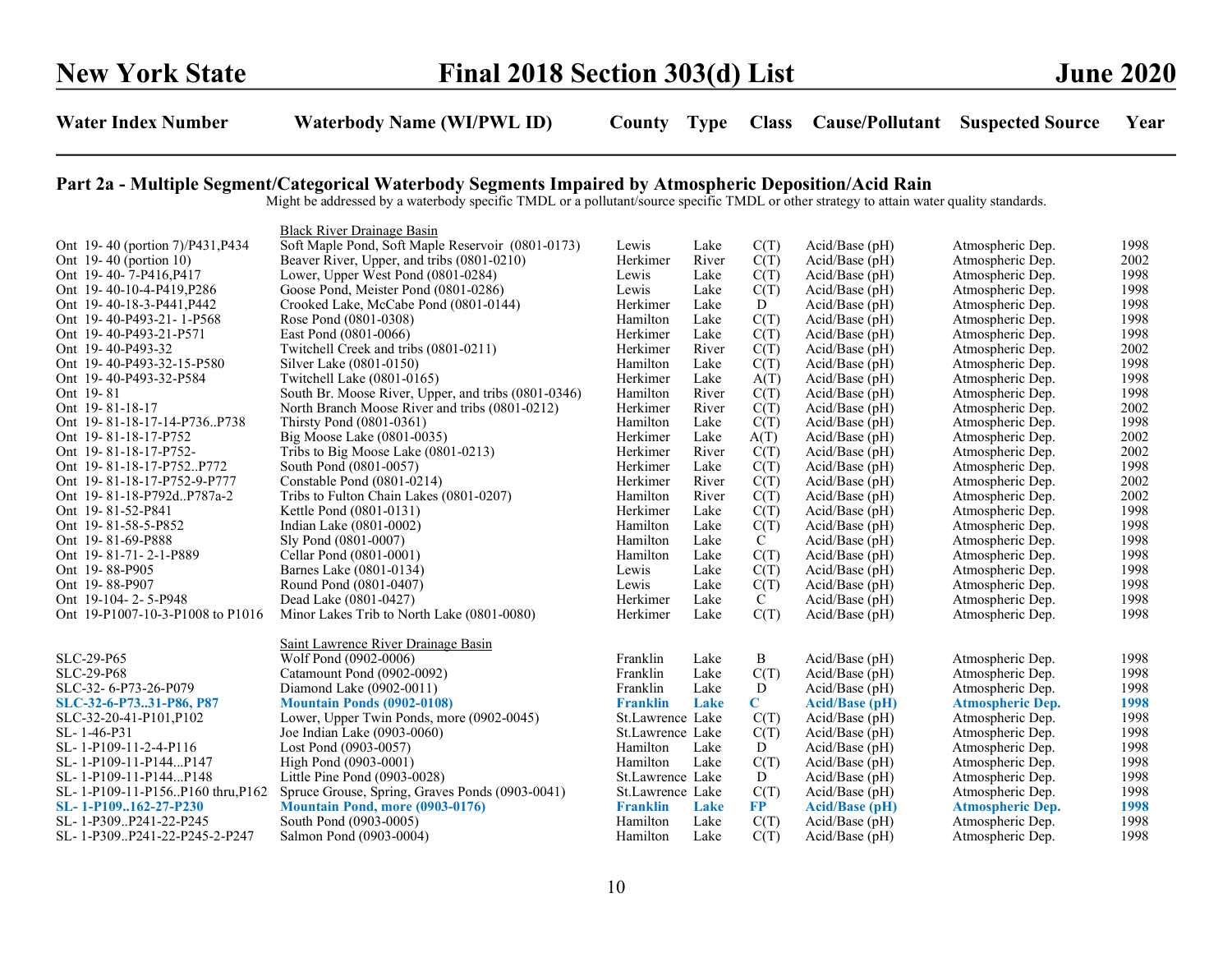## Part 2a - Multiple Segment/Categorical Waterbody Segments Impaired by Atmospheric Deposition/Acid Rain

| SL-1-P309P241P276P278<br>SL-1-P293-14-1-P321, P322, P331<br>SL-2-59-32P359,P261,P362<br>$SL-25-73$<br>SL-25-73-19-5-3-P136                                  | Pilgrim Pond (0903-0043)<br>Haymarsh Ponds, Lone Pond (0903-0017)<br>Len, Wolf, Beaver Ponds (0904-0002)<br>W.Br.Oswegatchie (0905-0003)<br>Dry Timber Lake $(0905-0032)$                                                                                                         | Hamilton<br>Hamilton<br>St.Lawrence Lake<br>Lewis<br>St.Lawrence Lake | Lake<br>Lake<br>River                          | D<br>D<br>C(T)<br>FP<br>C(T)        | $Acid/Base$ (pH)<br>$Acid/Base$ (pH)<br>$Acid/Base$ (pH)<br>Acid/Base (pH)<br>$Acid/Base$ (pH)                     | Atmospheric Dep.<br>Atmospheric Dep.<br>Atmospheric Dep.<br>Atmospheric Dep.<br>Atmospheric Dep.                     | 1998<br>1998<br>1998<br>1998<br>1998         |
|-------------------------------------------------------------------------------------------------------------------------------------------------------------|-----------------------------------------------------------------------------------------------------------------------------------------------------------------------------------------------------------------------------------------------------------------------------------|-----------------------------------------------------------------------|------------------------------------------------|-------------------------------------|--------------------------------------------------------------------------------------------------------------------|----------------------------------------------------------------------------------------------------------------------|----------------------------------------------|
| SL-25-116-P308<br>SL-25-P309140-P377                                                                                                                        | <b>Dillon Pond (0905-0186)</b><br>Gull Lake (0905-0072)                                                                                                                                                                                                                           | <b>St.Lawrence Lake</b><br>Herkimer                                   | Lake                                           | C(T)<br>C(T)                        | <b>Acid/Base (pH)</b><br>$Acid/Base$ (pH)                                                                          | <b>Atmospheric Dep.</b><br>Atmospheric Dep.                                                                          | 1998<br>1998                                 |
| $C-15-51$<br>C-15-P114P119                                                                                                                                  | Lake Champlain Drainage Basin<br><b>Towbridge Brook and tribs (1003-0070)</b><br>Lake Clear (1003-0109)                                                                                                                                                                           | <b>Essex</b><br>Franklin                                              | <b>River</b><br>Lake                           | C(T)<br>AA(T)                       | <b>Acid/Base (pH)</b><br>$Acid/Base$ (pH)                                                                          | <b>Atmospheric Dep.</b><br>Atmospheric Dep.                                                                          | 1998<br>1998                                 |
| H-363-P119                                                                                                                                                  | <u>Upper Hudson River Drainage Basin</u><br>Bullhead Pond (1101-0033)                                                                                                                                                                                                             | Saratoga                                                              | Lake                                           | $\mathcal{C}$                       | $Acid/Base$ (pH)                                                                                                   | Atmospheric Dep.                                                                                                     | 1998                                         |
| H-240-144-13P727,P729,P730<br>H-240-144-13P732<br>H-240-144-43-P786<br>$H-240-180$ (portion 5)<br>$H-240-180$ (portion 6)<br>H-240-180- P799-19P818 to P822 | Mohawk River Drainage Basin<br>Green, Otter, Stewart Lakes (1201-0009)<br>Irving Pond $(1201-0230)$<br>Morehouse Lake (1201-0080)<br>West Canada Creek, Upp, and tribs (1203-0008)<br>West Canada Creek, Upp, and tribs (1203-0025)<br>Lakes Trib to Jerseyfield Lake (1203-0002) | Fulton<br>Fulton<br>Hamilton<br>Herkimer<br>Herkimer<br>Herkimer      | Lake<br>Lake<br>Lake<br>River<br>River<br>Lake | B<br>B<br>B(T)<br>A(T)<br>C(T)<br>C | $Acid/Base$ (pH)<br>$Acid/Base$ (pH)<br>$Acid/Base$ (pH)<br>Acid/Base (pH)<br>$Acid/Base$ (pH)<br>$Acid/Base$ (pH) | Atmospheric Dep.<br>Atmospheric Dep.<br>Atmospheric Dep.<br>Atmospheric Dep.<br>Atmospheric Dep.<br>Atmospheric Dep. | 1998<br>1998<br>1998<br>1998<br>2004<br>1998 |
| D-1-P58b-82<br>D-1-33-P37                                                                                                                                   | Delaware River Drainage Basin<br>East Branch Neversink River and tribs (1402-0007)<br>Wolf Reservoir (1402-0045)                                                                                                                                                                  | Ulster<br>Sullivan                                                    | River<br>Lake                                  | C(T)<br>B                           | $Acid/Base$ (pH)<br>Acid/Base (pH)                                                                                 | Atmospheric Dep.<br>Atmospheric Dep.                                                                                 | 2004<br>2004                                 |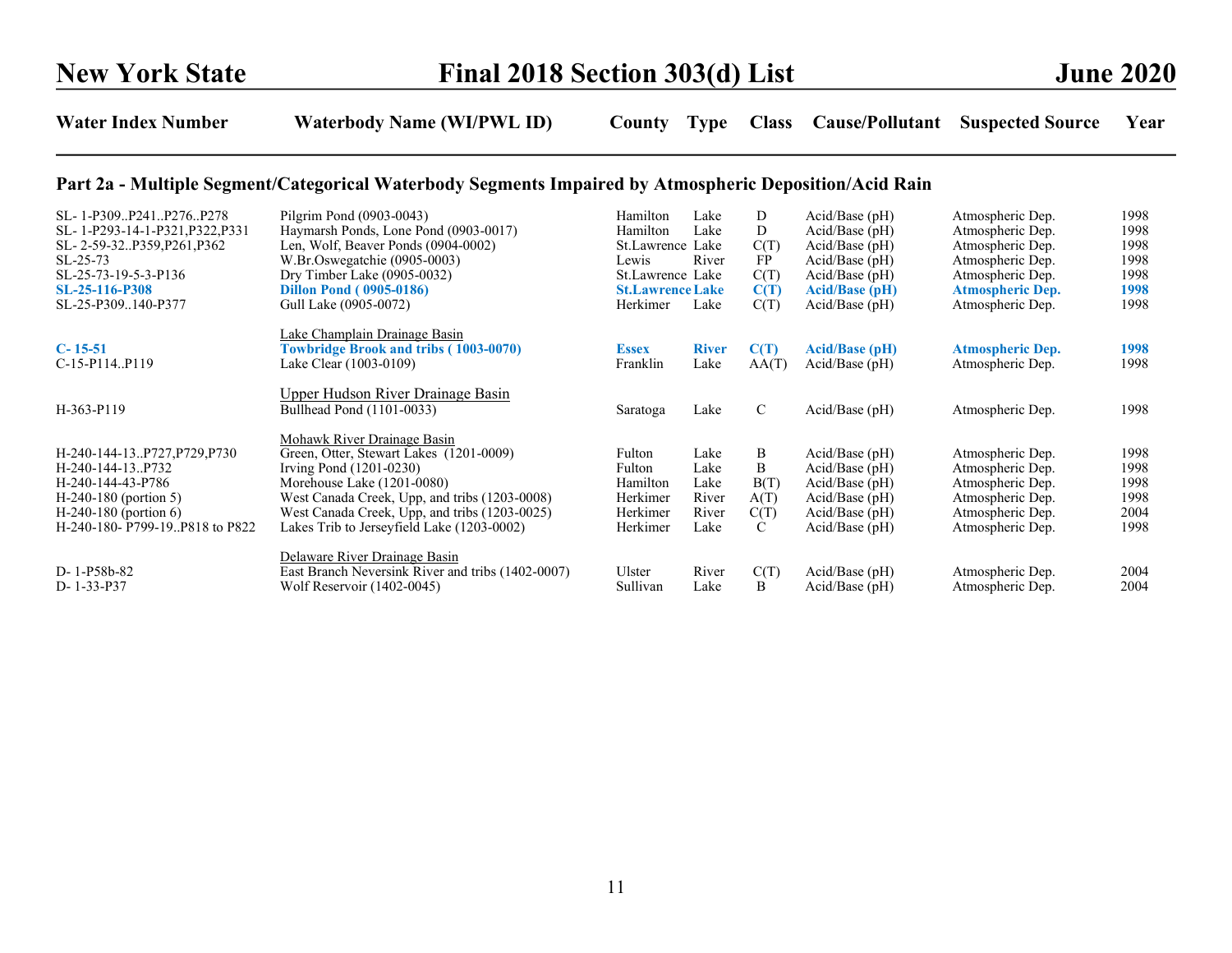#### Part 2b - Multiple Segment/Categorical Waterbody Segments Impaired due to Fish Consumption Advisories

Might be addressed by a waterbody specific TMDL or a pollutant/source specific TMDL or other strategy to attain water quality standards.

NOTE: Fish consumption advisories/impairments for all waters listed below extend into and include tributary (and downstream) waters to the first impassable barrier.

|                          | Niagara River/Lake Erie Drainage Basin        |                    |                |             |             |                                |      |
|--------------------------|-----------------------------------------------|--------------------|----------------|-------------|-------------|--------------------------------|------|
| Ont $158$ (portion 1)    | Niagara River, Lower, Main Stem (0101-0027)   | Niagara            | River          | A-Spcl      | Dioxin      | Cont.Sed, Land.Disp.           | 1998 |
| Ont 158 (portion 1)      | Niagara River, Lower, Main Stem (0101-0027)   | Niagara            | River          | A-Spcl      | Mirex       | Cont.Sed, Land.Disp.           | 1998 |
| Ont $158$ (portion 1)    | Niagara River, Lower, Main Stem (0101-0027)   | Niagara            | River          | A-Spcl      | <b>PCBs</b> | Cont.Sed, Land.Disp.           | 1998 |
| Ont 158 (portion 2)      | Niagara River, Upper, Main Stem (0101-0006)   | Niagara            | River          | A-Spcl      | <b>PCBs</b> | Cont.Sed, Land.Disp.           | 1998 |
| Ont 158 (portion 3)      | Chippewa (West) Channel (0101-0028)           | Niagara            | River          | A-Spcl      | <b>PCBs</b> | Cont.Sed, Land.Disp.           | 1998 |
| Ont 158 (portion 4)      | Black Rock Channel (0101-0025)                | Niagara            | River          | A-Spcl      | <b>PCBs</b> | Cont.Sed, Land.Disp.           | 1998 |
| Ont 158-8                | Cayuga Creek and minor tribs (0101-0001)      | Niagara            | River          | C           | Dioxin      | Contaminated Sed.              | 1998 |
| Ont $158-12$ (portion 1) | Tonawanda Creek, Lower, Main Stem (0102-0022) | Niagara            | River          | C           | <b>PCBs</b> | Contaminated Sed.              | 1998 |
| Ont 158-15-P25           | Delaware Park Lake (0101-0026)                | Erie               | Lake           | B.          | <b>PCBs</b> | Cont.Sed, Land.Disp.           | 1998 |
| Ont 158-E (portion 1)    | Lake Erie, Erie Basin (0104-0032)             | Erie               | G.Lakes        | $\mathbf C$ | <b>PCBs</b> | Contaminated Sed. <sup>4</sup> | 2002 |
| Ont $158-E$ (portion 2)  | Lake Erie, Outer Harbor North (0104-0033)     | Erie               | G.Lakes        | B           | <b>PCBs</b> | Contaminated Sed. <sup>4</sup> | 2002 |
| Ont 158-E (portion 3)    | Lake Erie, Outer Harbor South (0104-0034)     | Erie               | G.Lakes        | C           | <b>PCBs</b> | Contaminated Sed. <sup>4</sup> | 2002 |
| Ont $158-E$ (portion 4)  | Lake Erie, Northeast Shoreline (0104-0035)    | Erie               | G.Lakes        | C           | <b>PCBs</b> | Contaminated Sed. <sup>4</sup> | 2002 |
| Ont $158-E$ (portion 5)  | Lake Erie, Northeast Shoreline (0104-0036)    | Erie               | G.Lakes        | B           | <b>PCBs</b> | Contaminated Sed. <sup>4</sup> | 2002 |
| Ont $158-E$ (portion 6)  | Lake Erie, Main Lake, North (0104-0037)       | Erie               | G.Lakes A-Spcl |             | <b>PCBs</b> | Contaminated Sed. <sup>4</sup> | 2002 |
| Ont 158-E (portion 7)    | Lake Erie, Main Lake, South (0105-0033)       | Chautauqua         | G.Lakes A-Spcl |             | <b>PCBs</b> | Contaminated Sed. <sup>4</sup> | 2002 |
| Ont 158-E (portion 7a)   | Lake Erie, Dunkirk Harbor (0105-0009)         | Chautauqua G.Lakes |                | - B         | <b>PCBs</b> | Contaminated Sed. <sup>4</sup> | 2002 |
| Ont 158-E (portion 7b)   | Lake Erie, Barcelona Harbor (0105-0011)       | Chautauqua G.Lakes |                | B           | <b>PCBs</b> | Contaminated Sed. <sup>4</sup> | 2002 |
| Ont 158E-1               | Buffalo River (0103-0001)                     | Erie               | River          | C           | <b>PCBs</b> | Contaminated Sed. <sup>4</sup> | 1998 |
|                          | Lake Ontario (Minor Tribs) Drainage Basin     |                    |                |             |             |                                |      |
| Ont (portion 1)          | Lake Ontario Shoreline, Eastern (0303-0023)   | Jefferson          | G.Lakes        | A           | <b>PCBs</b> | Contaminated Sed. <sup>4</sup> | 1998 |
| (portion 1)<br>Ont       | Lake Ontario Shoreline, Eastern (0303-0023)   | Jefferson          | G.Lakes        | A           | Mirex       | Contaminated Sed. <sup>4</sup> | 1998 |
| Ont (portion 1)          | Lake Ontario Shoreline, Eastern (0303-0023)   | Jefferson          | G.Lakes        | A           | Dioxin      | Contaminated Sed. <sup>4</sup> | 1998 |
| Ont (portion 2)          | Lake Ontario Shoreline, Eastern (0303-0024)   | Jefferson          | G.Lakes        | A           | <b>PCBs</b> | Contaminated Sed. <sup>4</sup> | 1998 |
| Ont (portion 2)          | Lake Ontario Shoreline, Eastern (0303-0024)   | Jefferson          | G.Lakes        | A           | Mirex       | Contaminated Sed. <sup>4</sup> | 1998 |
| Ont (portion 2)          | Lake Ontario Shoreline, Eastern (0303-0024)   | Jefferson          | G.Lakes        | A           | Dioxin      | Contaminated Sed. <sup>4</sup> | 1998 |
|                          |                                               |                    |                |             |             |                                |      |

<sup>&</sup>lt;sup>4</sup> For Lake Erie and Lake Ontario Shoreline segments included on the Section 303(d) List due to fish consumption restrictions, the primary source of contamination is the open lake rather than the near-shore waters. Due to fish migration, the advisories apply to tributary waters up to the first impassable barrier.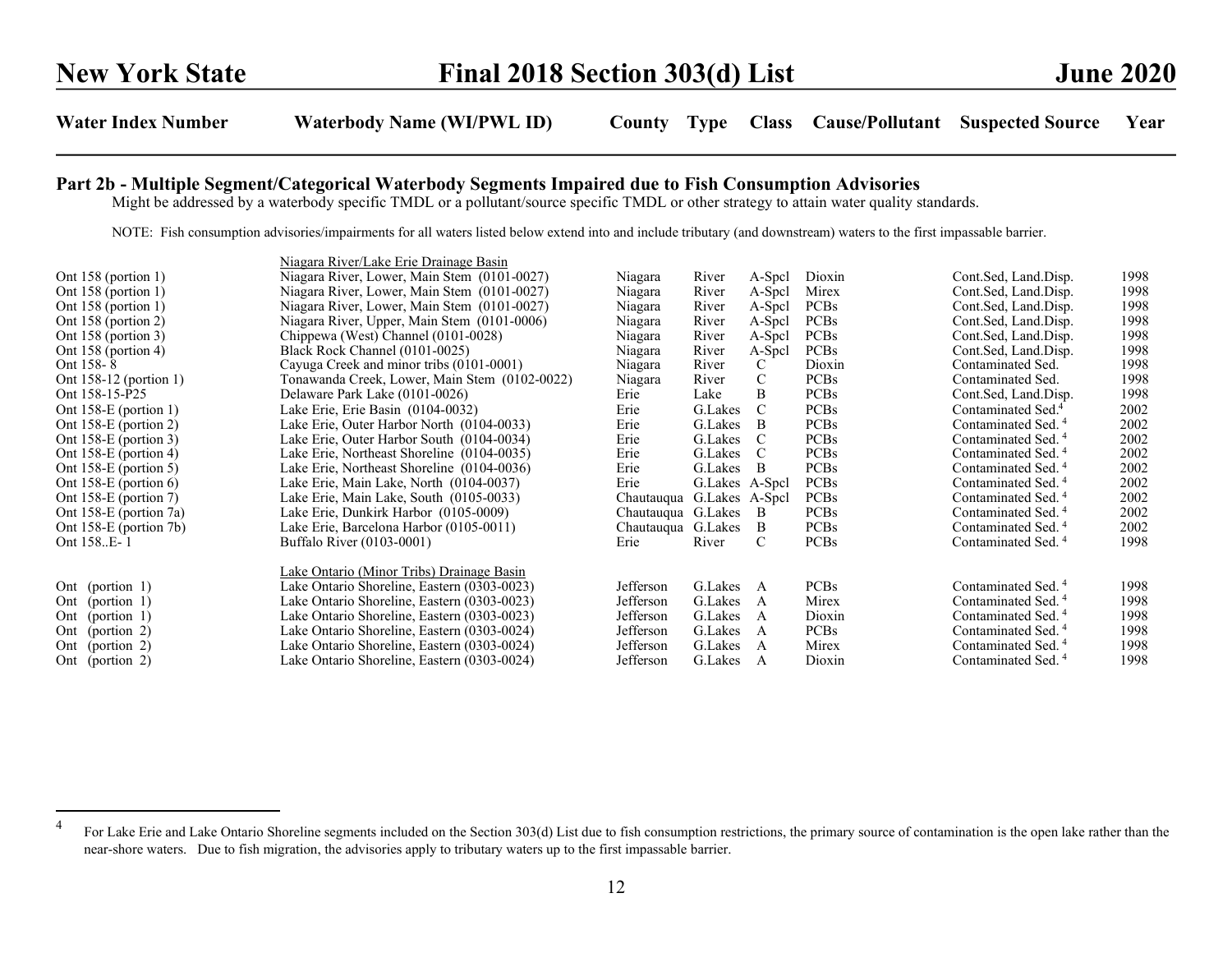|     |                    | Lake Ontario (Minor Tribs) Drainage Basin   |           |         |                |             |                                |      |
|-----|--------------------|---------------------------------------------|-----------|---------|----------------|-------------|--------------------------------|------|
|     | Ont (portion 2a)   | Chaumont Bay (0303-0011)                    | Jefferson | G.Lakes | A              | <b>PCBs</b> | Contaminated Sed. <sup>4</sup> | 1998 |
|     | Ont (portion 2a)   | Chaumont Bay (0303-0011)                    | Jefferson | G.Lakes | A              | Mirex       | Contaminated Sed. <sup>4</sup> | 1998 |
|     | Ont (portion 2a)   | Chaumont Bay (0303-0011)                    | Jefferson | G.Lakes | A              | Dioxin      | Contaminated Sed. <sup>4</sup> | 1998 |
|     | Ont (portion 2b)   | Guffin Bay (0303-0025)                      | Jefferson | G.Lakes | A              | <b>PCBs</b> | Contaminated Sed. <sup>4</sup> | 1998 |
|     | Ont (portion 2b)   | Guffin Bay (0303-0025)                      | Jefferson | G.Lakes | $\mathbf{A}$   | Mirex       | Contaminated Sed. <sup>4</sup> | 1998 |
| Ont | (portion 2b)       | Guffin Bay (0303-0025)                      | Jefferson | G.Lakes | A              | Dioxin      | Contaminated Sed. <sup>4</sup> | 1998 |
|     | Ont (portion 3)    | Lake Ontario Shoreline, Eastern (0303-0026) | Jefferson | G.Lakes | A              | <b>PCBs</b> | Contaminated Sed. <sup>4</sup> | 1998 |
|     | Ont (portion 3)    | Lake Ontario Shoreline, Eastern (0303-0026) | Jefferson | G.Lakes | A              | Mirex       | Contaminated Sed. <sup>4</sup> | 1998 |
|     | Ont (portion 3)    | Lake Ontario Shoreline, Eastern (0303-0026) | Jefferson | G.Lakes | A              | Dioxin      | Contaminated Sed. <sup>4</sup> | 1998 |
| Ont | (portion 3a)       | Black River Bay (0303-0102)                 | Jefferson | Bay     | C              | <b>PCBs</b> | Contaminated Sed. <sup>4</sup> | 1998 |
| Ont | (portion 3a)       | Black River Bay (0303-0102)                 | Jefferson | Bay     | C              | Mirex       | Contaminated Sed. <sup>4</sup> | 1998 |
| Ont | (portion 3a)       | Black River Bay (0303-0102)                 | Jefferson | Bay     | C              | Dioxin      | Contaminated Sed. <sup>4</sup> | 1998 |
|     | Ont (portion 4)    | Lake Ontario Shoreline, Eastern (0303-0027) | Jefferson | G.Lakes | A              | <b>PCBs</b> | Contaminated Sed. <sup>4</sup> | 1998 |
|     | Ont (portion 4)    | Lake Ontario Shoreline, Eastern (0303-0027) | Jefferson | G.Lakes | $\mathbf{A}$   | Mirex       | Contaminated Sed. <sup>4</sup> | 1998 |
|     | Ont (portion 4)    | Lake Ontario Shoreline, Eastern (0303-0027) | Jefferson | G.Lakes | A              | Dioxin      | Contaminated Sed. <sup>4</sup> | 1998 |
| Ont | (portion 4a)       | Henderson Bay (0303-0022)                   | Jefferson | G.Lakes | $\overline{A}$ | <b>PCBs</b> | Contaminated Sed. <sup>4</sup> | 1998 |
|     | Ont (portion 4a)   | Henderson Bay (0303-0022)                   | Jefferson | G.Lakes | A              | Mirex       | Contaminated Sed. <sup>4</sup> | 1998 |
| Ont | (portion 4a)       | Henderson Bay (0303-0022)                   | Jefferson | G.Lakes | A              | Dioxin      | Contaminated Sed. <sup>4</sup> | 1998 |
|     | Ont (portion 5)    | Lake Ontario Shoreline, Eastern (0303-0028) | Jefferson | G.Lakes | A              | <b>PCBs</b> | Contaminated Sed. <sup>4</sup> | 1998 |
|     | Ont (portion 5)    | Lake Ontario Shoreline, Eastern (0303-0028) | Jefferson | G.Lakes | A              | Mirex       | Contaminated Sed. <sup>4</sup> | 1998 |
|     | Ont (portion 5)    | Lake Ontario Shoreline, Eastern (0303-0028) | Jefferson | G.Lakes | A              | Dioxin      | Contaminated Sed. <sup>4</sup> | 1998 |
|     | Ont (portion $6$ ) | Lake Ontario Shoreline, Eastern (0303-0029) | Jefferson | G.Lakes | A              | <b>PCBs</b> | Contaminated Sed. <sup>4</sup> | 1998 |
|     | Ont (portion 6)    | Lake Ontario Shoreline, Eastern (0303-0029) | Jefferson | G.Lakes | A              | Mirex       | Contaminated Sed. <sup>4</sup> | 1998 |
|     | Ont (portion $6$ ) | Lake Ontario Shoreline, Eastern (0303-0029) | Jefferson | G.Lakes | A              | Dioxin      | Contaminated Sed. <sup>4</sup> | 1998 |
|     | Ont (portion 7)    | Lake Ontario Shoreline, Eastern (0303-0030) | Oswego    | G.Lakes | A              | <b>PCBs</b> | Contaminated Sed. <sup>4</sup> | 1998 |
|     | Ont (portion 7)    | Lake Ontario Shoreline, Eastern (0303-0030) | Oswego    | G.Lakes | A              | Mirex       | Contaminated Sed. <sup>4</sup> | 1998 |
|     | Ont (portion 7)    | Lake Ontario Shoreline, Eastern (0303-0030) | Oswego    | G.Lakes | $\mathbf{A}$   | Dioxin      | Contaminated Sed. <sup>4</sup> | 1998 |
|     | Ont (portion 8)    | Lake Ontario Shoreline, Eastern (0303-0031) | Oswego    | G.Lakes | A              | <b>PCBs</b> | Contaminated Sed. <sup>4</sup> | 1998 |
|     | Ont (portion 8)    | Lake Ontario Shoreline, Eastern (0303-0031) | Oswego    | G.Lakes | A              | Mirex       | Contaminated Sed. <sup>4</sup> | 1998 |
|     | Ont (portion 8)    | Lake Ontario Shoreline, Eastern (0303-0031) | Oswego    | G.Lakes | A              | Dioxin      | Contaminated Sed. <sup>4</sup> | 1998 |
| Ont | (portion 9)        | Lake Ontario Shoreline, Eastern (0303-0017) | Oswego    | G.Lakes | A              | <b>PCBs</b> | Contaminated Sed. <sup>4</sup> | 1998 |
| Ont | (portion 9)        | Lake Ontario Shoreline, Eastern (0303-0017) | Oswego    | G.Lakes | A              | Mirex       | Contaminated Sed. <sup>4</sup> | 1998 |
|     | Ont (portion 9)    | Lake Ontario Shoreline, Eastern (0303-0017) | Oswego    | G.Lakes | A              | Dioxin      | Contaminated Sed. <sup>4</sup> | 1998 |
|     | Ont (portion 10)   | Lake Ontario Shoreline, Oswego (0302-0040)  | Oswego    | G.Lakes | A              | <b>PCBs</b> | Contaminated Sed. <sup>4</sup> | 1998 |
|     | Ont (portion 10)   | Lake Ontario Shoreline, Oswego (0302-0040)  | Oswego    | G.Lakes | A              | Mirex       | Contaminated Sed. <sup>4</sup> | 1998 |
|     | Ont (portion 10)   | Lake Ontario Shoreline, Oswego (0302-0040)  | Oswego    | G.Lakes | A              | Dioxin      | Contaminated Sed. <sup>4</sup> | 1998 |
|     | Ont (portion 11)   | Lake Ontario Shoreline, Central (0302-0041) | Oswego    | G.Lakes | A              | <b>PCBs</b> | Contaminated Sed. <sup>4</sup> | 1998 |
|     | Ont (portion 11)   | Lake Ontario Shoreline, Central (0302-0041) | Oswego    | G.Lakes | A              | Mirex       | Contaminated Sed. <sup>4</sup> | 1998 |
|     | Ont (portion 11)   | Lake Ontario Shoreline, Central (0302-0041) | Oswego    | G.Lakes | $\mathbf{A}$   | Dioxin      | Contaminated Sed. <sup>4</sup> | 1998 |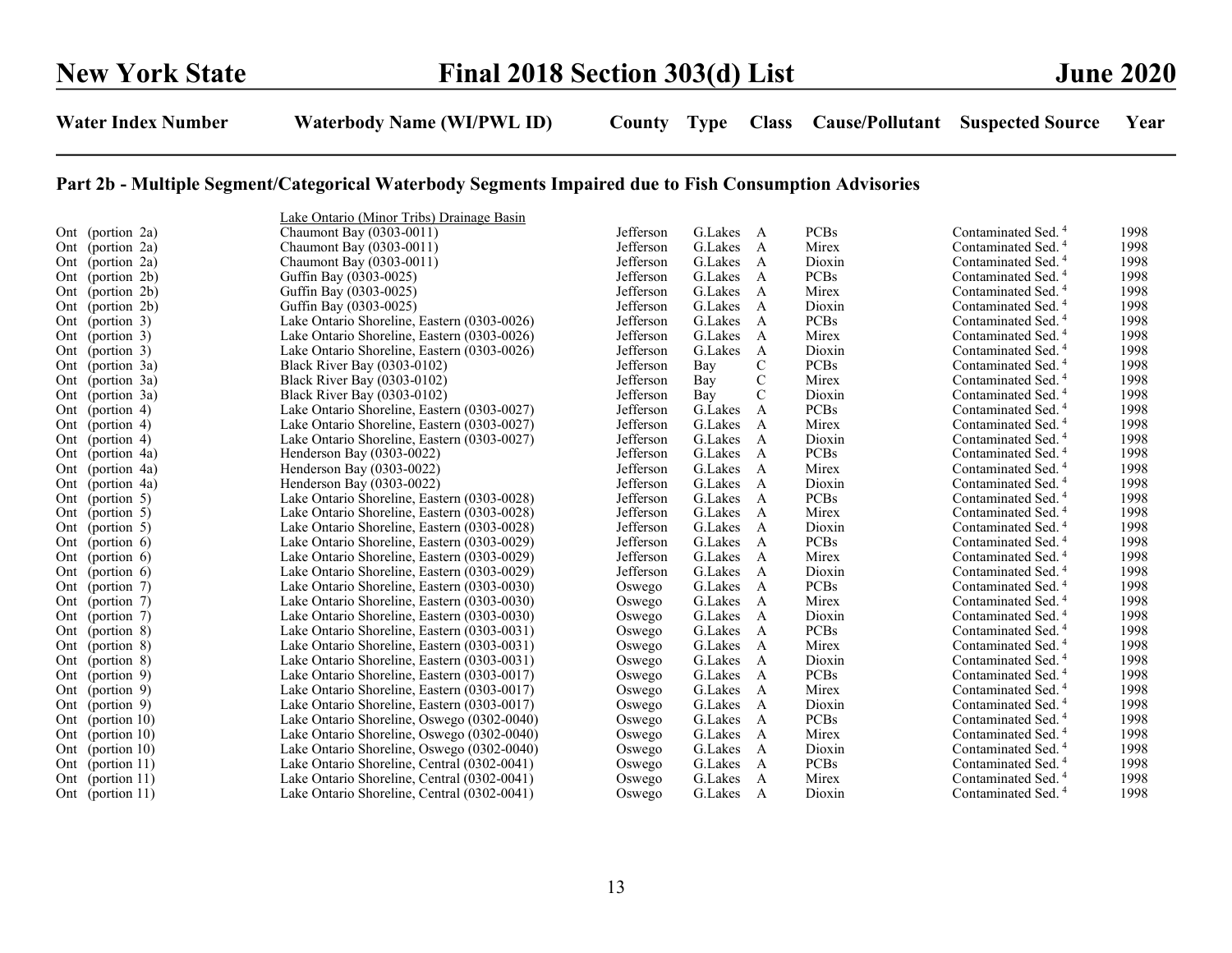|         |                            | Lake Ontario (Minor Tribs) Drainage Basin          |         |         |              |             |                                |      |
|---------|----------------------------|----------------------------------------------------|---------|---------|--------------|-------------|--------------------------------|------|
|         | Ont (portion 12)           | Lake Ontario Shoreline, Central (0302-0042)        | Cayuga  | G.Lakes | A            | <b>PCBs</b> | Contaminated Sed. <sup>4</sup> | 1998 |
|         | Ont (portion 12)           | Lake Ontario Shoreline, Central (0302-0042)        | Cayuga  | G.Lakes | $\mathbf{A}$ | Mirex       | Contaminated Sed. <sup>4</sup> | 1998 |
|         | Ont (portion 12)           | Lake Ontario Shoreline, Central (0302-0042)        | Cayuga  | G.Lakes | A            | Dioxin      | Contaminated Sed. <sup>4</sup> | 1998 |
|         | Ont (portion 13)           | Lake Ontario Shoreline, Central (0302-0043)        | Wayne   | G.Lakes | A            | <b>PCBs</b> | Contaminated Sed. <sup>4</sup> | 1998 |
|         | Ont (portion 13)           | Lake Ontario Shoreline, Central (0302-0043)        | Wayne   | G.Lakes | A            | Mirex       | Contaminated Sed. <sup>4</sup> | 1998 |
| Ont     | (portion $13$ )            | Lake Ontario Shoreline, Central (0302-0043)        | Wayne   | G.Lakes | A            | Dioxin      | Contaminated Sed. <sup>4</sup> | 1998 |
|         | Ont (portion 14)           | Lake Ontario Shoreline, Central (0302-0044)        | Wayne   | G.Lakes | A            | <b>PCBs</b> | Contaminated Sed. <sup>4</sup> | 1998 |
| Ont     | (portion $14$ )            | Lake Ontario Shoreline, Central (0302-0044)        | Wayne   | G.Lakes | A            | Mirex       | Contaminated Sed. <sup>4</sup> | 1998 |
|         | Ont (portion 14)           | Lake Ontario Shoreline, Central (0302-0044)        | Wayne   | G.Lakes | A            | Dioxin      | Contaminated Sed. <sup>4</sup> | 1998 |
|         | Ont (portion 15)           | Lake Ontario Shoreline, Central (0302-0045)        | Wayne   | G.Lakes | A            | <b>PCBs</b> | Contaminated Sed. <sup>4</sup> | 1998 |
| Ont     | (portion 15)               | Lake Ontario Shoreline, Central (0302-0045)        | Wayne   | G.Lakes | A            | Mirex       | Contaminated Sed. <sup>4</sup> | 1998 |
| Ont     | (portion 15)               | Lake Ontario Shoreline, Central (0302-0045)        | Wayne   | G.Lakes | A            | Dioxin      | Contaminated Sed. <sup>4</sup> | 1998 |
| Ont     | (portion 16)               | Rochester Embayment - East (0302-0002)             | Monroe  | G.Lakes | $\mathbf{A}$ | <b>PCBs</b> | Contaminated Sed. <sup>4</sup> | 1998 |
|         | Ont (portion 16)           | Rochester Embayment - East (0302-0002)             | Monroe  | G.Lakes | A            | Mirex       | Contaminated Sed. <sup>4</sup> | 1998 |
| Ont     | (portion $16$ )            | Rochester Embayment - East (0302-0002)             | Monroe  | G.Lakes | A            | Dioxin      | Contaminated Sed. <sup>4</sup> | 1998 |
|         | Ont (portion 17)           | Rochester Embayment - West (0301-0068)             | Monroe  | G.Lakes | A            | <b>PCBs</b> | Contaminated Sed. <sup>4</sup> | 1998 |
|         | Ont (portion 17)           | Rochester Embayment - West (0301-0068)             | Monroe  | G.Lakes | $\mathbf{A}$ | Mirex       | Contaminated Sed. <sup>4</sup> | 1998 |
| Ont     | (portion $17$ )            | Rochester Embayment - West (0301-0068)             | Monroe  | G.Lakes | $\mathbf{A}$ | Dioxin      | Contaminated Sed. <sup>4</sup> | 1998 |
| Ont     | (portion 18)               | Lake Ontario Shoreline, Western (0301-0069)        | Monroe  | G.Lakes | A            | <b>PCBs</b> | Contaminated Sed. <sup>4</sup> | 1998 |
|         | Ont (portion 18)           | Lake Ontario Shoreline, Western (0301-0069)        | Monroe  | G.Lakes | $\mathbf{A}$ | Mirex       | Contaminated Sed. <sup>4</sup> | 1998 |
| Ont     | (portion $18$ )            | Lake Ontario Shoreline, Western (0301-0069)        | Monroe  | G.Lakes | A            | Dioxin      | Contaminated Sed. <sup>4</sup> | 1998 |
|         | Ont (portion 19)           | Lake Ontario Shoreline, Western (0301-0070)        | Orleans | G.Lakes | $\mathbf{A}$ | <b>PCBs</b> | Contaminated Sed. <sup>4</sup> | 1998 |
|         | Ont (portion 19)           | Lake Ontario Shoreline, Western (0301-0070)        | Orleans | G.Lakes | $\mathbf{A}$ | Mirex       | Contaminated Sed. <sup>4</sup> | 1998 |
| Ont     | (portion 19)               | Lake Ontario Shoreline, Western (0301-0070)        | Orleans | G.Lakes | A            | Dioxin      | Contaminated Sed. <sup>4</sup> | 1998 |
|         | Ont (portion 20)           | Lake Ontario Shoreline, Western (0301-0071)        | Orleans | G.Lakes | A            | <b>PCBs</b> | Contaminated Sed. <sup>4</sup> | 1998 |
| Ont     | (portion 20)               | Lake Ontario Shoreline, Western (0301-0071)        | Orleans | G.Lakes | $\mathbf{A}$ | Mirex       | Contaminated Sed. <sup>4</sup> | 1998 |
|         | Ont (portion 20)           | Lake Ontario Shoreline, Western (0301-0071)        | Orleans | G.Lakes | A            | Dioxin      | Contaminated Sed. <sup>4</sup> | 1998 |
|         | Ont (portion 21)           | Lake Ontario Shoreline, Western (0301-0072)        | Niagara | G.Lakes | A            | <b>PCBs</b> | Contaminated Sed. <sup>4</sup> | 1998 |
| Ont     | (portion 21)               | Lake Ontario Shoreline, Western (0301-0072)        | Niagara | G.Lakes | A            | Mirex       | Contaminated Sed. <sup>4</sup> | 1998 |
|         | Ont (portion 21)           | Lake Ontario Shoreline, Western (0301-0072)        | Niagara | G.Lakes | $\mathbf{A}$ | Dioxin      | Contaminated Sed. <sup>4</sup> | 1998 |
| Ont     | (portion 22)               | Lake Ontario Shoreline, Western (0301-0053)        | Niagara | G.Lakes | A            | <b>PCBs</b> | Contaminated Sed. <sup>4</sup> | 1998 |
|         | Ont (portion 22)           | Lake Ontario Shoreline, Western (0301-0053)        | Niagara | G.Lakes | A            | Mirex       | Contaminated Sed. <sup>4</sup> | 1998 |
|         | Ont (portion 22)           | Lake Ontario Shoreline, Western (0301-0053)        | Niagara | G.Lakes | $\mathbf{A}$ | Dioxin      | Contaminated Sed. <sup>4</sup> | 1998 |
|         | Ont $53$ (portion 1)       | Salmon River, Lower, and minor tribs (0303-0016)   | Oswego  | River   | C(T)         | <b>PCBs</b> | Contaminated Sed.              | 1998 |
|         | Ont $53$ (portion 1)       | Salmon River, Lower, and minor tribs (0303-0016)   | Oswego  | River   | C(T)         | Mirex       | Contaminated Sed.              | 1998 |
|         | Ont 53 (portion 2)/P18a    | Lower Salmon River Reservoir (0303-0067)           | Oswego  | Lake    | C(T)         | <b>PCBs</b> | Contaminated Sed.              | 1998 |
|         | Ont 53 (portion $2$ )/P18a | Lower Salmon River Reservoir (0303-0067)           | Oswego  | Lake    | C(T)         | Mirex       | Contaminated Sed.              | 1998 |
|         | Ont 53 (portion 3)         | Salmon River, Middle, and tribs (0303-0068)        | Oswego  | River   | C(T)         | <b>PCBs</b> | Contaminated Sed.              | 1998 |
|         | Ont 53 (portion 3)         | Salmon River, Middle, and tribs (0303-0068)        | Oswego  | River   | C(T)         | Mirex       | Contaminated Sed.              | 1998 |
|         | Ont 108/P113               | Irondequoit Bay (0302-0001)                        | Monroe  | Lake    | B            | Mirex       | Contaminated Sed.              | 1998 |
|         | Ont 108/P113               | Irondequoit Bay (0302-0001)                        | Monroe  | Lake    | B            | <b>PCBs</b> | Contaminated Sed.              | 1998 |
| Ont 148 |                            | Eighteenmile Creek, Lower, and tribs (0301-0002)   | Niagara | River   | B.C.D        | PCBs        | Contaminated Sed.              | 1998 |
| Ont 148 |                            | Eighteenmile Creek, Middle, and tribs (0301-0054)  | Niagara | River   | C            | PCBs        | Contaminated Sed.              | 1998 |
| Ont 148 |                            | Eighteenmile Creek, Upp, and mnr tribs (0301-0055) | Niagara | River   | D            | <b>PCBs</b> | Contaminated Sed.              | 1998 |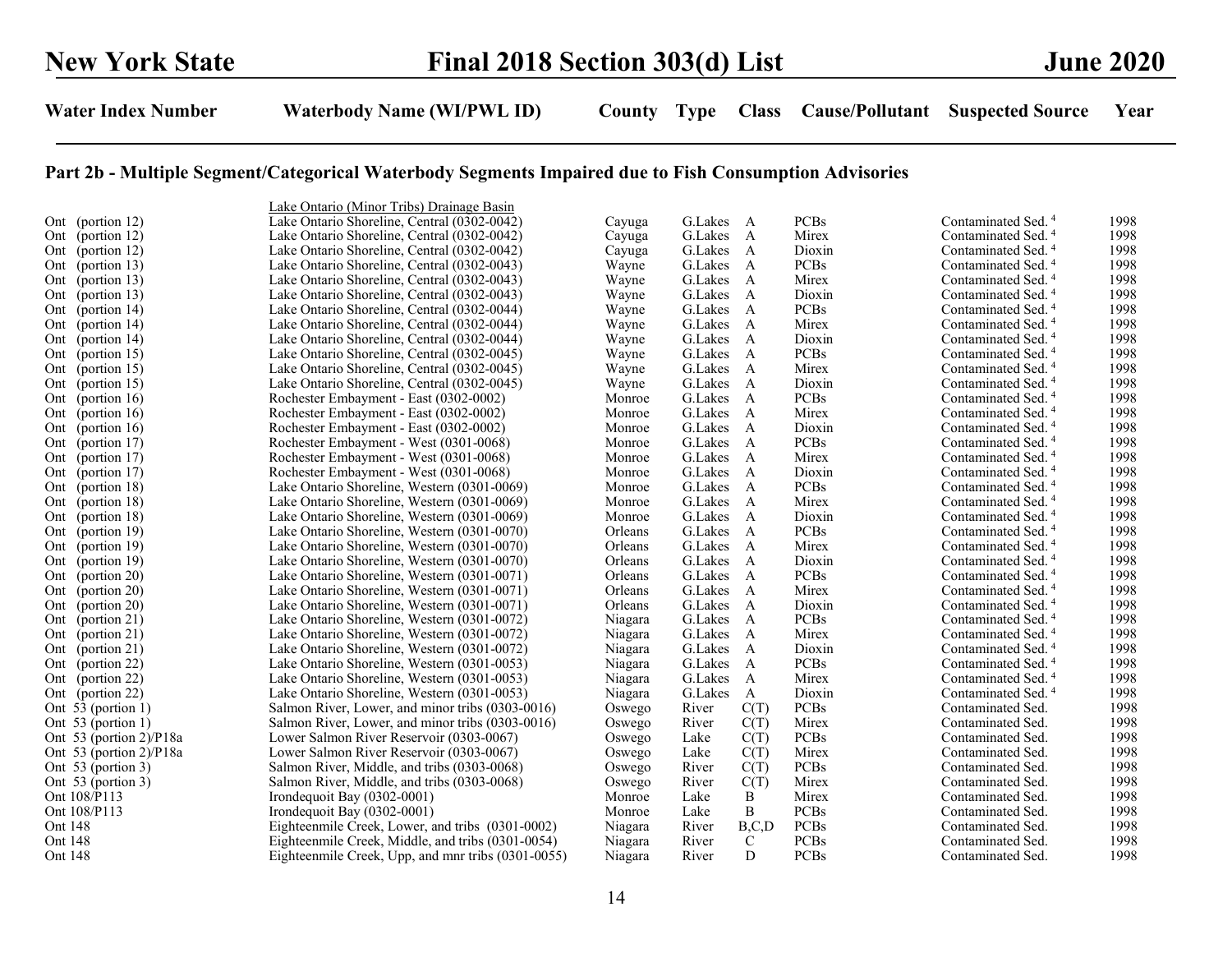| Ont $117$ (portion 1)<br>Ont $117$ (portion 1)<br>Ont $117$ (portion 1)<br>Ont 117-27-34-11-P43                                                                                                                                                                                | Genesee River Drainage Basin<br>Genesee River, Lower, Main Stem (0401-0001)<br>Genesee River, Lower, Main Stem (0401-0001)<br>Genesee River, Lower, Main Stem (0401-0001)<br>Canadice Lake (0402-0002)                                                                                                                                                                                                                                                                                                     | Monroe<br>Monroe<br>Monroe<br>Ontario                                                                                                                                                                                                                                                              | River<br>River<br>River<br>Lake                                       | B<br>B<br>B<br>AA(TS) PCBs                                                                                                       | <b>PCBs</b><br>Mirex<br>Dioxin                                                                                                                                     | Contaminated Sed.<br>Contaminated.Sed.<br>Contaminated Sed.<br>Cont.Sed, Land.Disp.                                                                                                                                                                                                                                                 | 2004<br>2004<br>2004<br>1998                                                                                 |
|--------------------------------------------------------------------------------------------------------------------------------------------------------------------------------------------------------------------------------------------------------------------------------|------------------------------------------------------------------------------------------------------------------------------------------------------------------------------------------------------------------------------------------------------------------------------------------------------------------------------------------------------------------------------------------------------------------------------------------------------------------------------------------------------------|----------------------------------------------------------------------------------------------------------------------------------------------------------------------------------------------------------------------------------------------------------------------------------------------------|-----------------------------------------------------------------------|----------------------------------------------------------------------------------------------------------------------------------|--------------------------------------------------------------------------------------------------------------------------------------------------------------------|-------------------------------------------------------------------------------------------------------------------------------------------------------------------------------------------------------------------------------------------------------------------------------------------------------------------------------------|--------------------------------------------------------------------------------------------------------------|
| PA 3-28-6-1-3-13a                                                                                                                                                                                                                                                              | Chemung River Drainage Basin<br>Koppers Pond (0501-0012)                                                                                                                                                                                                                                                                                                                                                                                                                                                   | Chemung                                                                                                                                                                                                                                                                                            | Lake                                                                  | $\mathcal{C}$                                                                                                                    | <b>PCBs</b>                                                                                                                                                        | Cont.Sed, Land.Disp.                                                                                                                                                                                                                                                                                                                | 1998                                                                                                         |
| Ont 66 (portion 2)<br>Ont $66-12$ (portion 1)<br>Ont $66-12$ (portion 2)<br>Ont 66-12-12-P154 (portion 1)<br>Ont 66-12-12-P154 (portion 1)<br>Ont 66-12-12-P154 (portion 1)<br>Ont 66-12-12-P154 (portion 2)<br>Ont 66-12-12-P154 (portion 2)<br>Ont 66-12-12-P154 (portion 2) | Oswego River (Finger Lakes) Drainage Basin<br>Oswego River (0701-0006)<br>Seneca River, Lower, Main Stem (0701-0001)<br>Seneca River, Lower, Main Stem (0701-0008)<br>Onondaga Lake, northern end (0702-0003)<br>Onondaga Lake, northern end (0702-0003)<br>Onondaga Lake, northern end (0702-0003)<br>Onondaga Lake, southern end (0702-0021)<br>Onondaga Lake, southern end (0702-0021)<br>Onondaga Lake, southern end (0702-0021)                                                                       | Oswego<br>Onondaga<br>Onondaga<br>Onondaga<br>Onondaga<br>Onondaga<br>Onondaga<br>Onondaga<br>Onondaga                                                                                                                                                                                             | River<br>Lake<br>Lake<br>Lake<br>Lake<br>Lake<br>Lake<br>Lake<br>Lake | B<br>$\overline{B}$<br>$\boldsymbol{B}$<br>$\overline{B}$<br>$\boldsymbol{B}$<br>B<br>$\mathbf C$<br>$\mathbf C$<br>$\mathsf{C}$ | <b>PCBs</b><br>PCBs, other toxics<br>PCBs, other toxics<br>Dioxin<br>Mercury<br>PCBs, other toxics<br>Dioxin<br>Mercury<br>PCBs, other toxics                      | Contaminated Sed.<br>Contaminated Sed.<br>Contaminated Sed.<br>Contaminated Sed.<br>Contaminated Sed.<br>Contaminated Sed.<br>Contaminated Sed.<br>Contaminated Sed.<br>Contaminated Sed.                                                                                                                                           | 1998<br>2014<br>2014<br>1998<br>1998<br>1998<br>1998<br>1998<br>1998                                         |
| Ont 19-81-18-P782a thru d                                                                                                                                                                                                                                                      | <b>Black River Drainage Basin</b><br>Fulton Chain Lakes, First thru Fourth Lake (0801-0373)                                                                                                                                                                                                                                                                                                                                                                                                                | Herkimer                                                                                                                                                                                                                                                                                           | Lake                                                                  | A                                                                                                                                | <b>DDT</b>                                                                                                                                                         | Cont.Sed., Land Disp                                                                                                                                                                                                                                                                                                                | 1998                                                                                                         |
| SL (portion 1)<br>SL (portion 1)<br>SL (portion 1)<br>SL (portion 2)<br>SL (portion 2)<br>SL (portion 2)<br>SL (portion 3)<br>SL (portion 3)<br>SL (portion 3)<br>SL (portion 4)<br>SL (portion 4)<br>SL (portion 4)<br>$SL-2$<br>$SL-2-$                                      | Saint Lawrence Drainage Basin<br>St.Lawrence River (0901-0001)<br>St.Lawrence River (0901-0001)<br>St.Lawrence River (0901-0001)<br>St.Lawrence River (0901-0002)<br>St.Lawrence River (0901-0002)<br>St.Lawrence River (0901-0002)<br>St. Lawrence River (0901-0015)<br>St. Lawrence River (0901-0015)<br>St. Lawrence River (0901-0015)<br>St.Lawrence River (0901-0004)<br>St.Lawrence River (0901-0004)<br>St.Lawrence River (0901-0004)<br>Grass River (0904-0009)<br>Massena Power Canal (0904-0014) | St.Lawrence River<br>St.Lawrence River<br>St.Lawrence River<br>St.Lawrence River<br>St.Lawrence River<br>St.Lawrence River<br>St.Lawrence River<br>St.Lawrence River<br>St.Lawrence River<br>St.Lawrence River<br>St.Lawrence River<br>St.Lawrence River<br>St.Lawrence River<br>St.Lawrence River |                                                                       | A<br>A<br>A<br>A<br>A<br>A<br>A<br>A<br>A<br>A<br>A<br>A<br>B<br>D                                                               | Dioxin<br>Mirex<br><b>PCBs</b><br>Dioxin<br>Mirex<br><b>PCBs</b><br>Dioxin<br>Mirex<br><b>PCBs</b><br>Dioxin<br>Mirex<br><b>PCBs</b><br><b>PCBs</b><br><b>PCBs</b> | Contaminated Sed.<br>Contaminated Sed.<br>Contaminated Sed.<br>Industr, Contam.Sed.<br>Industr, Contam.Sed.<br>Industr, Contam.Sed.<br>Industr, Contam.Sed.<br>Industr, Contam.Sed.<br>Industr, Contam.Sed.<br>Industr, Contam.Sed.<br>Industr, Contam.Sed.<br>Industr, Contam.Sed.<br>Industr, Contam.Sed.<br>Industr, Contam.Sed. | 1998<br>1998<br>1998<br>1998<br>1998<br>1998<br>2010<br>2010<br>2010<br>2010<br>2010<br>2010<br>1998<br>1998 |
| $C$ (portion 1)<br>$C$ (portion 2)<br>$C$ (portion 2a)<br>$C$ (portion 3)<br>$C$ (portion 4)                                                                                                                                                                                   | Lake Champlain Drainage Basin<br>Lake Champlain, Main Lake, North (1000-0001)<br>L. Champlain, Middle, Willsboro Bay (1000-0002)<br>Cumberland Bay (1001-0001)<br>Lake Champlain, Main Lake, South (1000-0003)<br>Lake Champlain, South Lake (1000-0004)                                                                                                                                                                                                                                                   | Clinton<br>Clinton<br>Clinton<br>Essex<br>Essex                                                                                                                                                                                                                                                    | Lake<br>Lake<br>Bay<br>Lake<br>Lake                                   | A<br>A<br>B<br>A<br>B                                                                                                            | <b>PCBs</b><br><b>PCBs</b><br><b>PCBs</b><br><b>PCBs</b><br><b>PCBs</b>                                                                                            | Contaminated Sed.<br>Contaminated Sed.<br>Contaminated Sed.<br>Contaminated Sed.<br>Contaminated Sed.                                                                                                                                                                                                                               | 1998<br>1998<br>1998<br>1998<br>1998                                                                         |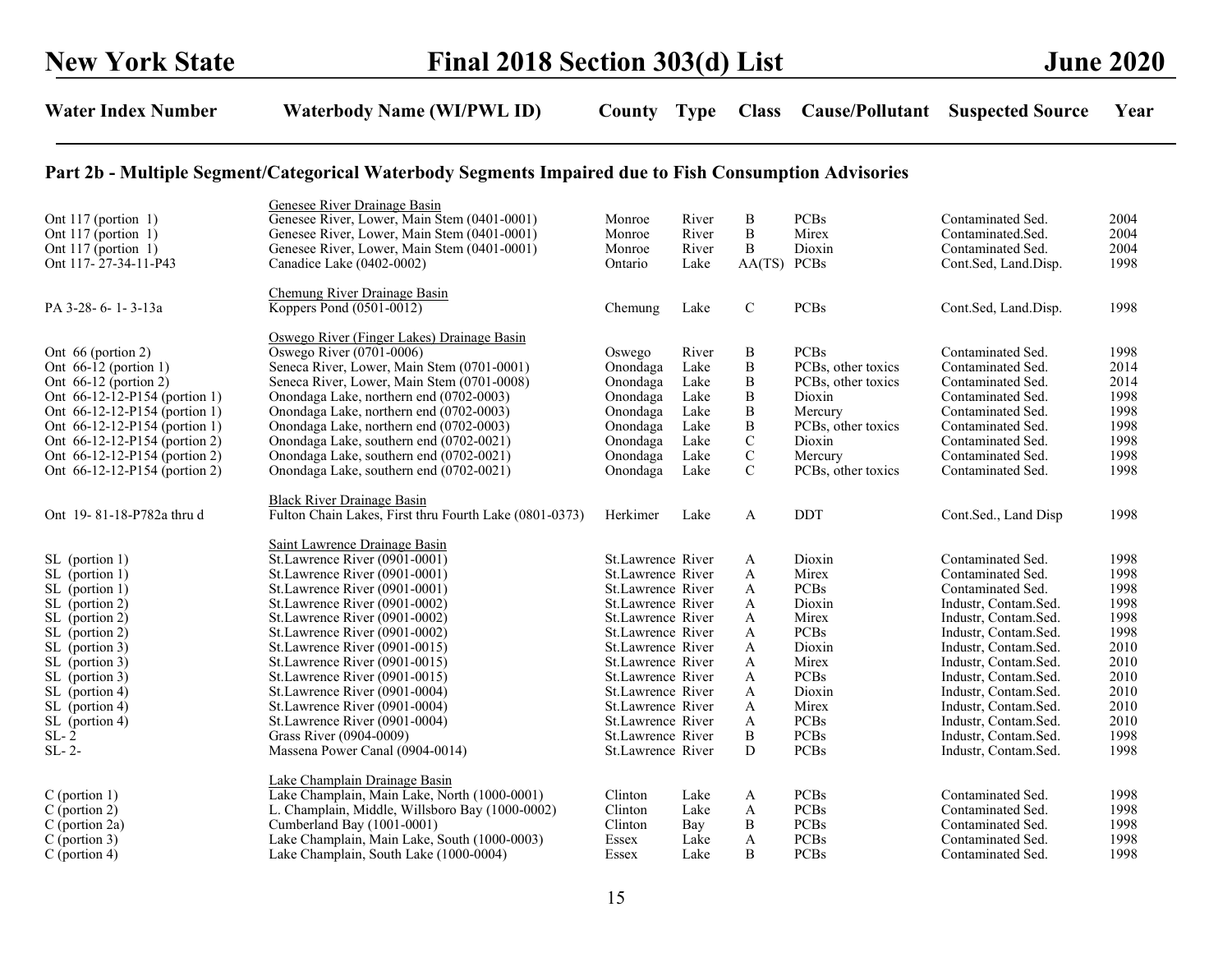| H (portion 5)<br>$H$ (portion 6)<br>$H$ (portion 6) | Upper Hudson River Drainage Basin<br><b>Upper Hudson River, Main Stem (1101-0005)</b><br>Upper Hudson River, Main Stem (1101-0045)<br><b>Upper Hudson River, Main Stem (1101-0045)</b> | <b>Saratoga</b><br>Saratoga<br><b>Saratoga</b> | <b>River</b><br>River<br><b>River</b> | C<br>$\mathsf{C}$<br>$\mathbf C$ | <b>PCBs</b><br>Mercury<br><b>PCBs</b> | <b>Contaminated Sed.</b><br>Contaminated Sed.<br><b>Contaminated Sed.</b> | 2018<br>2002<br>2018 |
|-----------------------------------------------------|----------------------------------------------------------------------------------------------------------------------------------------------------------------------------------------|------------------------------------------------|---------------------------------------|----------------------------------|---------------------------------------|---------------------------------------------------------------------------|----------------------|
| $H$ (portion 7)                                     | Upper Hudson River, Main Stem (1101-0046)                                                                                                                                              | Warren                                         | River                                 | $\mathcal{C}$                    | Mercury                               | Contaminated Sed.                                                         | 2010                 |
| H (portion 7)                                       | <b>Upper Hudson River, Main Stem (1101-0046)</b>                                                                                                                                       | <b>Warren</b>                                  | <b>River</b>                          | $\mathbf C$                      | <b>PCBs</b>                           | <b>Contaminated Sed.</b>                                                  | 2018                 |
| H (portion 8)                                       | <b>Upper Hudson River, Main Stem (1101-0047)</b>                                                                                                                                       | Warren                                         | <b>River</b>                          | $\mathbf C$                      | <b>Mercury</b>                        | <b>Atmospheric Dep.</b>                                                   | 2018                 |
| $H-264$ (portion 1)                                 | Hoosic River, Lower, Main Stem (1102-0002)                                                                                                                                             | Rensselaer                                     | River                                 | $\mathsf{C}$                     | <b>PCBs</b>                           | Contaminated Sed.                                                         | 1998                 |
| $H-264$ (portion 1b)/P1115                          | Schaghticoke Reservoir (1102-0015)                                                                                                                                                     | Rensselaer                                     | Lake                                  | $\mathsf{C}$                     | <b>PCBs</b>                           | Contaminated Sed.                                                         | 2006                 |
| $H-264$ (portion 2)                                 | Hoosic River, Middle, Main Stem (1102-0003)                                                                                                                                            | Rensselaer                                     | River                                 | B                                | <b>PCBs</b>                           | Contaminated Sed.                                                         | 1998                 |
| $H-264$ (portion 3)                                 | Hoosic River, Middle, Main Stem (1102-0016)                                                                                                                                            | Rensselaer                                     | River                                 | C(T)                             | <b>PCBs</b>                           | Contaminated Sed.                                                         | 2008                 |
| $H-264$ (portion 4)                                 | Hoosic River, Upper, and tribs (1102-0017)                                                                                                                                             | Rensselaer                                     | River                                 | B(T)                             | <b>PCBs</b>                           | Contaminated Sed.                                                         | 2008                 |
| $H-264$ (portion 5)                                 | Hoosic River, Upper, and minor tribs (1102-0018)                                                                                                                                       | Rensselaer                                     | River                                 | C(T)                             | <b>PCBs</b>                           | Contaminated Sed.                                                         | 2008                 |
| <b>H-391</b> (portion 3)/P374                       | <b>Schroon Lake (1104-0002)</b>                                                                                                                                                        | <b>Essex</b>                                   | Lake                                  | <b>AA</b>                        | <b>Mercury</b>                        | <b>Atmospheric Dep.</b>                                                   | 2018                 |
|                                                     | Mohawk River Drainage Basin                                                                                                                                                            |                                                |                                       |                                  |                                       |                                                                           |                      |
| $H-240$ (portion 10)                                | Mohawk R/NYS Barge Canal, Main Stem (1201-0091)                                                                                                                                        | Herkimer                                       | River                                 | C                                | <b>PCBs</b>                           | Contam.Sediment                                                           | 2012                 |
| $H-240$ (portion 11)                                | Mohawk R/NYS Barge Canal, Main Stem (1201-0092)                                                                                                                                        | Herkimer                                       | River                                 | B                                | <b>PCBs</b>                           | Contam. Sediment                                                          | 1998                 |
| $H-240$ (portion 12)                                | Mohawk River, Main Stem (1201-0093)                                                                                                                                                    | Herkimer                                       | River                                 | $\mathsf{C}$                     | <b>PCBs</b>                           | Contam. Sediment                                                          | 1998                 |
| $H-240$ (portion 12b)                               | Utica Harbor (1201-0228)                                                                                                                                                               | Oneida                                         | Bay                                   | $\mathbf C$                      | <b>PCBs</b>                           | Contam. Sediment                                                          | 1998                 |
| $H-240$ (portion 13)                                | Mohawk River, Main Stem (1201-0010)                                                                                                                                                    | Oneida                                         | River                                 | B                                | <b>PCBs</b>                           | Unknown                                                                   | 1998                 |
| $H-240-219$                                         | Sauquoit Creek, Lower, and tribs (1201-0069)                                                                                                                                           | Oneida                                         | River                                 | C(T)                             | <b>PCBs</b>                           | Industrial, Leak/Spill                                                    | 2002                 |
| H-240-219                                           | Sauquoit Creek, Middle, and tribs (1201-0207)                                                                                                                                          | Oneida                                         | River                                 | C(T)                             | <b>PCBs</b>                           | Contam. Sediment                                                          | 2002                 |
| H-240-234                                           | Threemile Creek and tribs (1201-0223)                                                                                                                                                  | Oneida                                         | River                                 | $\mathbf{C}$                     | <b>PCBs</b>                           | Contam. Sediment                                                          | 1998                 |
|                                                     | Lower Hudson River Drainage Basin                                                                                                                                                      |                                                |                                       |                                  |                                       |                                                                           |                      |
| $H$ (portion 1)                                     | Hudson River, Class I, (1301-0006)                                                                                                                                                     | New York                                       | Estuary                               |                                  | PCBs, other toxics <sup>5</sup>       | Contaminated Sed.                                                         | 1998                 |
| H (portion 2a)                                      | Hudson River, Class SB, portion (1301-0005)                                                                                                                                            | <b>Bronx</b>                                   | Estuary                               | <b>SB</b>                        | PCBs, other toxics $5$                | Contaminated Sed.                                                         | 1998                 |
| H (portion 2b)                                      | Hudson River, Class SB, portion (1301-0094)                                                                                                                                            | Westchester Estuary                            |                                       | <b>SB</b>                        | PCBs, other toxics $5$                | Contaminated Sed.                                                         | 1998                 |
| $H$ (portion 3)                                     | Hudson River, Class B, (1301-0003)                                                                                                                                                     | Orange                                         | Estuary                               | B                                | <b>PCBs</b>                           | Contaminated Sed.                                                         | 1998                 |
| H (portion 4a)                                      | Hudson River, Class A, (1301-0001)                                                                                                                                                     | Orange                                         | Estuary                               | A                                | <b>PCBs</b>                           | Contaminated Sed.                                                         | 1998                 |
| H (portion 4b)                                      | Hudson River, Class A, (1301-0276)                                                                                                                                                     | Ulster                                         | Estuary                               | A                                | <b>PCBs</b>                           | Contaminated Sed.                                                         | 1998                 |
| $H$ (portion 5)                                     | Hudson River, Class C, (1301-0002)                                                                                                                                                     | Albany                                         | Estuary                               | $\mathcal{C}$                    | <b>PCBs</b>                           | Contaminated Sed.                                                         | 1998                 |
| H- 4                                                | Saw Mill River, Lower, and tribs (1301-0007)                                                                                                                                           | Westchester River                              |                                       | $\mathcal{C}$                    | Chlordane                             | Contaminated Sed.                                                         | 1998                 |
| H- 4                                                | Saw Mill River, Middle, and tribs (1301-0100)                                                                                                                                          | Westchester River                              |                                       | $\mathbf{A}$                     | Chlordane                             | Contaminated Sed.                                                         | 2010                 |
| H- 4                                                | Saw Mill River, Upper, and tribs (1301-0101)                                                                                                                                           | Westchester River                              |                                       | B(T)                             | Chlordane                             | Contaminated Sed.                                                         | 2010                 |
| H-204-2-7-P24                                       | Kinderhook Lake (1310-0002)                                                                                                                                                            | Columbia                                       | Lake                                  | B                                | <b>PCBs</b>                           | Cont.Sed., Land Disp                                                      | 1998                 |
| $H-204-2-7$                                         | Valatie Kill, Middle, and Tribs (1310-0003)                                                                                                                                            | Rensselaer                                     | River                                 | C(T)                             | <b>PCBs</b>                           | Cont.Sed., Land Disp                                                      | 1998                 |
| H-204-2-7-P34                                       | Nassau Lake (1310-0001)                                                                                                                                                                | Rensselaer                                     | Lake                                  | B                                | <b>PCBs</b>                           | Cont.Sed., Land Disp                                                      | 1998                 |
| $H-204-2-7$                                         | Valatie Kill, Upper, and Tribs (1310-0024)                                                                                                                                             | Rensselaer                                     | River                                 | C(T)                             | <b>PCBs</b>                           | Cont.Sed., Land Disp                                                      | 2010                 |

<sup>&</sup>lt;sup>5</sup> In addition to the contaminants for which there are specific Health Advisories for the consumption of fish, other contaminants have also been identified as contributing to the fish consumption impairment. These substances may include mercury, dioxins/furans, PAHs, pesticides and other heavy metals.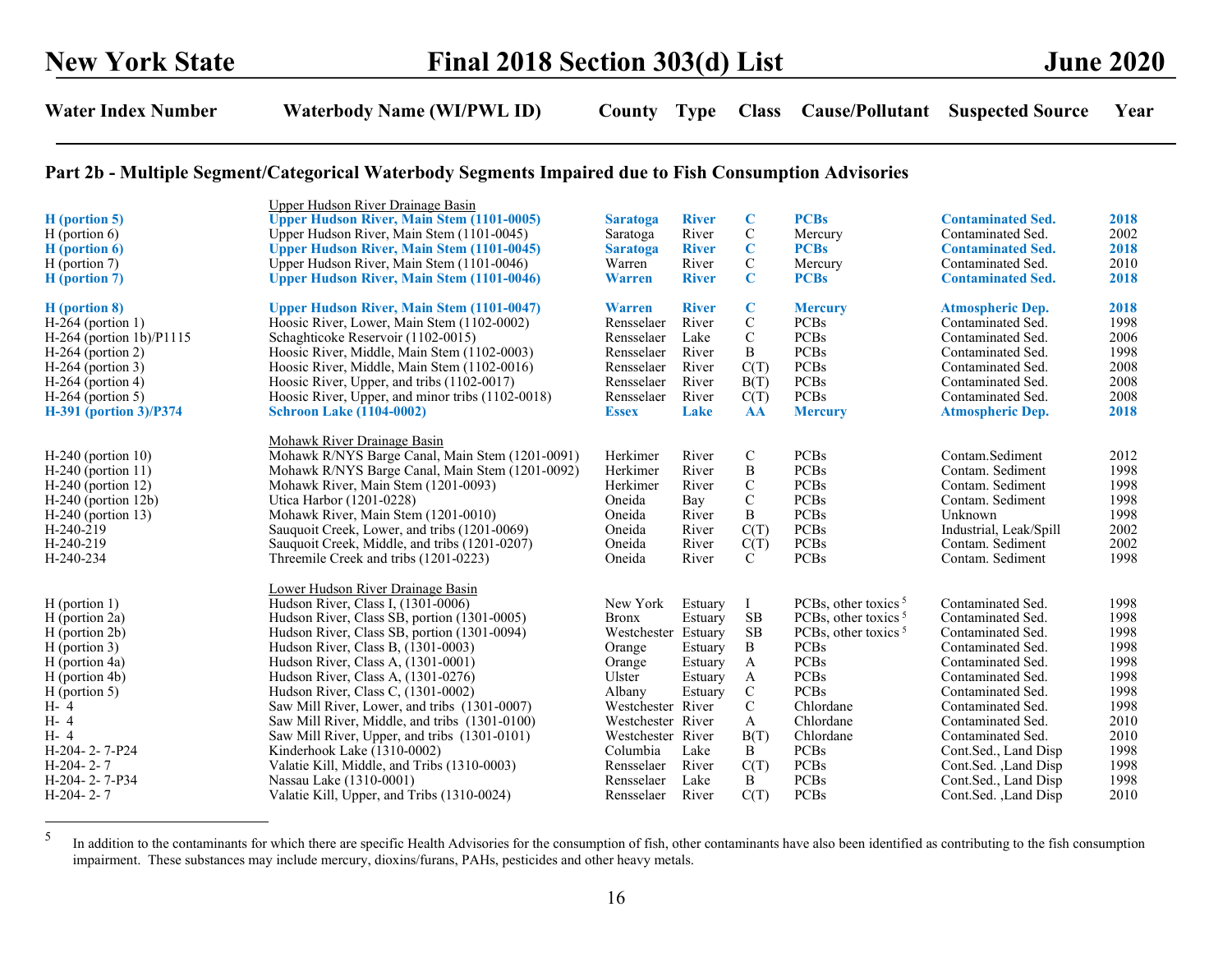|                            | Delaware River Drainage Basin                          |                   |                |               |                                 |                          |      |
|----------------------------|--------------------------------------------------------|-------------------|----------------|---------------|---------------------------------|--------------------------|------|
| $D-71-20-$                 | Trout Creek, Upper, and tribs (1404-0050)              | Delaware          | River          | C(TS)         | <b>PCBs</b>                     | Cont.Sed, Land.Disp.     | 2002 |
|                            | Atlantic Ocean/Long Island Sound Drainage Basin        |                   |                |               |                                 |                          |      |
| (MW1.1) LB                 | Lower New York Bay (1701-0004)                         | Kings             | Estuary        | SВ            | PCBs, other toxics $5$          | Contam.Sediment, Urban   | 1998 |
| (MW1.1) LB/GB              | Lower New York Bay/Gravesend Bay (1701-0179)           | Kings             | Estuary        |               | PCBs, other toxics $5$          | Contam.Sediment, Urban   | 2002 |
| $(MW1.2)$ RB (portion 1)   | Raritan Bay, Class SA (1701-0002)                      | Richmond          | Estuary        | <b>SA</b>     | PCBs, other toxics $5$          | Contam.Sediment, Urban   | 2002 |
| $(MW1.2)$ RB (portion 2)   | Raritan Bay, Class SB (1701-0180)                      | Richmond          | Estuary        | <b>SB</b>     | PCBs, other toxics <sup>5</sup> | Contam.Sediment, Urban   | 2002 |
| $(MW1.2)$ RB (portion 3)   | Raritan Bay, Class I (1701-0181)                       | Richmond          | Estuary        |               | PCBs, other toxics <sup>5</sup> | Contam.Sediment, Urban   | 2002 |
| $(MW1.2)$ SI (portion 1)   | Arthur Kill, Class I and minor tribs (1701-0010)       | Richmond          | Estuary        |               | PCBs, other toxics <sup>5</sup> | Contaminated Sed.        | 1998 |
| $(MW1.2)$ SI (portion 1)   | Arthur Kill, Class I and minor tribs (1701-0010)       | Richmond          | Estuary        |               | Dioxin                          | Contaminated Sed.        | 2002 |
| $(MW1.2)$ SI (portion 2)   | Arthur Kill, Class SD and minor tribs (1701-0182)      | Richmond          | Estuary        | <b>SD</b>     | PCBs, other toxics <sup>5</sup> | Contaminated Sed.        | 2002 |
| $(MW1.2)$ SI (portion 2)   | Arthur Kill, Class SD and minor tribs (1701-0182)      | Richmond          | Estuary        | <b>SD</b>     | Dioxin                          | Contaminated Sed.        | 2002 |
| $(MW1.2)$ SI (portion 3)   | Newark Bay (1701-0183)                                 | Richmond          | Estuary        | <b>SD</b>     | PCBs, other toxics <sup>5</sup> | Contaminated Sed.        | 2002 |
| $(MW1.2)$ SI (portion 3)   | Newark Bay (1701-0183)                                 | Richmond          | Estuary        | <b>SD</b>     | Dioxin                          | Contaminated Sed.        | 2002 |
| $(MW1.2)$ SI (portion 4)   | Kill Van Kull (1701-0184)                              | Richmond          | Estuary        | <b>SD</b>     | PCBs, other toxics <sup>5</sup> | Contaminated Sed.        | 2002 |
| $(MW1.2)$ SI (portion 4)   | Kill Van Kull (1701-0184)                              | Richmond          | Estuary        | <b>SD</b>     | Dioxin                          | Contaminated Sed.        | 2002 |
| (MW1.3) UB                 | Upper New York Bay (1701-0022)                         | Kings             | Estuary        |               | PCBs, other toxics <sup>5</sup> | Contaminated Sed.        | 1998 |
| $(MW1.3)$ UB               | <b>Upper New York Bay (1701 0022)</b>                  | <b>Kings</b>      | <b>Estuary</b> |               | <b>Dioxin</b>                   | <b>Contaminated Sed.</b> | 2018 |
| (MW1.3) UB-EB              | Erie Basin (1701-0185)                                 | Kings             | Estuary        | SD            | PCBs, other toxics <sup>5</sup> | Contaminated Sed.        | 2002 |
| $(MW1.3)$ UB-EB            | <b>Erie Basin (1701-0185)</b>                          | <b>Kings</b>      | <b>Estuary</b> | <b>SD</b>     | <b>Dioxin</b>                   | <b>Contaminated Sed.</b> | 2018 |
| $(MW2.1)$ ER (portion 1)   | East River, Lower (1702-0011)                          | New York          | Estuary        |               | PCBs, other toxics $5$          | Contaminated Sed.        | 1998 |
| $(MW2.3)$ ER (portion 2)   | East River, Upper (1702-0010)                          | <b>Oueens</b>     | Estuary        |               | PCBs, other toxics <sup>5</sup> | Contaminated Sed.        | 1998 |
| $(MW2.3)$ ER (portion 3)   | East River, Upper (1702-0032)                          | Queens            | Estuary        | <b>SB</b>     | PCBs, other toxics $5$          | Contaminated Sed.        | 1998 |
| (MW2.3) ER-1               | Harlem River (1702-0004)                               | New York          | Estuary        |               | PCBs, other toxics $5$          | Contaminated Sed.        | 2002 |
| (MW3.3) LIS- 8- 1          | Sheldrake River (1702-0069)                            | Westchester River |                | $\mathbf C$   | Chlordane                       | Contaminated Sed.        | 1998 |
| (MW3.3) LIS- 8-1           | Sheldrake River (1702-0069)                            | Westchester River |                | $\mathbf C$   | Dieldrin                        | Contaminated Sed.        | 1998 |
| (MW4.2b) LIS-MB-25-P122    | Whitney Lake (1702-0101)                               | Nassau            | Lake           | C             | Chlordane                       | Contaminated Sed.        | 1998 |
| (MW7.4) AO-GSB-177-P856    | Upper Yaphank Lake (1701-0323) <sup>6</sup>            | <b>Suffolk</b>    | Lake           | B(T)          | <b>Chlordane</b>                | <b>Contaminated Sed.</b> | 1998 |
| (MW7.8) AO-GSB-205-P934    | Lake Capri (1701-0175)                                 | Suffolk           | Lake           | C             | Cadmium                         | Cont.Sed, Land.Disp.     | 1998 |
| (MW7.8) AO-GSB-205-P934    | Lake Capri (1701-0175)                                 | Suffolk           | Lake           | C             | Chlordane                       | Cont.Sed, Land.Disp.     | 2002 |
| (MW8.1a) SOB-220-P969      | Massapequa Reservoir (1701-0157)                       | Nassau            | Lake(R)        | A             | Chlordane                       | Contaminated Sed.        | 1998 |
| (MW8.2a) EB-224-P982       | Wantagh/Seamans Pond (1701-0159)                       | Nassau            | Lake           | A             | Chlordane                       | Contaminated Sed.        | 2014 |
| (MW8.3a) MDB-228-P989      | Freeport Reservoir/East Meadow Pond (1701-0025)        | Nassau            | Lake(R)        | A             | Chlordane                       | Contaminated Sed.        | 2002 |
| (MW8.3a) MDB-228-P989-P991 | Smith Pond/Roosevelt Pond (1701-0136)                  | Nassau            | Lake           | C             | Chlordane                       | Contaminated Sed.        | 1998 |
| (MW8.3a) MDB-230, 231      | Milburn/Parsonage Creeks, Upper, and tribs (1701-0212) | Nassau            | Lake           | $\mathbf C$   | Chlordane                       | Contaminated Sed.        | 1998 |
| (MW8.4a) HB-233-P1005      | Smith Pond (1701-0028)                                 | Nassau            | Lake           | $\mathcal{C}$ | Chlordane                       | Contaminated Sed.        | 2002 |
| (MW8.4a) HB-233-P1005-     | Tribs to Smith Pond/Halls Pond (1701-0221)             | Nassau            | Lake           | $\mathbf C$   | Chlordane                       | Contaminated Sed.        | 1998 |
| (MW8.4a) HB-235-P1017a     | Grant Park Pond (1701-0054)                            | Nassau            | Lake           | $\mathbf C$   | <b>PCBs</b>                     | Contaminated Sed.        | 1998 |

<sup>&</sup>lt;sup>6</sup> This segment includes the former Spring Pond/Lake (1701-0230) segment, no longer tracked in the NYSDEC WI/PWL due to being less than 6.4 acres. Spring Pond is included in the New York State Department of Health Fish Consumption Advisories for Chlordane. The segment as a whole has no fish consumption advisory.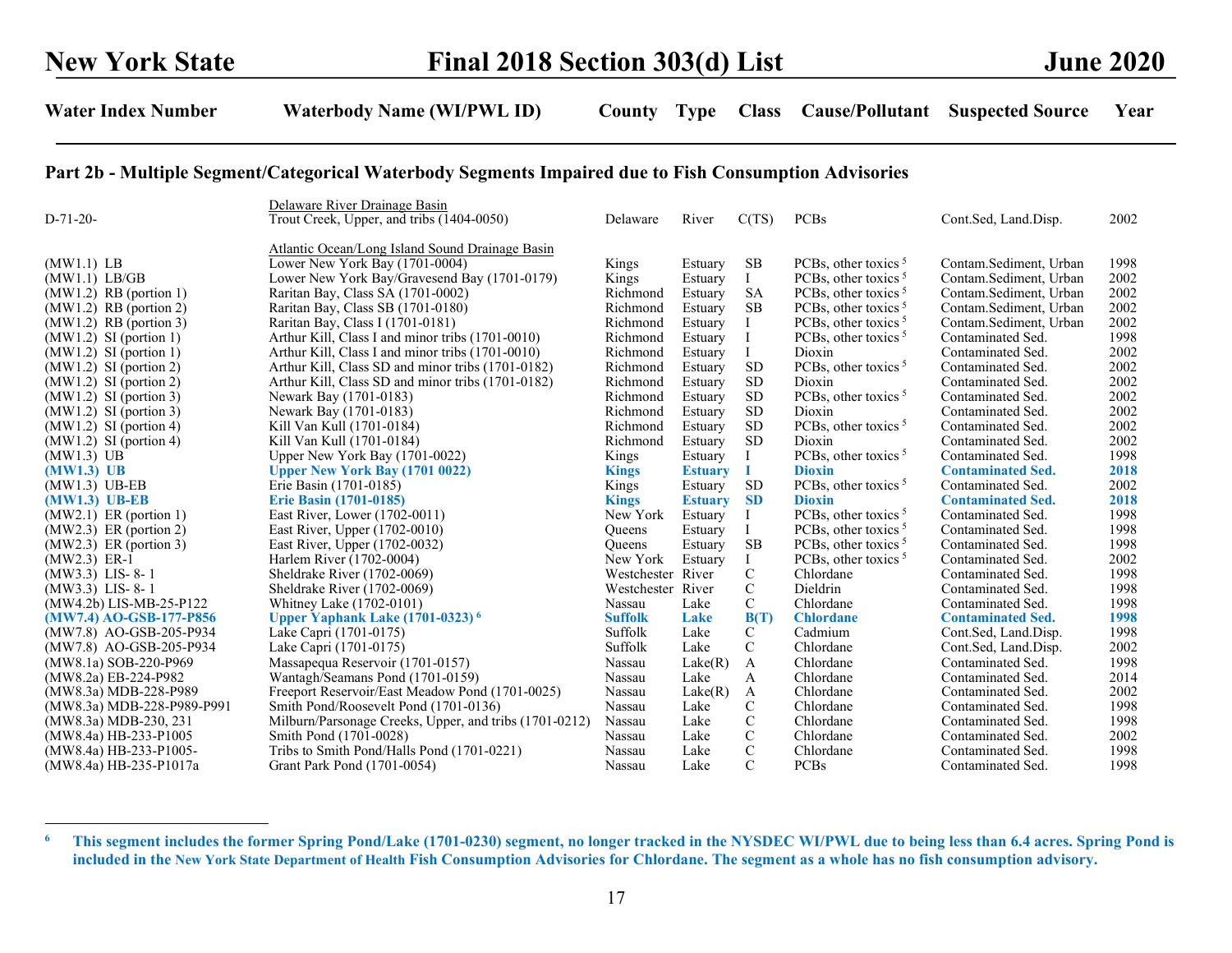#### More Information Regarding Fish Consumption

Designation of waters as impaired for fish consumption and inclusion in the Section 303(d) List is based on New York State Department of Health advisories contained in its annual Chemicals in Sportfish and Game publications. Where available water quality data for a waterbody is in conflict with these health advisories, decisions regarding listing will reflect the health advisories. Because the specific extent and conditions of the health advisories are reported more precisely/frequently through these advisories than through the Section 303(d) List, the health advisories provide better delineated and more timely information regarding fish consumption recommendations for the waters of New York than does the Section 303(d) List. For the most current shellfishing certification information, refer to http://www.health.state.ny.us/environmental/outdoors/fish/fish.htm

A general health advisory to eat no more than one meal per week of fish from any freshwaters and some marine waters of the state is also in place. NYSDOH has issued this advisory because 1) some chemicals (mercury and PCBs, for example) are commonly found in New York State fish, 2) fish from all waters have not been tested, and 3) fish may contain unidentified contaminants. The general advisory is less restrictive than the waterbody-specific advisories. Because the general advisory is less restrictive, is largely precautionary, and applies to almost all waters of the state, these waters are not listed individually on the Section 303(d) List.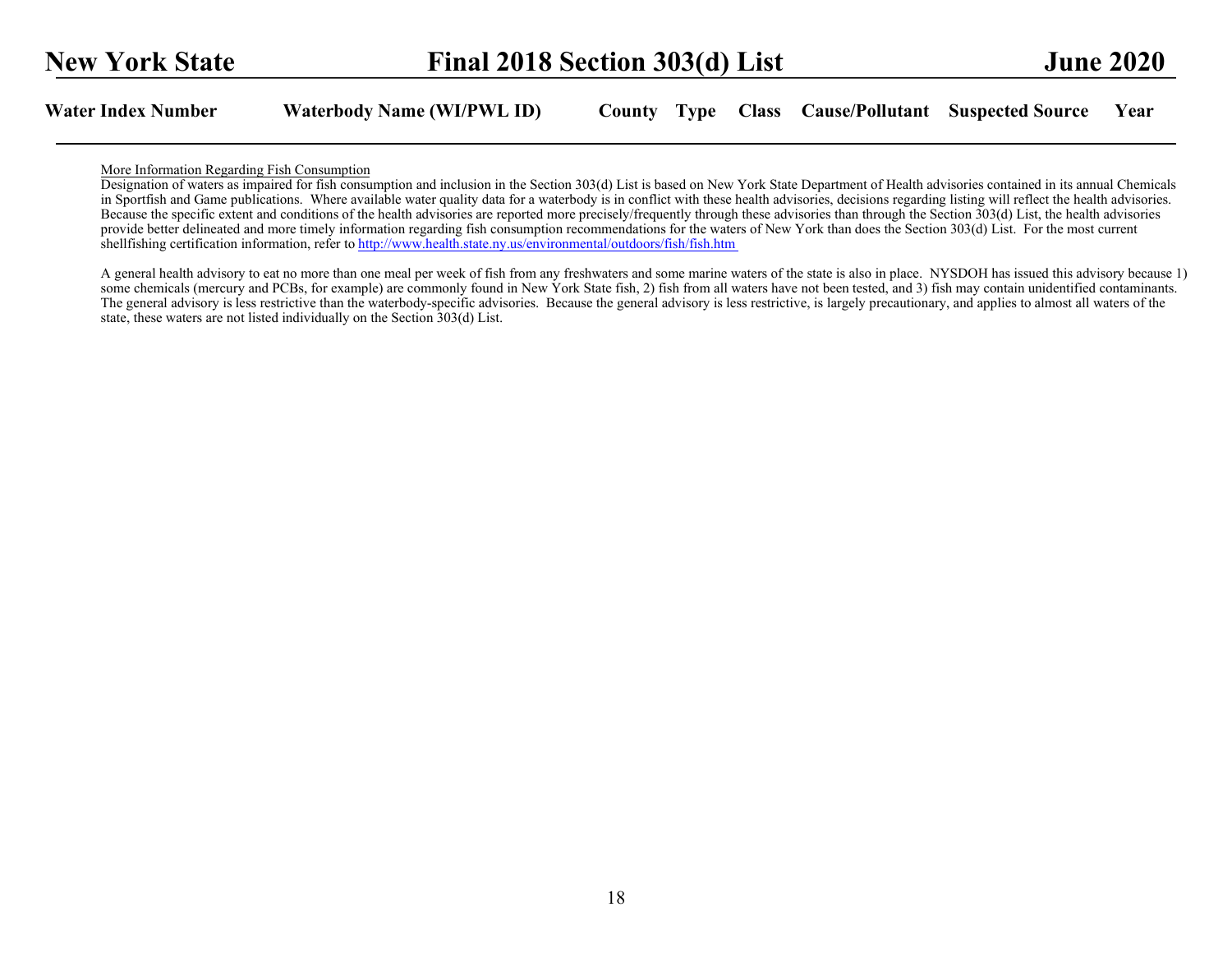# Part 2c - Multiple Segment/Categorical Waterbody Segments Impaired due to Shellfishing Restrictions

Might be addressed by a waterbody specific TMDL or a pollutant/source specific TMDL or other strategy to attain water quality standards.

|                                | Atlantic Ocean/Long Island Sound Drainage Basin                   |                     |                |           |                       |                          |      |
|--------------------------------|-------------------------------------------------------------------|---------------------|----------------|-----------|-----------------------|--------------------------|------|
| $(MW0.0)$ AO (portion 1)       | Atlantic Ocean Coastline (1701-0014)                              | <b>Oueens</b>       | Ocean          | <b>SA</b> | Fecal Coliform        | Urban/Storm Runoff       | 2012 |
| $(MW1.2)$ RB (portion 1)       | Raritan Bay, Class SA (1701-0002)                                 | Richmond            | Estuary        | <b>SA</b> | Fecal Coliform        | Urban/Storm/CSO          | 1998 |
| $(MW3.1)$ LIS (portion 1b)     | New Rochelle Harbor (1702-0259)                                   | Westchester Estuary |                | <b>SA</b> | Fecal Coliform        | Urb/Storm, Municipal     | 2002 |
| $(MW3.1)$ LIS (portion 2)      | Long Island Sound, Westchester Co Waters (1702-0001)              | Westchester Estuary |                | <b>SA</b> | Fecal Coliform        | Urban/CSO, Municipl      | 1998 |
| $(MW4.1)$ LIS (portion 3)      | Long Island Sound, Nassau County Waters (1702-0028)               | Nassau              | Estuary        | <b>SA</b> | Fecal Coliform        | Urban/CSO, Municipl      | 1998 |
| $(MW4.2b)$ LIS-MB (portion 1)  | Manhasset Bay, and tidal tribs (1702-0021)                        | Nassau              | Estuary        | <b>SA</b> | Fecal Coliform        | Urban/Storm Runoff       | 1998 |
| $(MW4.3a)$ LIS-HH              | Hempstead Harbor, north, and tidal tribs(1702-0022) <sup>7</sup>  | <b>Nassau</b>       | <b>Estuary</b> | <b>SA</b> | <b>Fecal Coliform</b> | <b>Unknown</b>           | 2018 |
| (MW4.3b) LIS-41-P145           | Dosoris Pond (1702-0024)                                          | Nassau              | Estuary        | <b>SA</b> | Fecal Coliform        | Urban/Storm Runoff       | 2002 |
| $(MW4.4a)$ LIS-OBH             | Oyster Bay Harbor $(1702-0016)^7$                                 | <b>Nassau</b>       | <b>Estuary</b> | <b>SA</b> | <b>Fecal Coliform</b> | <b>Unknown</b>           | 2018 |
| $(MW4.4a)$ LIS-OBH-MNC         | Mill Neck Creek and tidal tribs $(1702-0151)^7$                   | <b>Nassau</b>       | <b>Estuary</b> | <b>SA</b> | <b>Fecal Coliform</b> | <b>Unknown</b>           | 2018 |
| (MW4.4b) LIS-CSH               | Cold Spring Harbor, and tidal tribs (1702-0018) <sup>7</sup>      | <b>Nassau</b>       | <b>Estuary</b> | <b>SA</b> | <b>Fecal Coliform</b> | <b>Unknown</b>           | 2018 |
| $(MW5.2a)$ LIS-HB-HH           | Huntington Harbor $(1702 - 0228)^7$                               | <b>Suffolk</b>      | <b>Estuary</b> | <b>SA</b> | <b>Fecal Coliform</b> | <b>Unknown</b>           | 2018 |
| $(MW5.2a)$ LIS-HB-NB-CH        | Centerport Harbor $(1702-0229)^7$                                 | <b>Suffolk</b>      | <b>Estuary</b> | <b>SA</b> | <b>Fecal Coliform</b> | <b>Unknown</b>           | 2018 |
| $(MW5.2a)$ LIS-HB-NB-NH        | Northport Harbor $(1702-0230)^7$                                  | <b>Suffolk</b>      | <b>Estuary</b> | <b>SA</b> | <b>Fecal Coliform</b> | <b>Unknown</b>           | 2018 |
| (MW5.4a) LIS-SB-SBH            | Stony Br. Harbor and W. Meadow Cr. (1702-0047) <sup>7</sup>       | <b>Suffolk</b>      | <b>Estuary</b> | <b>SA</b> | <b>Fecal Coliform</b> | <b>Unknown</b>           | 2018 |
| (MW5.4b) LIS-P339              | Flax Pond (1702-0240)                                             | Suffolk             | Estuary        | <b>SA</b> | Fecal Coliform        | Urban/Storm Runoff       | 2012 |
| $(MW5.4c)$ LIS-PJH (portion 1) | Port Jefferson Harbor, North, and tribs (1702-0015) <sup>7</sup>  | <b>Suffolk</b>      | <b>Estuary</b> | <b>SA</b> | <b>Fecal Coliform</b> | <b>Unknown</b>           | 2018 |
| $(MW5.4c)$ LIS-PJH-CB          | Conscience Bay and tidal tribs $(1702-0091)^7$                    | <b>Suffolk</b>      | <b>Estuary</b> | <b>SA</b> | <b>Fecal Coliform</b> | <b>Unknown</b>           | 2018 |
| $(MW5.4c)$ LIS-PJH-SH          | <b>Setauket Harbor (1702-0242)</b> <sup>7</sup>                   | <b>Suffolk</b>      | <b>Estuary</b> | <b>SA</b> | <b>Fecal Coliform</b> | <b>Unknown</b>           | 2018 |
| $(MW5.4d)$ LIS- MSH            | Mt Sinai Harbor and tidal tribs $(1702 - 0019)^7$                 | <b>Suffolk</b>      | <b>Estuary</b> | <b>SA</b> | <b>Fecal Coliform</b> | <b>Unknown</b>           | 2018 |
| (MW5.4e) LIS-71                | Mattituck Inlet/Cr, Low, and tidal tribs (1702-0020) <sup>7</sup> | <b>Suffolk</b>      | <b>Estuary</b> | <b>SA</b> | <b>Fecal Coliform</b> | <b>Unknown</b>           | 2018 |
| (MW5.4e) LIS-72                | Goldsmith Inlet $(1702 - 0026)^7$                                 | <b>Suffolk</b>      | <b>Estuary</b> | <b>SA</b> | <b>Fecal Coliform</b> | <b>Unknown</b>           | 2018 |
| $(MW5.4g)$ LIS-FI-P1101, P1102 | <b>Beach/Island Ponds, Fishers Island (1701-0283)</b>             | <b>Suffolk</b>      | <b>Estuary</b> | <b>SA</b> | <b>Fecal Coliform</b> | <b>Unknown</b>           | 2018 |
| $(MW6.1b)$ GB-SIS-78           | <b>Stirling Creek and Basin (1701-0049)</b>                       | <b>Suffolk</b>      | <b>Estuary</b> | <b>SA</b> | <b>Fecal Coliform</b> | <b>Unknown</b>           | 2018 |
| $(MW6.1b)$ GB-SIS-83a,83b      | Town/Jockey Creeks and tidal tribs $(1701-0235)^7$                | <b>Suffolk</b>      | <b>Estuary</b> | <b>SA</b> | <b>Fecal Coliform</b> | <b>Unknown</b>           | 2018 |
| (MW6.1b) GB-SIS-84-P423        | Goose Creek (1701-0236) <sup>7</sup>                              | <b>Suffolk</b>      | <b>Estuary</b> | <b>SA</b> | <b>Fecal Coliform</b> | <b>Unknown</b>           | 2018 |
| $(MW6.1b)$ GB-SIS-P420         | Hashamomuck Pond $(1701-0162)^7$                                  | <b>Suffolk</b>      | <b>Estuary</b> | <b>SA</b> | <b>Fecal Coliform</b> | <b>Unknown</b>           | 2018 |
| (MW6.1c) GBLPB-90              | Richmond Creek and tidal tribs $(1701 - 0245)^7$                  | <b>Suffolk</b>      | <b>Estuary</b> | <b>SA</b> | <b>Fecal Coliform</b> | <b>Unknown</b>           | 2018 |
| (MW6.1c) GBLPB-CH-93, P420     | Mud/East Creeks and tribs (1701-0377)                             | Suffolk             | Estuary        | <b>SA</b> | Fecal Coliform        | Urban/Storm Runoff       | 2012 |
| (MW6.1d) GB., GPB-97 thru 104  | <b>Tidal Tribs to Gr Peconic Bay, Northshr (1701-0247)</b>        | <b>Suffolk</b>      | <b>Estuary</b> | <b>SA</b> | <b>Fecal Coliform</b> | <b>Unknown</b>           | 2018 |
| (MW6.1d) GBLPB-CH-96           | West Creek and tidal tribs (1701-0246)                            | Suffolk             | Estuary        | <b>SA</b> | Fecal Coliform        | Urban/Storm Runoff       | 2012 |
| $(MW6.1e)$ FB                  | Flanders Bay, East/Center, and tribs (1701-0030) <sup>7</sup>     | <b>Suffolk</b>      | <b>Estuary</b> | <b>SA</b> | <b>Fecal Coliform</b> | <b>Unknown</b>           | 2018 |
| $(MW6.3a)$ GBFB-RB             | Reeves Bay and tidal tribs $(1701 - 0272)^7$                      | <b>Suffolk</b>      | <b>Estuary</b> | <b>SA</b> | <b>Fecal Coliform</b> | <b>Unknown</b>           | 2018 |
| $(MW6.3b)$ GBGPB-122a-P651     | Little Sebonac Creek $(1701 - 0253)^7$                            | <b>Suffolk</b>      | <b>Estuary</b> | <b>SA</b> | <b>Fecal Coliform</b> | <b>Unknown</b>           | 2018 |
| (MW6.3b) GB. GPB-122a-P652     | Scallop Pond (1701-0354)                                          | Suffolk             | Estuary        | <b>SA</b> | Fecal Coliform        | Unknown/Multiple Sources | 2002 |

<sup>&</sup>lt;sup>7</sup> This waterbody/pollutant combination is being moved from IR Category 4a to List Part 2c to reflect that implementation of the existing TMDLs are not expected to achieve the water quality goals.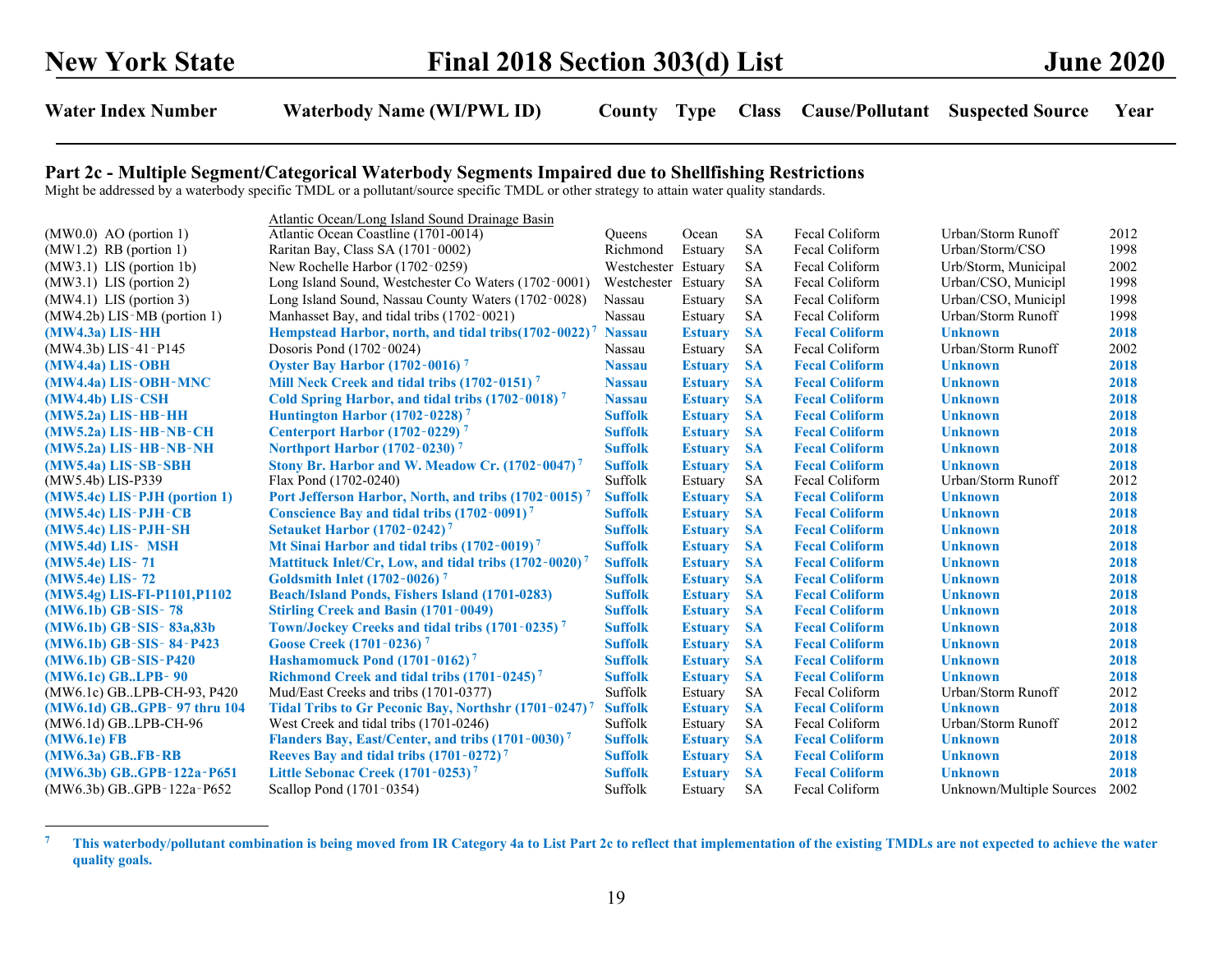## Part 2c - Multiple Segment/Categorical Waterbody Segments Impaired due to Shellfishing Restrictions

|                              | Atlantic Ocean/Long Island Sound Drainage Basin                  |                |                |            |                       |                          |      |
|------------------------------|------------------------------------------------------------------|----------------|----------------|------------|-----------------------|--------------------------|------|
| (MW6.3b) GBGPB-122-P648      | Sebonac Cr/Bullhead Bay and tidal tribs (1701-0051) <sup>7</sup> | <b>Suffolk</b> | <b>Estuary</b> | <b>SA</b>  | <b>Fecal Coliform</b> | <b>Unknown</b>           | 2018 |
| (MW6.3c) GBLPB-123-P659      | North Sea Harbor and tribs $(1701 - 0037)^7$                     | <b>Suffolk</b> | <b>Estuary</b> | <b>SA</b>  | <b>Fecal Coliform</b> | <b>Unknown</b>           | 2018 |
| (MW6.3c) GBLPB-124-P665      | <b>Wooley Pond (1701-0048)<sup>7</sup></b>                       | <b>Suffolk</b> | <b>Estuary</b> | <b>SA</b>  | <b>Fecal Coliform</b> | <b>Unknown</b>           | 2018 |
| (MW6.3d) GB-SIS-126          | Noyack Creek and tidal tribs (1701-0237) <sup>7</sup>            | <b>Suffolk</b> | <b>Estuary</b> | <b>SA</b>  | <b>Fecal Coliform</b> | <b>Unknown</b>           | 2018 |
| (MW6.3e) GB-SIS-SHB,SHC      | Sag Harbor and Sag Harbor Cove (1701-0035) <sup>7</sup>          | <b>Suffolk</b> | <b>Estuary</b> | <b>SA</b>  | <b>Fecal Coliform</b> | <b>Unknown</b>           | 2018 |
| (MW6.3f) GB-AH               | Acabonack Harbor (1701-0047) <sup>7</sup>                        | <b>Suffolk</b> | <b>Estuary</b> | <b>SA</b>  | <b>Fecal Coliform</b> | <b>Unknown</b>           | 2018 |
| (MW6.3f) GB-SIS-NH-136       | Northwest Creek and tidal tribs $(1701 - 0046)^7$                | <b>Suffolk</b> | <b>Estuary</b> | <b>SA</b>  | <b>Fecal Coliform</b> | <b>Unknown</b>           | 2018 |
| (MW6.3g) BISP764             | Oyster Pond/Lake Munchogue (1701-0169)                           | Suffolk        | Estuary        | <b>SA</b>  | Fecal Coliform        | Unknown/Multiple Sources | 1998 |
| (MW6.3g) GB-140/P729         | Hog Creek and tidal tribs (1701-0277)                            | Suffolk        | Estuary        | <b>SA</b>  | Fecal Coliform        | Unknown/Multiple Sources | 2016 |
| (MW6.3h) BISP761             | <b>Lake Montauk <math>(1701 - 0031)^7</math></b>                 | <b>Suffolk</b> | <b>Estuary</b> | <b>SA</b>  | <b>Fecal Coliform</b> | <b>Unknown</b>           | 2018 |
| (MW6.3i) AO-SB-155           | Phillips Creek, Lower, and tidal tribs (1701-0299)               | Suffolk        | Estuary        | <b>SA</b>  | Fecal Coliform        | Urban/Storm Runoff       | 2002 |
| (MW6.3i) AO-SB-QgC           | Quogue Canal (1701-0301)                                         | Suffolk        | Estuary        | <b>SA</b>  | Fecal Coliform        | Urban/Storm Runoff       | 2002 |
| (MW7.1a) AO-P780             | Georgica Pond $(1701 - 0145)^7$                                  | <b>Suffolk</b> | <b>Estuary</b> | <b>SA</b>  | <b>Fecal Coliform</b> | <b>Unknown</b>           | 2018 |
| (MW7.1a) AO-P786             | Sagaponack Pond $(1701 - 0146)^7$                                | <b>Suffolk</b> | <b>Estuary</b> | <b>SA</b>  | <b>Fecal Coliform</b> | <b>Unknown</b>           | 2018 |
| (MW7.1b) AO-P790             | Mecox Bay and tribs $(1701 - 0034)^7$                            | <b>Suffolk</b> | <b>Estuary</b> | <b>SA</b>  | <b>Fecal Coliform</b> | <b>Unknown</b>           | 2018 |
| (MW7.1b) AO-SB-143,144       | Heady and Taylor Creeks and tribs $(1701 - 0294)^7$              | <b>Suffolk</b> | <b>Estuary</b> | <b>SA</b>  | <b>Fecal Coliform</b> | <b>Unknown</b>           | 2018 |
| (MW7.1b) AO-SB-148 thru 150  | Penny Pond, Wells and Smith Creeks (1701-0298) <sup>7</sup>      | <b>Suffolk</b> | <b>Estuary</b> | <b>SA</b>  | <b>Fecal Coliform</b> | <b>Unknown</b>           | 2018 |
| (MW7.1b) AO-SB-153           | Weesuck Creek and tidal tribs $(1701 - 0111)^7$                  | <b>Suffolk</b> | <b>Estuary</b> | <b>SA</b>  | <b>Fecal Coliform</b> | <b>Unknown</b>           | 2018 |
| $(MW7.1b)$ AO-SB-156         | Penniman Creek and tidal tribs (1701-0300) <sup>7</sup>          | <b>Suffolk</b> | <b>Estuary</b> | <b>SA</b>  | <b>Fecal Coliform</b> | <b>Unknown</b>           | 2018 |
| (MW7.1b) AO-SB-QgC-P834      | Ogden Pond $(1701 - 0302)^7$                                     | <b>Suffolk</b> | <b>Estuary</b> | <b>SA</b>  | <b>Fecal Coliform</b> | <b>Unknown</b>           | 2018 |
| $(MW7.1c)$ AO-QB             | <b>Quantuck Bay (1701-0042)</b> 7                                | <b>Suffolk</b> | <b>Estuary</b> | <b>SA</b>  | <b>Fecal Coliform</b> | <b>Unknown</b>           | 2018 |
| (MW7.1c) AO-SB-QB-QtC        | Quantuck Canal/Moneybogue Bay (1701-0371) <sup>7</sup>           | <b>Suffolk</b> | <b>Estuary</b> | <b>SA</b>  | <b>Fecal Coliform</b> | <b>Unknown</b>           | 2018 |
| $(MW7.2a)$ AO-MB (portion 3) | Tuthill, Harts, Seatuck Coves (1701-0309) <sup>7</sup>           | <b>Suffolk</b> | <b>Estuary</b> | <b>SA</b>  | <b>Fecal Coliform</b> | <b>Unknown</b>           | 2018 |
| $(MW7.2a)$ AO-MB (portion 4) | Forge River, Lower and Cove (1701-0316)                          | Suffolk        | Estuary        | <b>SA</b>  | Fecal Coliform        | Urban/Storm, Agric.      | 2002 |
| (MW7.2b) AO-MB-NB            | <b>Narrow Bay (1701-0318)</b> <sup>7</sup>                       | <b>Suffolk</b> | <b>Estuary</b> | <b>SA</b>  | <b>Fecal Coliform</b> | <b>Unknown</b>           | 2018 |
| $(MW7.3)$ AO-GSB (portion 4) | <b>Bellport Bay (1701-0320)</b> <sup>7</sup>                     | <b>Suffolk</b> | <b>Estuary</b> | <b>SA</b>  | <b>Fecal Coliform</b> | <b>Unknown</b>           | 2018 |
| $(MW7.3)$ AO-GSB (portion 5) | Patchogue Bay (1701-0326) <sup>7</sup>                           | <b>Suffolk</b> | <b>Estuary</b> | <b>SA</b>  | <b>Fecal Coliform</b> | <b>Unknown</b>           | 2018 |
| $(MW7.6)$ AO-GSB (portion 6) | Nicoll Bay (1701-0375)                                           | Suffolk        | Estuary        | <b>SA</b>  | Fecal Coliform        | Urban/Storm Runoff       | 2002 |
| $(MW7.8)$ AO-GSB (portion 7) | Great Cove (1701-0376)                                           | Suffolk        | Estuary        | <b>SA</b>  | Fecal Coliform        | Urban/Storm Runoff       | 2002 |
| (MW8.1) SOB                  | South Oyster Bay $(1701 - 0041)$                                 | Nassau         | Estuary        | <b>SA</b>  | Fecal Coliform        | Urban/Storm Runoff       | 1998 |
| (MW8.2) EB                   | East Bay (1701-0202)                                             | Nassau         | Estuary        | <b>SA</b>  | Fecal Coliform        | Urban/Storm Runoff       | 2002 |
| $(MW8.3) MDB$ (portion 1)    | Middle Bay (1701-0208)                                           | Nassau         | Estuary        | <b>SA</b>  | Fecal Coliform        | Urban/Storm Runoff       | 2002 |
| $(MW8.3) MDB$ (portion 4)    | Garret Lead/East Channel (1701-0386)                             | Nassau         | Estuary        | ${\rm SA}$ | Fecal Coliform        | Urban/Storm Runoff       | 2002 |
| $(MW8.3) MDB$ (portion 6)    | Middle Bay, Eastern Channel (1701-0387)                          | Nassau         | Estuary        | <b>SA</b>  | Fecal Coliform        | Urban/Storm Runoff       | 2002 |
| (MW8.3) MDB-RC               | Reynolds Channel, east (1701-0215)                               | Nassau         | Estuary        | <b>SA</b>  | Fecal Coliform        | Urban/Storm Runoff       | 2002 |
| (MW8.3a) MDB-228             | Freeport Cr/East Meadow Br, Lower (1701-0388)                    | Nassau         | Estuary        | <b>SA</b>  | Fecal Coliform        | Urban/Storm Runoff       | 2002 |
| (MW8.4) HB (portion 1)       | Hempstead Bay, Broad Channel (1701-0032)                         | Nassau         | Estuary        | <b>SA</b>  | Fecal Coliform        | Urban/Storm Runoff       | 1998 |
| (MW8.4) HB (portion 2)       | Hewlett Bay (1701-0382)                                          | Nassau         | Estuary        | <b>SA</b>  | Fecal Coliform        | Urban/Storm Runoff       | 1998 |
|                              |                                                                  |                |                |            |                       |                          |      |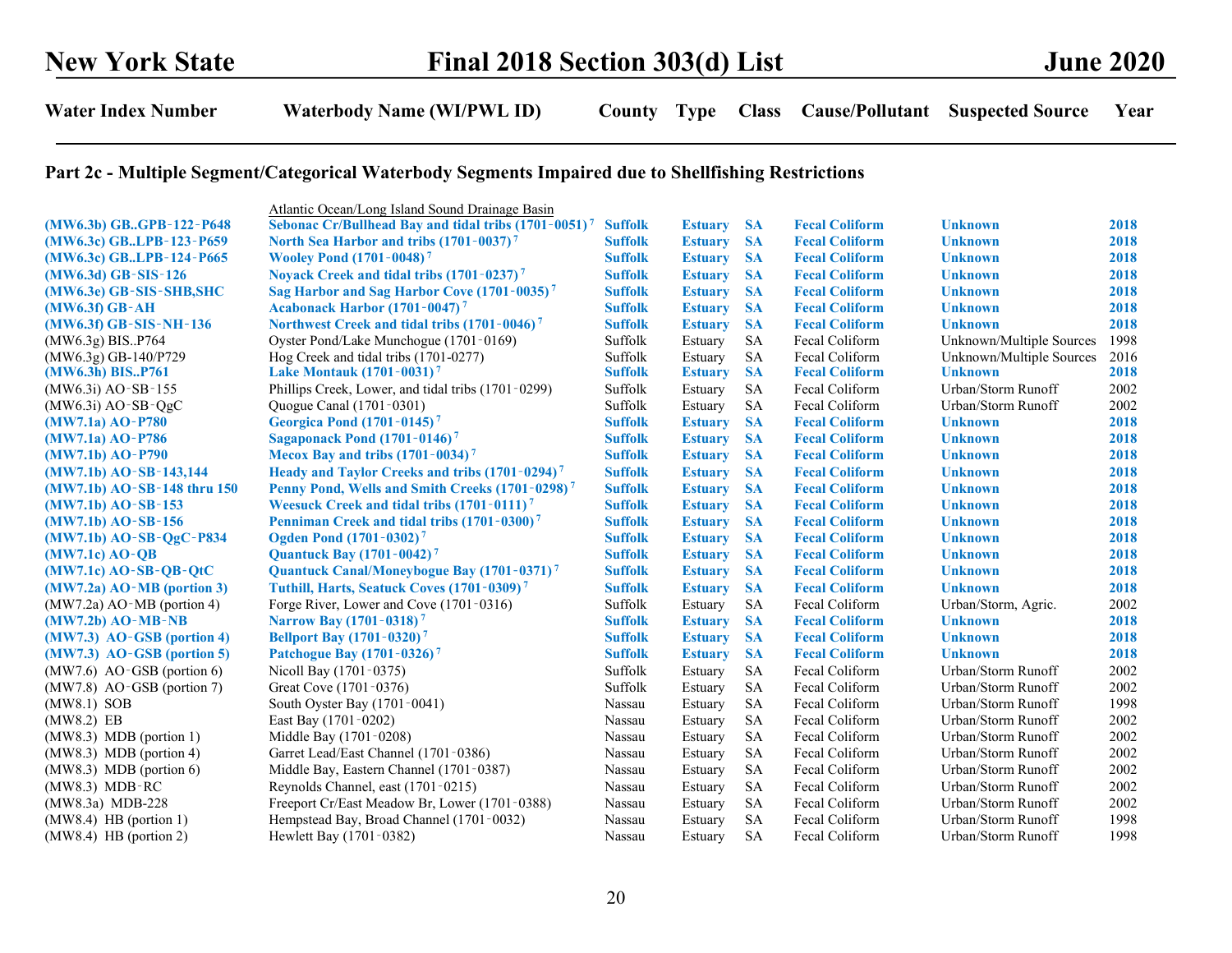#### Part 2c - Multiple Segment/Categorical Waterbody Segments Impaired due to Shellfishing Restrictions

|                          | Atlantic Ocean/Long Island Sound Drainage Basin |        |         |      |                |                    |      |
|--------------------------|-------------------------------------------------|--------|---------|------|----------------|--------------------|------|
| $(MW8.4)$ HB (portion 3) | Browswere Bay $(1701-0383)$                     | Nassau | Estuarv | - SA | Fecal Coliform | Urban/Storm Runoff | 1998 |
| $(MW8.4)$ HB-ERI         | East Rockaway Inlet (1701-0217)                 | Nassau | Estuarv | -SA  | Fecal Coliform | Urban/Storm Runoff | 2002 |
| $(MW8.4a)$ HB-236        | Woodmere Channel (1701-0219)                    | Nassau | Estuary | SA   | Fecal Coliform | Urban/Storm Runoff | 2002 |
| (MW8.4a) HB-237, 237a    | Bannister Creek/Bay (1701-0380)                 | Nassau | Estuary | -SA  | Fecal Coliform | Urban/Storm Runoff | 1998 |

More Information Regarding Shellfishing Impairment Listings

Designation of waters as impaired for shellfishing use and inclusion in the Section 303(d) List is based on shellfishing certifications issued by NYSDEC Shellfisheries Program per 6 NYCRR Part 47.3 and the National Shellfish Sanitation Program. Where available water quality data for a waterbody is in conflict with its shellfishing certification status, decisions regarding listing will reflect the shellfishing certification status. Because the specific extent and conditions of the closures are reported more precisely/frequently through the shellfishing programs than through the Section 303(d) List, these programs provide better delineated and more timely information regarding shellfishing certification in the waters of New York than does the Section 303(d) List. For the most current shellfishing certification information, refer to http://www.dec.state.ny.us/website/dfwmr/marine/shellfish/sfntsh/index.htm.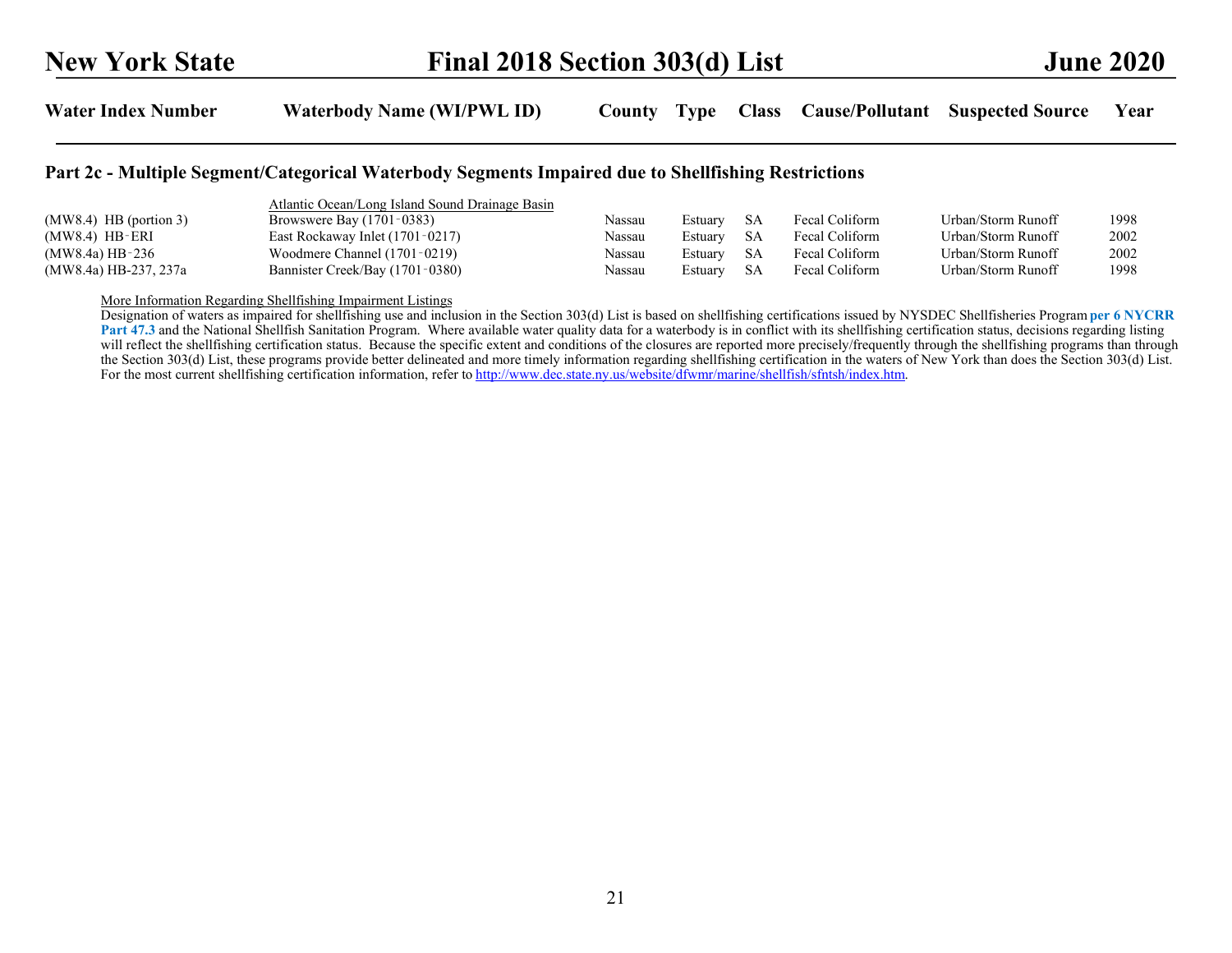#### Part 3a - Waterbodies for which TMDL Development May be Deferred (Requiring Verification of Impairment)

| Ont 158 (portion 1)<br>Ont 158 (portion 1)<br>Ont 158 (portion 2)<br>Ont 158 (portion 2)<br>Ont 158-12 (portion 2)<br>Ont 158-12 (portion 3)<br>Ont 158-12-1<br>Ont 158-12-1<br>Ont 158E-22<br>Ont 158E-23 6-P100<br>Ont 158E-23 56-14-P147 | Niagara River/Lake Erie Drainage Basin<br>Niagara River, Lower, Main Stem (0101-0027)<br>Niagara River, Lower, Main Stem (0101-0027)<br>Niagara River, Upper, Main Stem (0101-0006)<br>Niagara River, Upper, Main Stem (0101-0006)<br>Tonawanda Cr, Middle, Main Stem (0102-0006)<br>Tonawanda Cr, Middle, Main Stem (0102-0002)<br>Ellicott Creek, Lower, and tribs (0102-0018)<br>Ellicott Creek, Lower, and tribs (0102-0018)<br>Muddy Creek, Lower, and tribs (0104-0051)<br>Clear Lake $(0104 - 0057)^8$<br><b>Crystal Lake (0104-0070)</b> <sup>8</sup> | Niagara<br>Niagara<br>Niagara<br>Niagara<br>Genesee<br>Genesee<br>Erie<br>Erie<br>Erie<br><b>Erie</b><br><b>Cattaraugus Lake</b> | River<br>River<br>River<br>River<br>River<br>River<br>River<br>River<br>River<br>Lake | A-Spcl<br>A-Spcl<br>A-Spcl<br>A-Spcl<br>B<br>$\mathcal{C}$<br>B<br>$\, {\bf B}$<br>$\, {\bf B}$<br>$\mathbf{A}$<br>B | Org.Chlor.Pest/HCB<br>PAHs<br>Org.Chlor.Pest/HCB<br>PAHs<br>Fecal Coliform<br>Phosphorus<br>Phosphorus<br>Silt/Sediment<br>Fecal Coliform<br>Low $D.O.$<br>Low D.O. | Cont.Sed, Land Disposal<br>Cont.Sed, Land Disposal<br>Cont.Sed, Land Disposal<br>Cont.Sed, Land Disposal<br>Agriculture, Urb Runoff<br>Urban/Storm, Str Erosion<br>Urban Runoff<br>Urban Runoff<br>Unknown<br><b>Natural Conditions</b><br><b>Natural Conditions</b> | 2006<br>2002<br>2006<br>2002<br>2010<br>2004<br>2004<br>2004<br>2010<br>2018<br>2018 |
|---------------------------------------------------------------------------------------------------------------------------------------------------------------------------------------------------------------------------------------------|---------------------------------------------------------------------------------------------------------------------------------------------------------------------------------------------------------------------------------------------------------------------------------------------------------------------------------------------------------------------------------------------------------------------------------------------------------------------------------------------------------------------------------------------------------------|----------------------------------------------------------------------------------------------------------------------------------|---------------------------------------------------------------------------------------|----------------------------------------------------------------------------------------------------------------------|---------------------------------------------------------------------------------------------------------------------------------------------------------------------|----------------------------------------------------------------------------------------------------------------------------------------------------------------------------------------------------------------------------------------------------------------------|--------------------------------------------------------------------------------------|
| Pa-53-54-11-5-P115<br>Pa-63-13-P133-3-P134-P135                                                                                                                                                                                             | Allegheny River Drainage Basin<br>Cuba Lake (0201-0016) <sup>8</sup><br>Upper Cassadaga Lake (0202-0001) <sup>8</sup>                                                                                                                                                                                                                                                                                                                                                                                                                                         | <b>Allegany</b><br><b>Chautauqua Lake</b>                                                                                        | Lake                                                                                  | В<br>B                                                                                                               | $Low$ $D.O.$<br>Low D.O.                                                                                                                                            | <b>Natural Conditions</b><br><b>Natural Conditions</b>                                                                                                                                                                                                               | 2018<br>2018                                                                         |
| Ont 100<br>Ont 100<br>Ont 100<br>Ont 107<br>Ont 107<br>Ont 107<br>Ont 18-P390-1-P391                                                                                                                                                        | Lake Ontario (Minor Tribs) Drainage Basin<br>Mill Creek and tribs (0302-0025)<br>Mill Creek and tribs (0302-0025)<br>Mill Creek and tribs (0302-0025)<br>Shipbuilders Creek and tribs (0302-0026)<br>Shipbuilders Creek and tribs (0302-0026)<br>Shipbuilders Creek and tribs (0302-0026)<br>Hyde Lake (0303-0043) <sup>8</sup>                                                                                                                                                                                                                               | Monroe<br>Monroe<br>Monroe<br>Monroe<br>Monroe<br>Monroe<br><b>Jefferson</b>                                                     | River<br>River<br>River<br>River<br>River<br>River<br>Lake                            | B<br>B<br>B<br>$\mathbf C$<br>$\mathbf C$<br>$\mathcal{C}$<br>B                                                      | Phosphorus <sup>2</sup><br>Low D.O. $2$<br>Fecal Coliform<br>Phosphorus <sup>2</sup><br>Low D.O. $^2$<br>Fecal Coliform<br>$Low$ $D.O.$                             | Municipal, Onsite WTS<br>Municipal, Onsite WTS<br>Municipal, Onsite WTS<br>Municipal, Onsite WTS<br>Municipal, Onsite WTS<br>Municipal, Onsite WTS<br><b>Natural Conditions</b>                                                                                      | 2008<br>2008<br>2008<br>2008<br>2008<br>2008<br>2018                                 |
| Ont $117$ (portion 1)<br>Ont 117-27-34<br>Ont 117-27-34                                                                                                                                                                                     | Genesee River Drainage Basin<br>Genesee River, Lower, Main Stem (0401-0001)<br>Hemlock Lake Outlet and minor tribs (0402-0013)<br>Hemlock Lake Outlet and minor tribs (0402-0013)                                                                                                                                                                                                                                                                                                                                                                             | Monroe<br>Ontario<br>Ontario                                                                                                     | River<br>River<br>River                                                               | B<br>$\mathbf C$<br>$\mathcal{C}$                                                                                    | Fecal Coliform<br>Phosphorus<br>Fecal Coliform                                                                                                                      | Various, Multiple Sources<br>Onsite WTS<br>Onsite WTS                                                                                                                                                                                                                | 2004<br>2004<br>2004                                                                 |
| Pa 3-58-15-P47<br>Pa 3-58-15-P47-4-P48                                                                                                                                                                                                      | Chemung River Drainage Basin<br>Lamoka Lake and Mill Pond (0502-0001) <sup>8</sup><br><b>Waneta Lake (0502-0002)</b> <sup>8</sup>                                                                                                                                                                                                                                                                                                                                                                                                                             | <b>Schuvler</b><br><b>Schuyler</b>                                                                                               | Lake<br>Lake                                                                          | $\mathbf{A}$<br>$\mathbf{A}$                                                                                         | Low $D.O.$<br>$Low$ $D.O.$                                                                                                                                          | <b>Natural Conditions</b><br><b>Natural Conditions</b>                                                                                                                                                                                                               | 2018<br>2018                                                                         |

<sup>&</sup>lt;sup>8</sup> Morphology and other natural conditions may contribute to periodic dissolved oxygen (D.O.) depletion at lower depths in in this water. However, bottom water conditions are not necessarily representative of the waterbody as a whole and the aquatic life best use within this waterbody are fully supported. To the best of NYSDEC's knowledge there are no anthropogenic pollutants driving D.O. excursions within the waterbody. NYSDEC will continue to monitor this water for D.O. and other pollutants that drive oxygen depletion and upon verification of impairment to these waters from other than natural sources or conditions, NYSDEC will move this segment to Part 1 of the 303(d) List.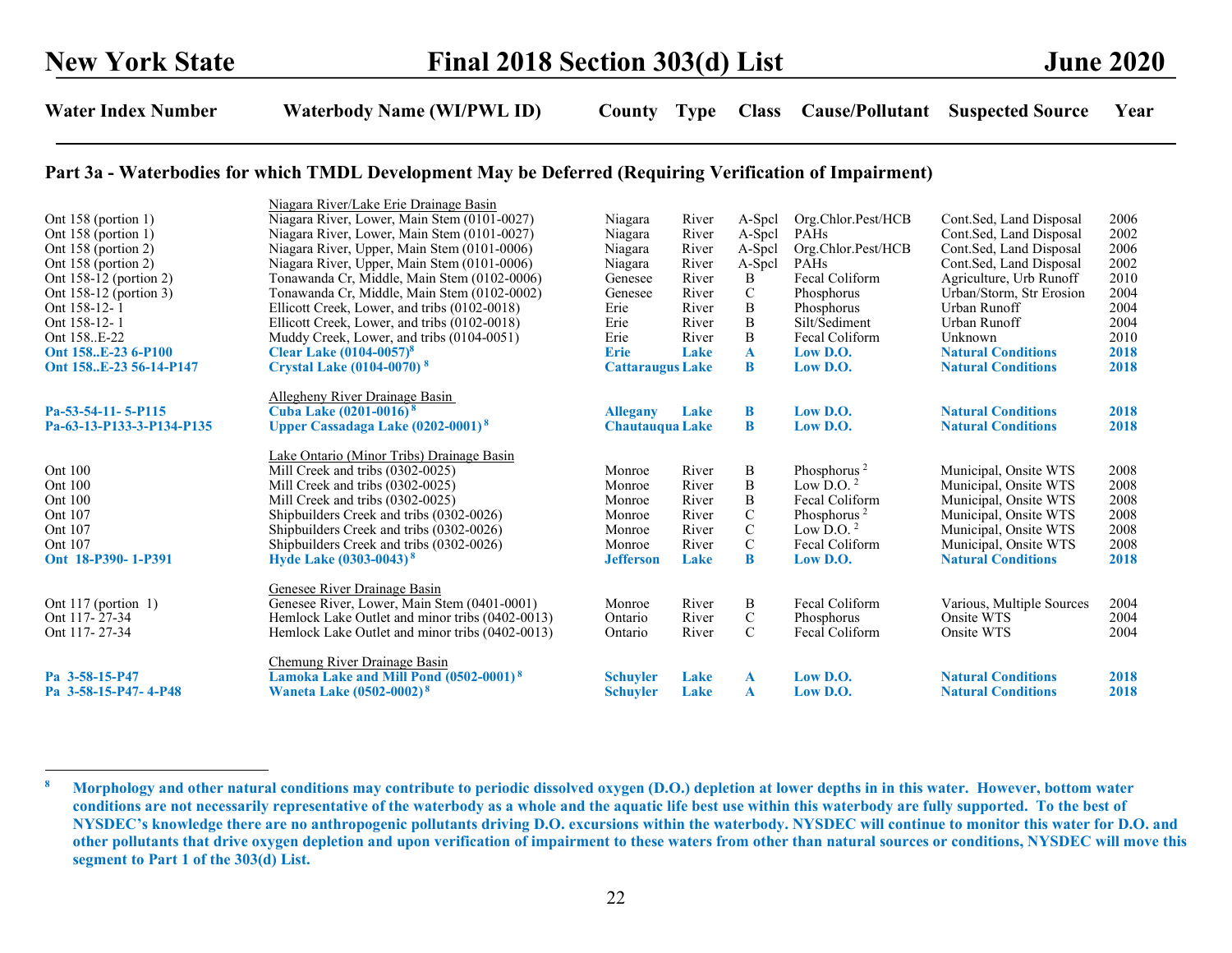# Part 3a - Waterbodies for which TMDL Development May be Deferred (Requiring Verification of Impairment)

|                               | Susquehanna River Drainage Basin                           |                        |       |               |                            |                                  |      |
|-------------------------------|------------------------------------------------------------|------------------------|-------|---------------|----------------------------|----------------------------------|------|
| SR-44-14-60-P67               | Lower/Upper Little York Lakes (0602-0017) <sup>8</sup>     | <b>Cortland</b>        | Lake  | B             | Low D.O.                   | <b>Natural Conditions</b>        | 2018 |
| SR- 44-14-60-P68              | Tully Lake (0602-0018) <sup>8</sup>                        | <b>Cortland</b>        | Lake  | B             | Low D.O.                   | <b>Natural Conditions</b>        | 2018 |
| SR-44-56-P108/P109            | <b>Norwich Reservoirs (0602-0010)</b> <sup>8</sup>         | <b>Chenango</b>        | Lake  | $\mathbf{A}$  | Low D.O.                   | <b>Natural Conditions</b>        | 2018 |
| SR-44-78-P152                 | Lake Moraine $(0602 - 0007)^8$                             | <b>Madison</b>         | Lake  | B             | Low D.O.                   | <b>Natural Conditions</b>        | 2018 |
| SR-44-79-P153                 | Lebanon Reservoir (0602-0109) <sup>8</sup>                 | <b>Madison</b>         | Lake  | $\bf{B}$      | Low D.O.                   | <b>Natural Conditions</b>        | 2018 |
| SR-44-82-P163                 | Eaton Brook Reservoir (0602-0041) <sup>8</sup>             | <b>Madison</b>         | Lake  | B             | $Low$ $D.O.$               | <b>Natural Conditions</b>        | 2018 |
| <b>SR-135-P180</b>            | <b>Afton Lake (0601-0010)</b> <sup>8</sup>                 | <b>Chenango</b>        | Lake  | B             | $Low$ $D.O.$               | <b>Natural Conditions</b>        | 2018 |
| SR-146-19- 6-1-P213           | Chenango Lake $(0601-0013)^8$                              | <b>Chenango</b>        | Lake  | $\mathbf{A}$  | $Low$ $D.O.$               | <b>Natural Conditions</b>        | 2018 |
| SR-P404-10-P409               | Weaver Lake (Maumee Swamp) (0601-0025) <sup>8</sup>        | <b>Herkimer</b>        | Lake  | C             | Low D.O.                   | <b>Natural Conditions</b>        | 2018 |
|                               | Oswego River (Finger Lakes) Drainage Basin                 |                        |       |               |                            |                                  |      |
| Ont 66-11-P26-37-6-2          | Limestone Creek, Lower, and minor tribs (0703-0008)        | Onondaga               | River | $\mathbf C$   | Oxygen Demand <sup>1</sup> | Municipal                        | 2008 |
| Ont 66-11-P26-37-6-2          | Limestone Creek, Lower, and minor tribs (0703-0008)        | Onondaga               | River | $\mathbf C$   | Fecal Coliform             | Municipal                        | 2008 |
| Ont $66-12$ (portion 2)       | Seneca River, Lower, Main Stem (0701-0008)                 | Onondaga               | River | $\mathbf C$   | Fecal Coliform             | Onsite WTS                       | 1998 |
| Ont 66-12-12-P154 (portion 1) | Onondaga Lake, northern end (0702-0003) <sup>8</sup>       | Onondaga               | Lake  | $\bf{B}$      | Low D.O.                   | <b>Natural Conditions</b>        | 2018 |
| Ont 66-12-12-P154-6-P175      | Otisco Lake (0702-0011) <sup>8</sup>                       | Onondaga               | Lake  | AA            | $Low$ $D.O.$               | <b>Natural Conditions</b>        | 2018 |
|                               |                                                            | Onondaga               | Lake  | $\mathbf C$   | Low D.O.                   | <b>Natural Conditions</b>        | 2018 |
| Ont 66-12-12-P154 (portion 2) | Onondaga Lake, southern end (0702-0021) <sup>8</sup>       |                        |       |               |                            |                                  |      |
| Ont 66-12-12-P154-4           | Onondaga Creek, Lower, and tribs (0702-0023)               | Onondaga               | River | $\mathcal{C}$ | Turbidity                  | Streambank Eros. (mudboils) 2010 |      |
| Ont 66-12-12-P154-4           | Onondaga Creek, Middle, and tribs (0702-0004)              | Onondaga               | River | B             | Turbidity                  | Streambank Eros. (mudboils) 2008 |      |
| Ont 66-12-12-P154-4           | Onondaga Creek, Upper, and tribs (0702-0024)               | Onondaga               | River | $\mathbf C$   | Turbidity                  | Streambank Eros. (mudboils) 2008 |      |
| Ont 66-12-43-P212             | Owasco Lake (0706-0009)                                    | Cayuga                 | Lake  | AA(T)         | Fecal Coliform             | Wildlife/Other Sources           | 1998 |
| Ont 66-12-52-18               | Pond Brook and tribs (0704-0004)                           | Seneca                 | River | $\mathbf C$   | Oxygen Demand <sup>1</sup> | Agriculture                      | 1998 |
| Ont 66-12-52-23- 1            | Marbletown Creek (0704-0003)                               | Wayne                  | River | C(T)          | Pesticides                 | Agriculture                      | 1998 |
| Ont 66-12-52-23-43            | Great Brook and minor tribs (0704-0034)                    | Ontario                | River | $\mathcal{C}$ | Phosphorus <sup>2</sup>    | Municipal, Urban/Storm           | 2008 |
| Ont 66-12-52-23-43            | Great Brook and minor tribs (0704-0034)                    | Ontario                | River | $\mathsf{C}$  | Low D.O. $^2$              | Municipal, Urban/Storm           | 2008 |
| Ont 66-12-52-23-43            | Great Brook and minor tribs (0704-0034)                    | Ontario                | River | $\mathbf C$   | Silt/Sediment              | Municipal, Urban/Storm           | 2008 |
| Ont 66-12-52-23(Barge Canal)  | NYS Barge Canal (portion 5) (0704-0020)                    | Wayne                  | River | $\mathcal{C}$ | Oxygen Demand <sup>1</sup> | Municipal                        | 2008 |
|                               | Lake Champlain Drainage Basin                              |                        |       |               |                            |                                  |      |
| $C-15-P114$                   | <b>Upper Saranac Lake (1003-0048)</b> <sup>8</sup>         | <b>Franklin</b>        | Lake  | AA            | Low D.O.                   | <b>Natural Conditions</b>        | 2018 |
| C-25-26-4-P227, P228          | Taylor Pond (and Mud Pond) (1004-0063) <sup>8</sup>        | <b>Clinton</b>         | Lake  | C(T)          | Low D.O.                   | <b>Natural Conditions</b>        | 2018 |
| $C-25-27-25-P270,P271$        | Lower Cascade, Upper Cascade (1004-0075) <sup>8</sup>      | <b>Essex</b>           | Lake  |               | $AA(T)$ Low D.O.           | <b>Natural Conditions</b>        | 2018 |
| $C-96-P355/P360$              | Putnam/North Ponds (1005-0018) <sup>8</sup>                | <b>Essex</b>           | Lake  | C(T)          | Low D.O.                   | <b>Natural Conditions</b>        | 2018 |
|                               | Upper Hudson River Drainage Basin                          |                        |       |               |                            |                                  |      |
| H-260-P1089                   | Round Lake (1101-0060)                                     | Saratoga               | Lake  | B             | Phosphorus                 | Unknown                          | 2012 |
| H-264-20-P1121,P1122          | Lake Lauderdale, Schoolhouse Lake (1102-0011) <sup>8</sup> | <b>Washington Lake</b> |       | B             | Low D.O.                   | <b>Natural Conditions</b>        | 2018 |
| H-299-P27-13-1-P30            | Lake Lonely (1101-0034)                                    | Saratoga               | Lake  | B             | Phosphorus                 | Urban/Storm Runoff               | 2002 |
|                               | Lower Hudson River Drainage Basin                          |                        |       |               |                            |                                  |      |
| H-235-P386                    | <b>Burdens Lake (1301-0025)<sup>8</sup></b>                | <b>Rensselaer</b>      | Lake  | B             | Low D.O.                   | <b>Natural Conditions</b>        | 2018 |
| H-55-12-P181                  | <b>Barger Pond (1301-0091)</b> <sup>8</sup>                | <b>Putnam</b>          | Lake  | $\bf{B}$      | Low D.O.                   | <b>Natural Conditions</b>        | 2018 |
| H- 31-P44-24- 3-P85           | Lake Tonetta $(1302-0014)^8$                               | <b>Putnam</b>          | Lake  | B             | Low $D.O.$                 | <b>Natural Conditions</b>        | 2018 |
| H- 31-P44-23-P59- 3-P61       | Lake Gilead (1302-0024) <sup>8</sup>                       | <b>Putnam</b>          | Lake  | A(T)          | Low D.O.                   | <b>Natural Conditions</b>        | 2018 |
|                               |                                                            |                        |       |               |                            |                                  |      |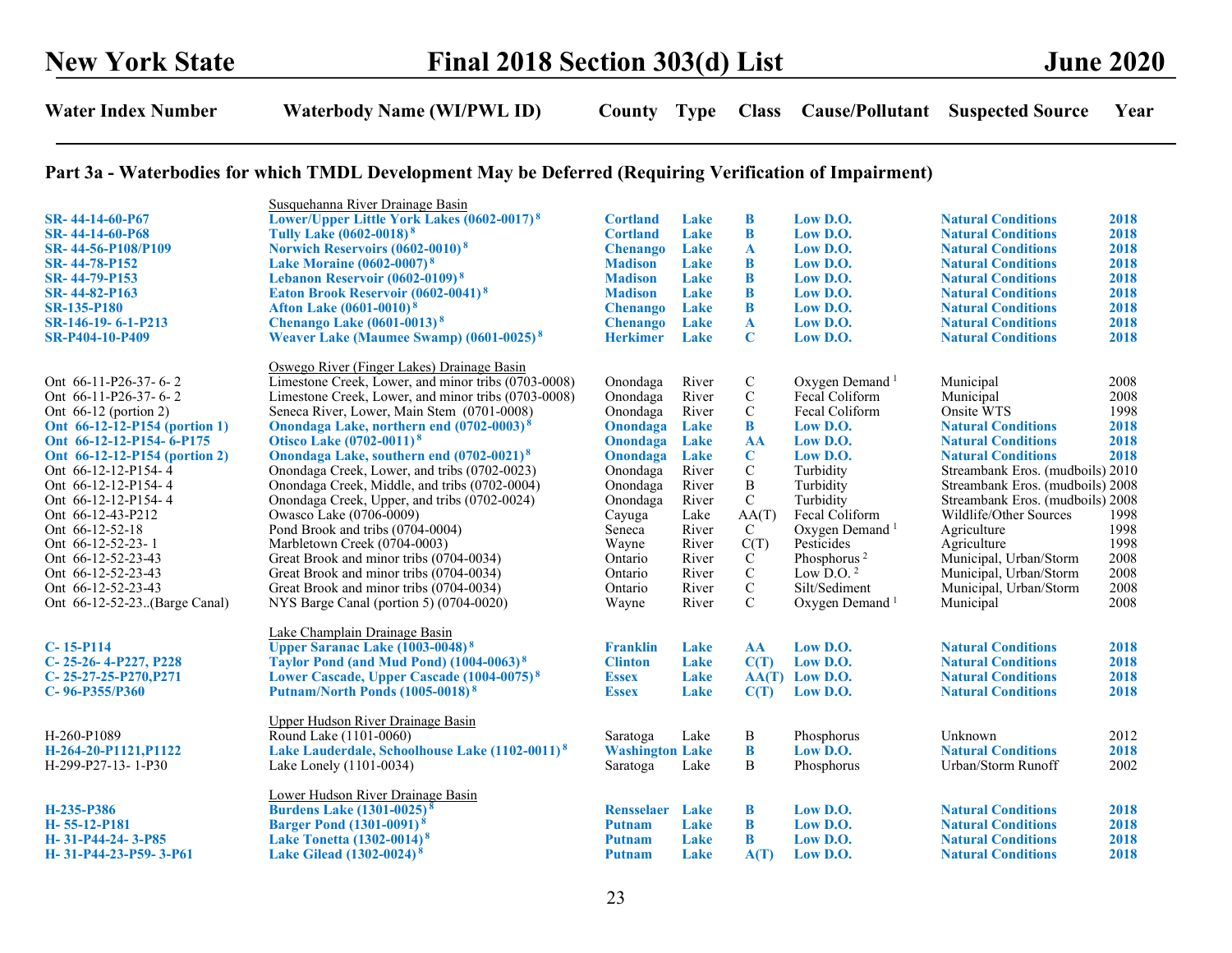#### Part 3a - Waterbodies for which TMDL Development May be Deferred (Requiring Verification of Impairment)

| H-31-P44-23P67P74<br>H-204-3-8-32-P108a<br>$H-221-4$ (portion 3)/P270                                                                                                                         | Lower Hudson River Drainage Basin<br>Lake Gleneida (1302-0025) <sup>8</sup><br>Copake Lake (1310-0014) <sup>8</sup><br><b>Watervliet Reservoir (1311-0001)</b> <sup>8</sup>                                                                                                                                                                    | <b>Putnam</b><br><b>Columbia</b><br><b>Albany</b>                                                          | Lake<br><b>Lake</b><br>Lake                                   | AA(T)<br>B<br>A                                                           | Low $\mathbf{D}.\mathbf{O}$ .<br>$Low$ $D.O.$<br>$Low$ $D.O.$                                        | <b>Natural Conditions</b><br><b>Natural Conditions</b><br><b>Natural Conditions</b>                                                                                                       | 2018<br>2018<br>2018                                 |
|-----------------------------------------------------------------------------------------------------------------------------------------------------------------------------------------------|------------------------------------------------------------------------------------------------------------------------------------------------------------------------------------------------------------------------------------------------------------------------------------------------------------------------------------------------|------------------------------------------------------------------------------------------------------------|---------------------------------------------------------------|---------------------------------------------------------------------------|------------------------------------------------------------------------------------------------------|-------------------------------------------------------------------------------------------------------------------------------------------------------------------------------------------|------------------------------------------------------|
| $D-16-9-$ P173<br>$D-37-8-P216$<br>D-10-18-P117, P118                                                                                                                                         | Delaware River Drainage Basin<br>Big Mohican Lake $(1401-0007)^8$<br>Lake Huntington $(1401-0008)^8$<br>White/Amber Lakes $(1401-0018)^8$                                                                                                                                                                                                      | <b>Sullivan</b><br><b>Sullivan</b><br><b>Sullivan</b>                                                      | <b>Lake</b><br><b>Lake</b><br>Lake                            | B<br>B(T)<br>B                                                            | $Low$ $D.O.$<br>$Low$ $D.O.$<br>$Low$ $D.O.$                                                         | <b>Natural Conditions</b><br><b>Natural Conditions</b><br><b>Natural Conditions</b>                                                                                                       | 2018<br>2018<br>2018                                 |
| $(MW1.3)$ SI-14P1076<br>$(MW4.2b)$ LIS-MB-25-P122<br>(MW4.3a) LIS-HH-38<br>(MW6.1d) GB., GPB-P496<br>$(MW6.3c)$ GBLPB-123P661,P662<br>(MW6.3d) GS-SIS-SI-WNH-P458                             | Atlantic Ocean/Long Island Sound Drainage Basin<br>Silver Lake Reservoir (1701-0359) <sup>8</sup><br><b>Whitney Lake (1702-0101)</b> <sup>8</sup><br>Glen Cove Creek, Lower, and tribs (1702-0146)<br><b>Laurel Pond (1701-0128)</b> <sup>8</sup><br>Big/Little Fresh Ponds (1701-0125)<br>Fresh Pond (1701-0241)                              | <b>Richmond</b><br><b>Nassau</b><br>Nassau<br><b>Suffolk</b><br>Suffolk<br>Suffolk                         | <b>Lake</b><br><b>Lake</b><br>Estuary<br>Lake<br>Lake<br>Lake | AA<br>C.<br>SC.<br>${\bf A}$<br>B<br>$\mathbf C$                          | $Low$ $D.O.$<br>$Low$ $D.O.$<br>Fecal Coliform<br>$Low$ $D.O.$<br>Phosphorus<br>Phosphorus           | <b>Natural Conditions</b><br><b>Natural Conditions</b><br>Urb/Storm, Mun/Ind<br><b>Natural Conditions</b><br>Urban/Storm Runoff<br>Urban/Storm Runoff                                     | 2018<br>2018<br>2002<br>2018<br>2012<br>2012         |
| (MW6.3h) BIS., P755<br>(MW7.1b) AO-P790-2-2P793, P794<br>(MW7.2a) AO-MB-174-P850/P851<br>$(MW7.1b)$ AO-P814<br>$(MW7.1a)$ AO-P782/P784<br>$(MW8.1a)$ SOB-220-P968<br>$(MW8.4a)$ HB-233-P1005- | <b>Fort Pond (1701-0122)</b> <sup>8</sup><br>Mill and Seven Ponds (1701-0113)<br>West and East Mill Ponds (1701-0026) <sup>8</sup><br><b>Old Town Pond (1701-0118)</b> <sup>8</sup><br><b>Wainscott Pond/Fairfield Pond (1701-0144)</b> <sup>8</sup><br>Massapequa Lake (1701-0156) <sup>8</sup><br>Tribs to Smith Pond/Halls Pond (1701-0221) | <b>Suffolk</b><br>Suffolk<br><b>Suffolk</b><br><b>Suffolk</b><br><b>Suffolk</b><br><b>Nassau</b><br>Nassau | Lake<br>Lake<br>Lake<br>Lake<br><b>Lake</b><br>Lake<br>Lake   | B<br>B<br>$\mathbf C$<br>$\mathbf C$<br>C<br>$\mathbf C$<br>$\mathcal{C}$ | $Low$ $D.O.$<br>Phosphorus<br>$Low$ $D.O.$<br>Low D.O.<br>$Low$ $D.O.$<br>$Low$ $D.O.$<br>Phosphorus | <b>Natural Conditions</b><br>Urban/Storm Runoff<br><b>Natural Conditions</b><br><b>Natural Conditions</b><br><b>Natural Conditions</b><br><b>Natural Conditions</b><br>Urban/Storm Runoff | 2018<br>2012<br>2018<br>2018<br>2018<br>2018<br>2012 |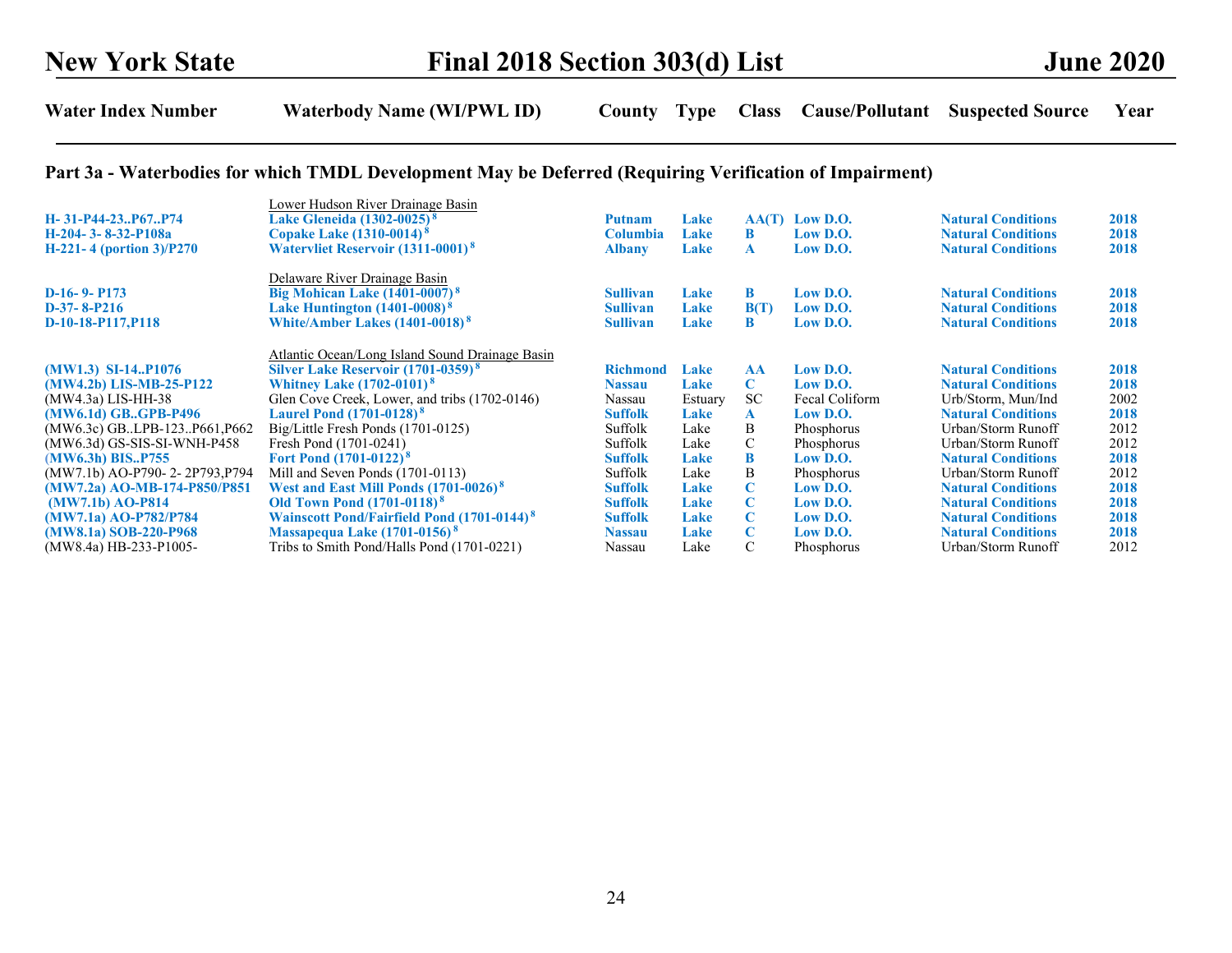|                                                                          | Niagara River/Lake Erie Drainage Basin                                                                                   |                    |                    |                                |                                    |                                                 |              |
|--------------------------------------------------------------------------|--------------------------------------------------------------------------------------------------------------------------|--------------------|--------------------|--------------------------------|------------------------------------|-------------------------------------------------|--------------|
| Ont 158-12-3                                                             | Bull Creek and tribs (0102-0026)                                                                                         | Niagara            | River              | C                              | Unknown (biol impacts)             | Unknown                                         | 2010         |
| Ont 158-12-9                                                             | Beeman Creek and tribs (0102-0030)                                                                                       | Erie               | River              | $\mathbf C$                    | Phosphorus                         | Onsite WTS                                      | 2004         |
| Ont 158-12-9                                                             | Beeman Creek and tribs (0102-0030)                                                                                       | Erie               | River              | $\mathbf C$                    | Low D.O.                           | Onsite WTS                                      | 2004         |
| Ont 158-12-9                                                             | Beeman Creek and tribs (0102-0030)                                                                                       | Erie               | River              | $\mathbf C$                    | Fecal Coliform                     | Onsite WTS                                      | 2004         |
| Ont 158-12-11-1                                                          | Murder Creek, Lower, and tribs (0102-0031)                                                                               | Erie               | River              | $\mathbf C$                    | Phosphorus                         | Onsite WTS                                      | 2004         |
| Ont 158-12-11-1                                                          | Murder Creek, Lower, and tribs (0102-0031)                                                                               | Erie               | River              | $\mathsf{C}$                   | Low D.O.                           | Onsite WTS                                      | 2004         |
| Ont 158-12-11-1                                                          | Murder Creek, Lower, and tribs (0102-0031)                                                                               | Erie               | River              | $\mathbf C$                    | Fecal Coliform                     | Onsite WTS                                      | 2004         |
| Ont 158-12-28                                                            | Bowen Brook and tribs (0102-0036)                                                                                        | Genesee            | River              | $\mathbf C$                    | Phosphorus                         | Onsite WTS                                      | 2004         |
| Ont 158-12-28                                                            | Bowen Brook and tribs (0102-0036)                                                                                        | Genesee            | River              | $\mathsf{C}$                   | Low D.O.                           | Onsite WTS                                      | 2004         |
| Ont 158E-1-6-6                                                           | Plumb Bottom Creek and tribs (0103-0019)                                                                                 | Erie               | River              | $\mathbf C$                    | Unknown (biol impacts)             | Unknown                                         | 2010         |
| Ont 158E-2-1                                                             | South Branch Smoke Cr, Lower, and tribs (0101-0036)                                                                      | Erie               | River              | $\mathbf C$                    | Phosphorus                         | Urban Runoff                                    | 2004         |
| Ont 158E-2-1                                                             | South Branch Smoke Cr, Lower, and tribs (0101-0036)                                                                      | Erie               | River              | $\mathbf C$                    | Silt/Sediment                      | Urban Runoff, Erosion                           | 2004         |
| Ont 158E-19                                                              | Little Sister Creek, Lower, and tribs (0104-0045)                                                                        | Erie               | River              | $\, {\bf B}$                   | Phosphorus                         | Onsite WTS                                      | 2004         |
| Ont 158E-19                                                              | Little Sister Creek, Lower, and tribs (0104-0045)                                                                        | Erie               | River              | $\, {\bf B}$                   | Fecal Coliform                     | Onsite WTS                                      | 2004         |
| Ont 158E-32                                                              | Scott Creek and tribs (0105-0017)                                                                                        | Chautauqua         | River              | $\mathbf C$                    | Unknown (biol impacts)             | Unknown                                         | 2010         |
| Ont 158E-36                                                              | Crooked Brook and tribs (0105-0019)                                                                                      | Chautauqua         | River              | $\mathcal{C}$                  | Unknown (biol impacts)             | Unknown                                         | 2010         |
|                                                                          |                                                                                                                          |                    |                    |                                |                                    |                                                 |              |
|                                                                          | Allegheny River Drainage Basin                                                                                           |                    |                    |                                |                                    |                                                 |              |
| Pa-53-54-11-5-P115-2a                                                    | Rawson Creek and tribs (0201-0060)                                                                                       | Allegany           | River              | C                              | Unknown (biol impacts) Agriculture |                                                 | 2012         |
| $Pa-63-13-4$                                                             | Chadakoin River and tribs (0202-0018)                                                                                    | Chautauqua River   |                    | $\mathcal{C}$                  |                                    | Unknown (biol impacts) Industrial, Urban Runoff | 2008         |
|                                                                          |                                                                                                                          |                    |                    |                                |                                    |                                                 |              |
|                                                                          | Lake Ontario (Minor Tribs) Drainage Basin                                                                                |                    |                    |                                |                                    |                                                 |              |
| Ont (portion 16)                                                         | Rochester Embayment - East (0302-0002) <sup>9</sup>                                                                      | Monroe             | G.Lakes A          |                                | Phosphorus                         | Agric, Municipal, other                         | 2010         |
| Ont (portion 17)                                                         | Rochester Embayment - West (0301-0068) <sup>9</sup>                                                                      | Monroe             | G.Lakes<br>G.Lakes | $\overline{A}$<br>$\mathbf{A}$ | Phosphorus                         | Agric, Municipal, other                         | 2010<br>2010 |
| Ont (portion 18)                                                         | Lake Ontario Shoreline, Western $(0301-0069)$ <sup>9</sup>                                                               | Monroe             |                    |                                | Phosphorus                         | Agric, Municipal, other                         |              |
| Ont (portion 19)                                                         | Lake Ontario Shoreline, Western $(0301-0070)^9$                                                                          | Orleans<br>Orleans | G.Lakes<br>G.Lakes | $\mathbf{A}$<br>$\overline{A}$ | Phosphorus                         | Agric, Municipal, other                         | 2010<br>2010 |
| Ont (portion 20)                                                         | Lake Ontario Shoreline, Western $(0301-0071)$ <sup>9</sup><br>Lake Ontario Shoreline, Western $(0301-0072)$ <sup>9</sup> |                    | G.Lakes            | $\mathbf{A}$                   | Phosphorus<br>Phosphorus           | Agric, Municipal, other                         | 2010         |
| Ont (portion 21)                                                         | Lake Ontario Shoreline, Western $(0301-0053)$ <sup>9</sup>                                                               | Niagara            | G.Lakes            | A                              | Phosphorus                         | Agric, Municipal, other                         | 2010         |
| Ont (portion 22)<br>Ont 99                                               |                                                                                                                          | Niagara            | River              | $\mathcal{C}$                  |                                    | Agric, Municipal, other<br>Unknown              | 2010         |
| Ont 108/P113-1 thru 6 (selected)                                         | Fourmile Creek and tribs (0302-0006)                                                                                     | Monroe<br>Monroe   | River              | $\mathbf C$                    | Unknown (biol impacts)             | Municipal, Urban Runoff                         | 2008         |
|                                                                          | Minor Tribs to Irondequoit Bay (0302-0038)                                                                               | Monroe             | River              | $\mathbf C$                    | Phosphorus<br>Low D.O.             | Municipal, Urban Runoff                         | 2008         |
| Ont 108/P113-1 thru 6 (selected)<br>Ont $108/P113 - 1$ thru 6 (selected) | Minor Tribs to Irondequoit Bay (0302-0038)                                                                               | Monroe             | River              | $\mathcal{C}$                  | Fecal Coliform                     |                                                 | 2008         |
|                                                                          | Minor Tribs to Irondequoit Bay (0302-0038)                                                                               |                    |                    |                                |                                    | Municipal, Urban Runoff                         |              |

<sup>&</sup>lt;sup>9</sup> This listing is a result of impairments due to extensive algal blooms (Cladophora) that are thought to be the result of multiple factors, including elevated phosphorus levels. Further study is necessary to determine the relative contribution of these multiple factors, the role of phosphorus loading to the Lake, whether a TMDL is the most appropriate management response, and if so, what is the appropriate TMDL target/endpoint. Until issues regarding the causes and pollutants and degree of impact, as well as an appropriate water quality standard are clarified, a Part 3b listing for the most significantly affected shoreline waters is considered to be the most appropriate way to recognize these water quality issues on the Section 303(d) List. Other additional Lake Ontario shoreline, embayment and tributary waterbodies were also considered for listing due to elevated phosphorus levels. NYSDEC believes decisions regarding these additional listings are more appropriately deferred pending the outcome of the NYSDEC effort, currently underway, to develop more appropriate numerical nutrient water quality criteria to replace the existing narrative standards and criteria for ponded waters. However USEPA requested that four specific waterbodies be added to the Section 303(d) List; these waterbodies are: Irondequoit Bay (0302-0001), Sodus Bay (0302-0020), East Bay (0302-0011) and North Pond (0303-0002). As noted above, TMDL development for Part 3b waterbodies may be deferred pending verification of the cause/pollutant.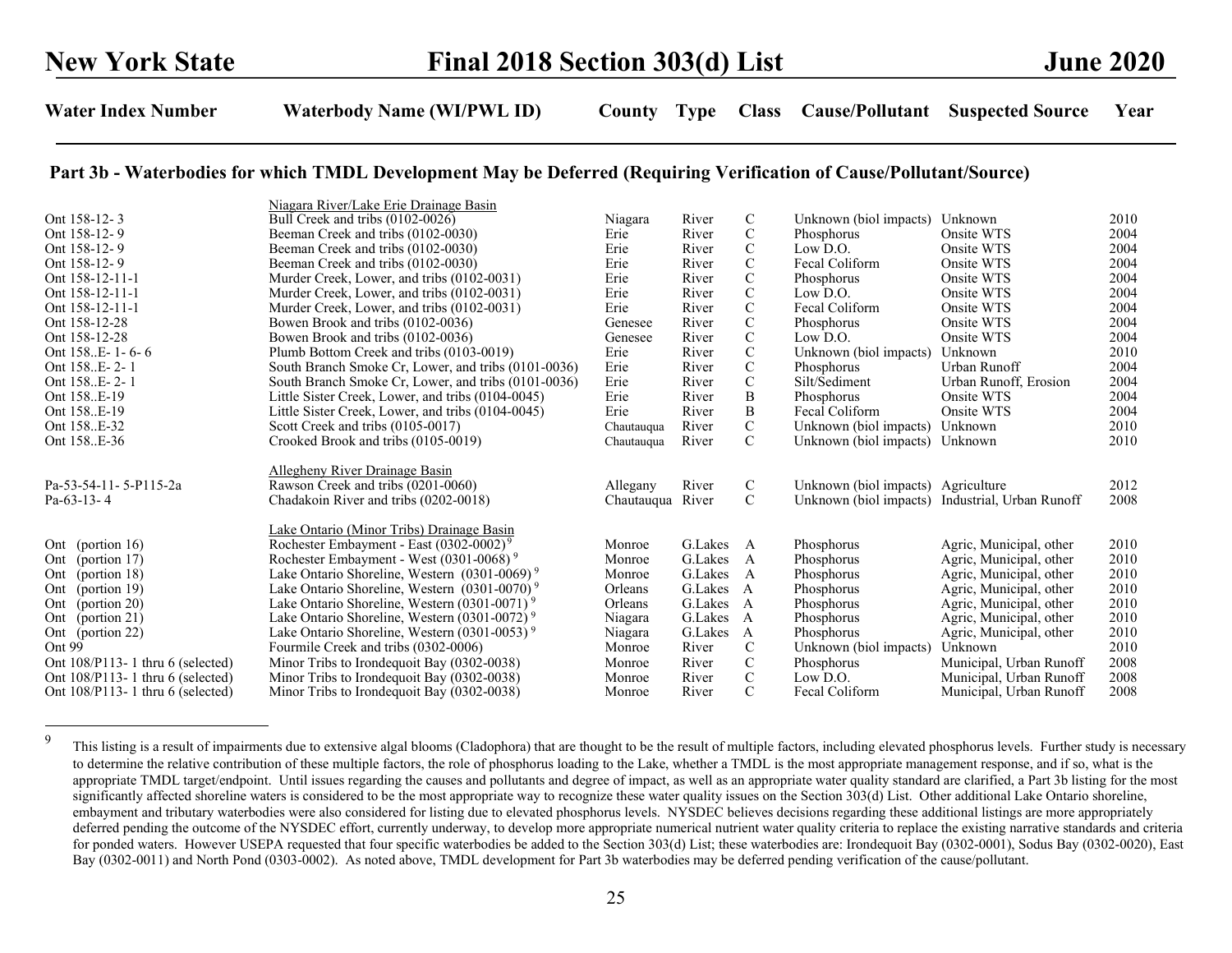| Ont 108/P113-3-12<br>Ont 111-P148a, P148e<br>Ont 120<br>Ont 138 (portion 4)<br>Ont 138-11d-P167<br>Ont 144                                                         | Lake Ontario (Minor Tribs) Drainage Basin<br>Thomas Creek/White Brook and tribs (0302-0023)<br>Durand, Eastman Lakes (0302-0037)<br>Slater Creek and tribs (0301-0020)<br>Oak Orchard Cr, Upper, and tribs<br><b>Glenvwood Lake (0301-0041)</b><br>Golden Hill Creek and tribs (0301-0050)                                                                                            | Monroe<br><b>Monroe</b><br>Monroe<br><b>Genessee</b><br><b>Orleans</b><br>Niagara | River<br>Lake<br>River<br><b>River</b><br>Lake<br>River    | Β<br>B<br>$\mathbf C$<br>$\bf C$<br>$\mathbf C$<br>$\mathsf{C}$                              | Phosphorus<br><b>Phosphorus</b><br>Oxygen Demand <sup>1</sup><br><b>Phosphorus</b><br><b>Phosphorus</b><br>Unknown (biol impacts)                                          | Municipal, Urban Runoff<br><b>Unknown</b><br>Onsite WTS<br><b>Unknown</b><br><b>Unknown</b><br>Unknown                                          | 2008<br>2018<br>2004<br>2018<br>2018<br>2008         |
|--------------------------------------------------------------------------------------------------------------------------------------------------------------------|---------------------------------------------------------------------------------------------------------------------------------------------------------------------------------------------------------------------------------------------------------------------------------------------------------------------------------------------------------------------------------------|-----------------------------------------------------------------------------------|------------------------------------------------------------|----------------------------------------------------------------------------------------------|----------------------------------------------------------------------------------------------------------------------------------------------------------------------------|-------------------------------------------------------------------------------------------------------------------------------------------------|------------------------------------------------------|
| <b>Ont 148</b><br>Ont 149<br>Ont 156                                                                                                                               | Lake Ontario (Minor Tribs) Drainage Basin<br>Eighteenmile Creek, Upp, and minor tribs (0301-0055)<br>Hopkins Creek and tribs (0301-0060)<br>Fourmile Creek, Lower, and tribs (0301-0066)                                                                                                                                                                                              | Niagara<br>Niagara<br>Niagara                                                     | River<br>River<br>River                                    | D<br>$\mathbf C$<br>B                                                                        | Unknown (biol impacts)<br>Unknown (biol impacts)<br>Unknown (biol impacts)                                                                                                 | Unknown<br>Unknown<br>Unknown                                                                                                                   | 2008<br>2008<br>2008                                 |
| Ont 117-18<br>Ont 117-19-28<br>Ont 117-19-30<br>Ont 117-66-22<br>Ont 117-70<br>Ont 117-176-10-P161b                                                                | Genesee River Drainage Basin<br>Little Black Creek, Lower, and tribs (0402-0047)<br>Spring Creek and tribs (0402-0036)<br>Bigelow Creek and tribs (0402-0016)<br>Mill Creek and minor tribs (0404-0011)<br>Silver Lake Outlet, Upper, and tribs (0403-0034)<br>Foster Lake (0403-0055)                                                                                                | Monroe<br>Genesee<br>Genesee<br>Livingston<br>Wyoming<br>Allegany                 | River<br>River<br>River<br>River<br>River<br>Lake          | $\mathcal{C}$<br>$\mathsf{C}$<br>$\mathcal{C}$<br>C(TS)<br>C<br>B                            | Unknown (biol impacts)<br>Unknown (biol impacts)<br>Phosphorus<br>Silt/Sediment<br>Unknown<br>Fecal Coliform                                                               | Urban Runoff<br>Urban Runoff<br>Agriculture<br><b>Streambank Erosion</b><br>Unknown<br>Unknown                                                  | 2004<br>2010<br>2004<br>2004<br>2004<br>2012         |
| Pa $3-57-5$ (portion 4)                                                                                                                                            | Chemung River Drainage Basin<br>Canisteo River, Middle, and minor tribs (0503-0001)                                                                                                                                                                                                                                                                                                   | Steuben                                                                           | River                                                      | $\mathcal{C}$                                                                                | Unknown (biol impacts) Unknown                                                                                                                                             |                                                                                                                                                 | 2008                                                 |
| SR-31 thru 37 (selected)                                                                                                                                           | Susquehanna River Drainage Basin<br>Minor Tribs to Lower Susquehanna (0603-0044)                                                                                                                                                                                                                                                                                                      | <b>Broome</b>                                                                     | River                                                      | $\mathcal{C}$                                                                                | Phosphorus                                                                                                                                                                 | Agric, Urban Runoff                                                                                                                             | 2010                                                 |
| Ont 66-4<br>Ont $66-12$ (portion 1)<br>Ont $66-12$ (portion 2)<br>Ont 66-12-12-P154-2<br>Ont 66-12-12-P154 (portion 2)<br>Ont 66-12-12-P154-<br>Ont 66-12-12-P154- | Oswego River (Finger Lakes) Drainage Basin<br>Waterhouse Creek and tribs (0701-0026)<br>Seneca River, Lower, Main Stem (0701-0001)<br>Seneca River, Lower, Main Stem (0701-0008)<br>Bloody Brook and tribs (0702-0006)<br>Onondaga Lake, Southern End (0702-0021) <sup>10</sup><br>Minor Tribs to Onondaga Lake $(0702-0022)^{10}$<br>Minor Tribs to Onondaga Lake $(0702-0022)^{10}$ | Oswego<br>Onondaga<br>Onondaga<br>Onondaga<br>Onondaga<br>Onondaga<br>Onondaga    | River<br>River<br>River<br>River<br>Lake<br>River<br>River | C<br>$\mathsf{C}$<br>$\mathbf C$<br>$\mathsf C$<br>$\mathbf C$<br>$\mathbf C$<br>$\mathbf C$ | Unknown (biol impacts)<br>Oxygen Demand <sup>1</sup><br>Oxygen Demand <sup>1</sup><br>Unknown (biol impacts)<br>Fecal Coliform<br>Fecal Coliform<br>Nutrients (phosphorus) | Urban Runoff<br>Invasive Species, Agric<br>Invasive Species, Agric<br>Unknown<br>CSOs, Municpl, Urb<br>CSOs, Municpl, Urb<br>CSOs, Municpl, Urb | 2012<br>1998<br>1998<br>2010<br>2008<br>2008<br>2008 |

<sup>&</sup>lt;sup>10</sup> The Department is conducting a detailed review of monitoring data received from the Onondaga County Ambient Monitoring Program required under the Onondaga Amended Consent Judgement (ACJ), the Microbial Trackdown Study performed by Onondaga Environmental Institute (OEI), and additional environmental sampling performed by others to determine the overall impacts of various restoration measures, the water quality in theses tributaries, and the need for moving these listings to Part 1 of the 303(d) List and consideration for development of a TMDL. Impairments to these waters continue to be addressed through a combination of the following measures: 1) completion of the requirements under the ACJ, 2) development and implementation of the Onondaga County CSO Long Term Control Planning (LTCP), 3) potential implementation of additional Microbial Trackdown Studies, and 4) potential Consent Orders and other agreements with municipalities, including regulated Municipal Separate Stormwater Sewer Systems (MS4) entities, and private entities to address industrial contamination, storm water combined sewer overflows, and other urban sources.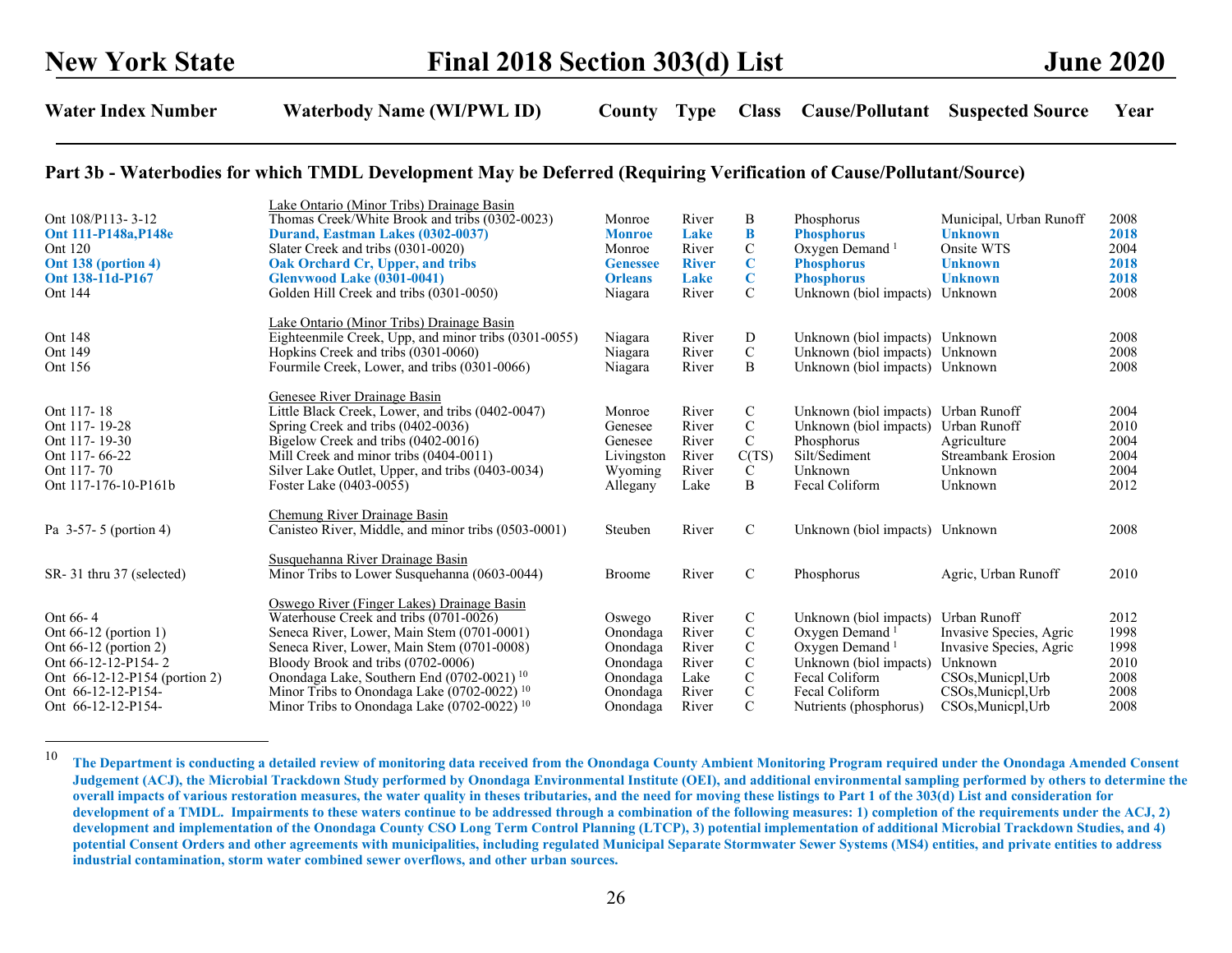| Ont 66-12-12-P154-<br>Ont 66-12-12-P154-<br>Ont 66 12-12-P154-2<br>Ont 66 12-12-P154-3<br>Ont 66-12-12-P154-3<br>Ont 66-12-12-P154-3<br>Ont 66-12-12-P154-4<br>Ont 66-12-12-P154-4<br>Ont 66-12-12-P154-4 | Oswego River (Finger Lakes) Drainage Basin<br>Minor Tribs to Onondaga Lake (0702-0022) <sup>10</sup><br>Minor Tribs to Onondaga Lake (0702-0022) <sup>10</sup><br>Bloody Brook and tribs (0702 0006) <sup>10</sup><br>Ley Creek and tribs $(0702 0001)^{10}$<br>Ley Creek and tribs $(0702-0001)$ <sup>10</sup><br>Ley Creek and tribs $(0702-0001)$ <sup>10</sup><br>Onondaga Creek, Lower (0702-0023) <sup>10</sup><br>Onondaga Creek, Lower (0702-0023) <sup>10</sup><br>Onondaga Creek, Lower (0702-0023) <sup>10</sup> | Onondaga<br>Onondaga<br>Onondaga<br>Onondaga<br>Onondaga<br>Onondaga<br>Onondaga<br>Onondaga<br>Onondaga | River<br>River<br>River<br>River<br>River<br>River<br>River<br>River<br>River | $\mathbf C$<br>$\mathbf C$<br>$\mathbf C$<br>C<br>C<br>$\mathbf C$<br>$\mathbf C$<br>C<br>$\mathbf C$ | Nitrogen $(NH_3, NO_2)$<br>Cyanide<br>Fecal Coliform<br>Fecal Coliform<br>Nutrients (phosphorus)<br>Ammonia (NH <sub>3</sub> )<br>Fecal Coliform<br>Nutrients (phosphorus)<br>Ammonia (NH <sub>3</sub> )   | CSOs, Municpl, Urb<br>CSOs, Municpl, Urb<br>Municpal, Urban Runoff<br>Municpal, Urban Runoff<br>CSO <sub>s</sub> , Municpl, Urb<br>CSO <sub>s</sub> , Municpl, Urb<br>CSOs, Municpl, Urb<br>CSOs, Municpl, Urb<br>CSOs, Municpl, Urb | 2008<br>2008<br>2008<br>2008<br>1998<br>1998<br>2008<br>1998<br>1998 |
|-----------------------------------------------------------------------------------------------------------------------------------------------------------------------------------------------------------|-----------------------------------------------------------------------------------------------------------------------------------------------------------------------------------------------------------------------------------------------------------------------------------------------------------------------------------------------------------------------------------------------------------------------------------------------------------------------------------------------------------------------------|----------------------------------------------------------------------------------------------------------|-------------------------------------------------------------------------------|-------------------------------------------------------------------------------------------------------|------------------------------------------------------------------------------------------------------------------------------------------------------------------------------------------------------------|--------------------------------------------------------------------------------------------------------------------------------------------------------------------------------------------------------------------------------------|----------------------------------------------------------------------|
| Ont 66-12-12-P154-4<br>Ont 66-12-51                                                                                                                                                                       | Onondaga Creek, Middle, and tribs (0702-0004) <sup>10</sup><br>Crane Brook and tribs (0704-0024)                                                                                                                                                                                                                                                                                                                                                                                                                            | Onondaga<br>Cayuga                                                                                       | River<br>River                                                                | $\bf{B}$<br>$\mathcal{C}$                                                                             | Fecal Coliform<br>Salinity                                                                                                                                                                                 | CSOs, Municpl, Urb<br>Unknown                                                                                                                                                                                                        | 2008<br>2008                                                         |
|                                                                                                                                                                                                           |                                                                                                                                                                                                                                                                                                                                                                                                                                                                                                                             |                                                                                                          |                                                                               |                                                                                                       |                                                                                                                                                                                                            |                                                                                                                                                                                                                                      |                                                                      |
| $H-240$ (portion 14)<br>$H-240$ (portion 14)<br>$H-240$ (portion 14)<br>H-240- 21 thru 28                                                                                                                 | Mohawk River Drainage Basin<br>Mohawk River, Main Stem (1201-0094)<br>Mohawk River, Main Stem (1201-0094)<br>Mohawk River, Main Stem (1201-0094)<br>Minor Tribs to Mohawk River (1201-0040)                                                                                                                                                                                                                                                                                                                                 | Oneida<br>Oneida<br>Oneida<br>Schenectady River                                                          | River<br>River<br>River                                                       | $\mathbf C$<br>$\mathbf C$<br>$\mathbf C$<br>$\mathsf{C}$                                             | Copper<br>Oxygen Demand <sup>1</sup><br>Fecal Coliform<br>Unknown (biol impacts)                                                                                                                           | Urban Runoff<br>Urban Runoff<br>Urban Runoff<br>Industrial/Urban Runoff                                                                                                                                                              | 2004<br>2004<br>2004<br>2010                                         |
| H- 95-14-P354<br>H-89-2-P225<br>H- 89- 2-P226a<br>H-139-13-59<br>H-214-10-4-P207                                                                                                                          | Lower Hudson River Drainage Basin<br>Sylvan Lake (1304-0029)<br>Lake Washington (1303-0012)<br><b>Brown Pond Reservoir (1303-0013)</b><br>Quaker Creek (1306-0025)<br><b>Lawsons Lake (1301-0235)</b>                                                                                                                                                                                                                                                                                                                       | Dutchess<br><b>Orange</b><br>Orange<br>Orange<br><b>Albany</b>                                           | Lake<br>Lake<br>Lake<br>River<br>Lake                                         | B(T)<br>$\mathbf{A}$<br>$\mathbf{A}$<br>$\mathbf C$<br>$\bf{B}$                                       | Oxygen Demand <sup>1</sup><br><b>Phosphorus</b><br><b>Phosphorus</b><br>Oxygen Demand <sup>1</sup><br><b>Phosphorus</b>                                                                                    | Onsite WTS<br><b>Unknown</b><br><b>Unknown</b><br>Agriculture<br><b>Unknown</b>                                                                                                                                                      | 2010<br>2018<br>2018<br>2004<br>2018                                 |
| $D-1-1$ thru 11 (selected)<br>D-71-6-5-P381, P382                                                                                                                                                         | Delaware River Drainage Basin<br>Minor Tribs to Lower Neversink River (1402-0023)<br><b>Blueberry, Laurel Lakes (1404-0033)</b>                                                                                                                                                                                                                                                                                                                                                                                             | Orange<br><b>Broom</b>                                                                                   | River<br>Lake                                                                 | $\mathbf C$<br>B                                                                                      | Unknown (biol impacts) Municipal/Urban<br><b>Phosphorus</b>                                                                                                                                                | <b>Unknown</b>                                                                                                                                                                                                                       | 2010<br>2018                                                         |
| $NJ-1$ (portion 2)<br>NJ- 1-4<br>NJ-1/P977a-<br>NJ- 1/P977a-12<br>NJ- 5                                                                                                                                   | Ramapo/Hackensack River Basin<br>Hackensack River, Low, and mnr tribs (1501-0026)<br>Nauraushaun Brook, Lower, and tribs (1501-0010)<br>Minor Tribs to DeForest Lake (1501-0029)<br>West Br. Hackensack, Upper, and tribs (1501-0009)<br>Pascack Brook and tribs, within NYS (1501-0015)                                                                                                                                                                                                                                    | Rockland<br>Rockland<br>Rockland<br>Rockland<br>Rockland                                                 | River<br>River<br>River<br>River<br>River                                     | A<br>A<br>A<br>C(T)<br>C                                                                              | Unknown (biol impacts)<br>Unknown (biol impacts) Urban/Storm Runoff<br>Unknown (biol impacts) Urban/Storm Runoff<br>Unknown (biol impacts) Urban/Storm Runoff<br>Unknown (biol impacts) Urban/Storm Runoff | Urban/Storm Runoff                                                                                                                                                                                                                   | 2010<br>2010<br>2010<br>2010<br>2010                                 |
| $(MW1.2)$ SI-4<br>$(MW1.2)$ SI-8 (portion 3)<br>(MW1.2) SI- 9 thru 16<br>(MW3.2) LIS-4                                                                                                                    | Atlantic Ocean/Long Island Sound Drainage Basin<br>Lemon Creek and tribs (1701-0149)<br>Richmond Creek, Upper, and tribs (1701-0043)<br>Minor Staten Island Tribs, North (1701-0192)<br>Burling Brook and tribs (1702-0120)                                                                                                                                                                                                                                                                                                 | <b>Richmond</b><br><b>Richmond</b><br><b>Richmond</b><br>Westchester River                               | <b>River</b><br><b>River</b><br><b>River</b>                                  | B<br>B<br>$\bf{B}$<br>C                                                                               | <b>Unknown (biol impacts) Urban/Storm Runoff</b><br><b>Unknown (biol impacts) Urban/Storm Runoff</b><br><b>Unknown (biol impacts) Urban/Storm Runoff</b><br>Unknown (biol impacts) Urban/Storm Runoff      |                                                                                                                                                                                                                                      | 2018<br>2018<br>2018<br>2010                                         |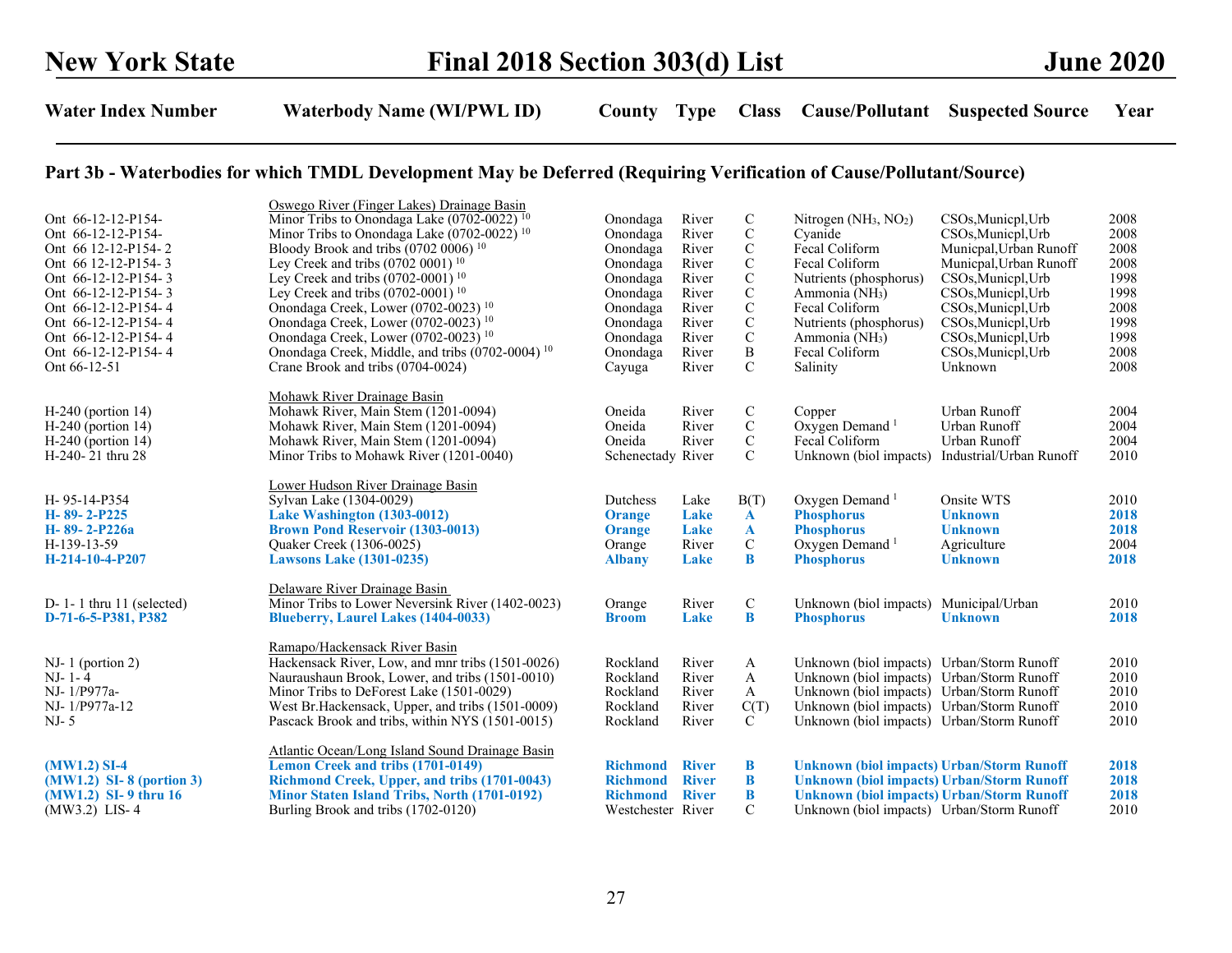|                              | Atlantic Ocean/Long Island Sound Drainage Basin         |                          |         |       |                                                |                            |      |
|------------------------------|---------------------------------------------------------|--------------------------|---------|-------|------------------------------------------------|----------------------------|------|
| $(MW3.4)$ LIS-11             | Blind Brook, Upper, and tribs (1702-0130) <sup>11</sup> | <b>Westchester River</b> |         | C     | <b>Unknown (biol impacts) Urb/Storm Runoff</b> |                            | 2018 |
| (MW7.2a) AO-MB-170           | Terrell River, Upper, and tribs (1701-0103)             | Suffolk                  | River   | C(TS) | Unknown (biol impacts) Urban/Storm Runoff      |                            | 2010 |
| (MW7.5) AO-GSB-178           | Beaverdam Creek and tribs (1701-0104)                   | Suffolk                  | River   | C(TS) | Ammonia                                        | Urban/Storm Runoff         | 2010 |
| (MW7.5) AO-GSB-179           | Motts Creek, Upper, and tribs (1701-0325)               | Suffolk                  | River   |       | Unknown (biol impacts) Urban/Storm Runoff      |                            | 2010 |
| (MW7.8) AO-GSB-196           | Orowoc Creek, Upper, and tribs (1701-0094)              | Suffolk                  | River   | C     | Unknown (biol impacts)                         | Urban/Storm Runoff         | 2010 |
| (MW7.8) AO-GSB-197           | Awixa Creek, Upper, and tribs (1701-0093)               | Suffolk                  | River   | C     | Unknown (biol impacts)                         | Urban/Storm Runoff         | 2010 |
| (MW7.8) AO-GSB-198           | Penataquit Creek, Upper, and tribs (1701-0092)          | Suffolk                  | River   | C     | Unknown (biol impacts)                         | Urban/Storm Runoff         | 2010 |
| $(MW7.8)$ AO-GSB-207         | Sampawams Creek, Upper, and tribs (1701-0090)           | Suffolk                  | River   | C     | Unknown (biol impacts)                         | Urban/Storm Runoff         | 2010 |
| $(MW8.4)$ HB-RC (portion 2)  | Reynolds Channel, West $(1701-0216)^{12}$               | Nassau                   | Estuary | SВ    | Nitrogen                                       | Municpal (Bay Park, other) | 2014 |
| $(MW8.3) MDB-RC$ (portion 1) | Reynolds Channel, East $(1701-0215)^{12}$               | Nassau                   | Estuary | -SA   | Nitrogen                                       | Municpal (Bay Park, other) | 2014 |
| $(MW8.5a)$ JB-241            | Valley Stream, Upper, and tribs (1701-0225)             | Nassau                   | River   | C     | Unknown (biol impacts)                         | Urban/Storm Runoff         | 2010 |

<sup>11</sup>  This segment was moved from Part 1 of the List, where it was originally listed for impairments cause by 'Silt/Sediment' attributed to 'Urban/Storm Runoff'. An updated assessment for this waterbody indicated causes and sources of impairments to this water are not fully understood and it is most appropriate to place it in Part 3b until more sampling is conducted.

<sup>&</sup>lt;sup>12</sup> Because of the hydrology and bathemetry, nitrogen levels may not be causing macroalgae growth – or a water quality standards exceedence – in Reynolds Channel. However nitrogen discharges to the Channel support macroalgae growth in adjacent waters, significant amounts of which are pushed into the Channel by tides and prevailing winds and currents. Additionally the impact of the transported macroalgae into the Channel and deposits along the shore result in the impairment of uses. A nitrogen TMDL specifically for Reynolds Channel is not planned, however nitrogen levels in the Channel will be addressed through the Western Bays Nitrogen TMDL and other efforts to restore water quality and coastal habitat in Hempstead Bay and other adjacent waters.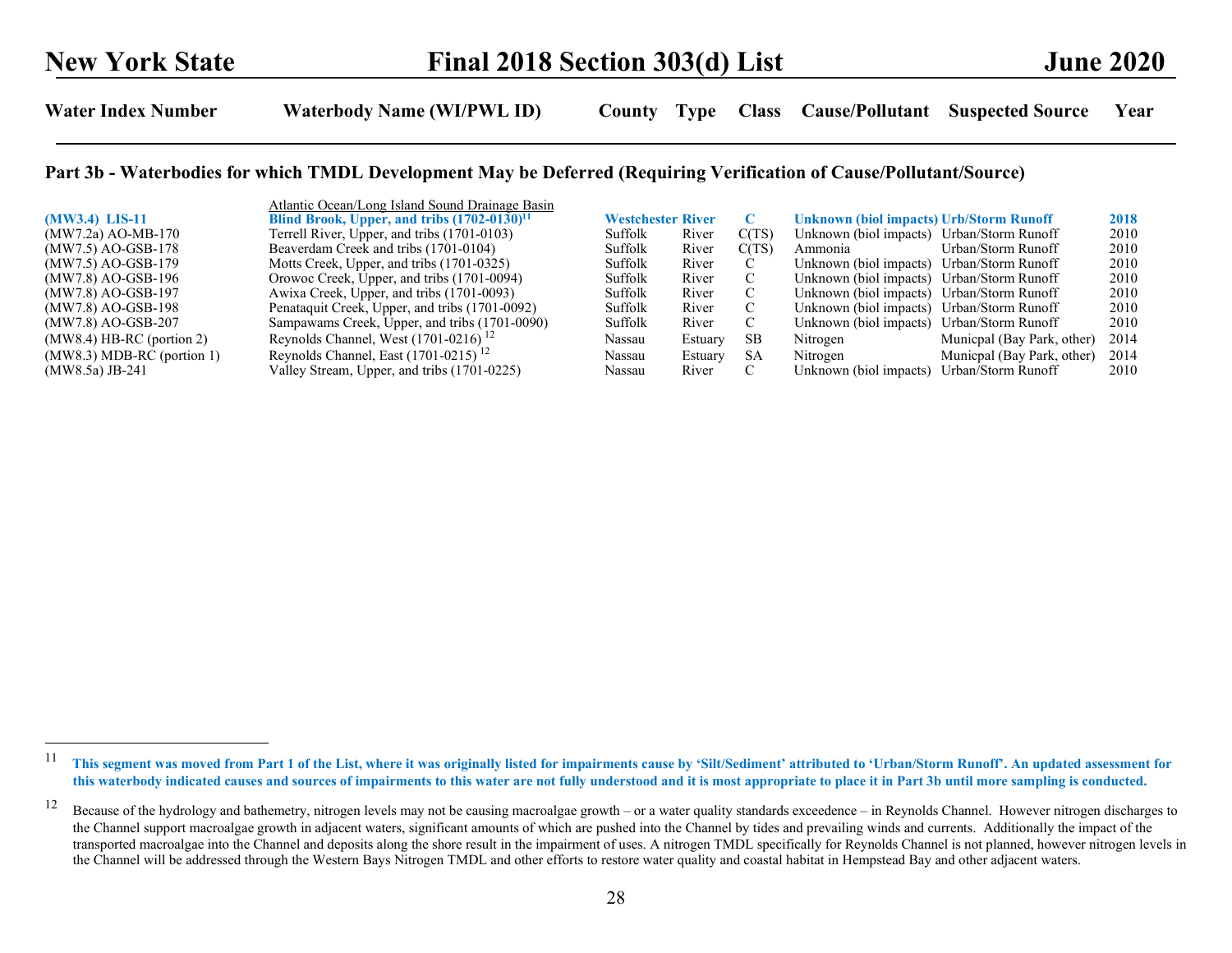## Part 3c - Waterbodies for which TMDLs Are Deferred (Pending Development/Implementation/Evaluation of Other Restoration Measures)

|                              | Niagara River/Lake Erie Drainage Basin                                           |                             |                       |               |                                                                 |                           |              |
|------------------------------|----------------------------------------------------------------------------------|-----------------------------|-----------------------|---------------|-----------------------------------------------------------------|---------------------------|--------------|
| Ont 158-13                   | Two Mile Creek and tribs (0101-0005)                                             | Erie                        | River                 | B             | Oils & Floating Sub.                                            | CSOs                      | 2004         |
| Ont 158-15                   | Scajaquada Creek, Lower, and tribs (0101-0023)                                   | Erie                        | River                 | B             | Oils & Floating Sub.                                            | CSOs, Urban Runoff        | 2004         |
| Ont 158-15                   | Scajaquada Creek, Middle, and tribs (0101-0033)                                  | Erie                        | River                 | $\mathcal{C}$ | Oils & Floating Sub.                                            | CSOs, Urban Runoff        | 2010         |
|                              | Genesee River Drainage Basin                                                     |                             |                       |               |                                                                 |                           |              |
| Ont 117-19                   | Black Creek, Middle, and minor tribs (0402 0028)                                 | Genesee                     | River                 | $\mathcal{C}$ | Phosphorus                                                      | Agric, Municipal          | 2014         |
|                              | Susquehanna River Drainage Basin                                                 |                             |                       |               |                                                                 |                           |              |
| SR (Pa)- 1-P8                | Cayuta Lake (0603-0005)                                                          | Schuyler                    | Lake                  | B             | Phosphorus                                                      | Other (in-lake recycling) | 2012         |
| <b>SR 53</b>                 | Park Creek and tribs (0601-0031)                                                 | <b>Broome</b>               | <b>River</b>          | $\mathbf C$   | <b>Fecal Coliform</b>                                           | <b>Onsite WTS</b>         | 2018         |
|                              | Oswego River (Finger Lakes) Drainage Basin                                       |                             |                       | B             |                                                                 |                           |              |
| Ont 66-12-12<br>Ont 66-12-29 | <b>Onondaga Lake Outlet (0702-0020)</b><br>Skaneateles Creek $(0707-0003)^{-13}$ | <b>Onondaga</b><br>Onondaga | <b>River</b><br>River |               | <b>Unknown (biol impacts) CSOs, Municpl, Urb</b><br><b>PCBs</b> | Industrial/Land Disp.     | 2018<br>1998 |
|                              |                                                                                  |                             |                       | C(T)          |                                                                 |                           |              |
|                              | <b>Black River Drainage Basin</b>                                                |                             |                       |               |                                                                 |                           |              |
| Ont $19-6(-1)$               | Kelsey Creek (0801-0191) <sup>14</sup>                                           | Jefferson                   | River                 | $\mathcal{C}$ | <b>PCBs</b>                                                     | Industr, Contam.Sed.      | 1998         |
|                              | Upper Hudson River Basin                                                         |                             |                       |               |                                                                 |                           |              |
| $H$ (portion 1)              | Hudson River, Main Stem (1101-0002) <sup>15</sup>                                | Saratoga                    | River                 | A             | <b>PCBs</b>                                                     | Contaminated Sed.         | 1998         |
| H (portion 2)                | Hudson River, Main Stem $(1101-0042)$ <sup>15</sup>                              | Saratoga                    | River                 | $\mathsf{C}$  | <b>PCBs</b>                                                     | Contaminated Sed.         | 1998         |
| H (portion 3)                | Hudson River, Main Stem $(1101-0043)$ <sup>15</sup>                              | Saratoga                    | River                 | B             | <b>PCBs</b>                                                     | Contaminated Sed.         | 1998         |
| H (portion 4)                | Hudson River, Main Stem (1101-0044) <sup>15</sup>                                | Saratoga                    | River                 | $\mathcal{C}$ | <b>PCBs</b>                                                     | Contaminated Sed.         | 1998         |
|                              | <b>Mohawk River Drainage Basin</b>                                               |                             |                       |               |                                                                 |                           |              |
| $H-240$ (portion 12)         | Mohawk River, Main Stem (1201-0093)                                              | Herkimer                    | River                 | $\mathcal{C}$ | Oils & Floating Sub.                                            | CSOs, Urban, Ind/Munic    | 2004         |
|                              | Lower Hudson River Basin                                                         |                             |                       |               |                                                                 |                           |              |
| H 31 P44 14                  | <b>Muscoot River, Lower, and minor tribs (1302 0049)</b>                         | <b>Westchester River</b>    |                       | A(TS)         | <b>Ammonia</b>                                                  | <b>Municipal</b>          | 2018         |
| H 31 P44 14                  | Muscoot River, Lower, and minor tribs (1302 0049)                                | <b>Westchester River</b>    |                       | A(TS)         | Low D.O.                                                        | <b>Municipal</b>          | 2018         |
| H-31-P44-23-P59-4 thru 10    | <b>Minor Tribs to Croton Falls Reservoir (1302-0001)</b>                         | <b>Putnam</b>               | <b>River</b>          | B             | <b>Phosphorus</b>                                               | <b>Municipal</b>          | 2018         |
| H-31-P44-23-P59-4 thru 10    | <b>Minor Tribs to Croton Falls Reservoir (1302-0001)</b>                         | <b>Putnam</b>               | <b>River</b>          | B             | Low D.O.                                                        | <b>Municipal</b>          | 2018         |
| H 31 P44 24 P89 10 P93       | <b>Peach Lake (1302 0004)</b>                                                    | <b>Westchester Lake</b>     |                       | B             | <b>Fecal Coliform</b>                                           | <b>Onsite WTS</b>         | 2018         |
| H-94-6-P340                  | Orange Lake (1301-0008) <sup>16</sup>                                            | Orange                      | Lake                  | B             | Phosphorus                                                      | Onsite WTS, Urban         | 2010         |
|                              |                                                                                  |                             |                       |               |                                                                 |                           |              |

<sup>&</sup>lt;sup>13</sup> Impairments to Skaneateles Creek had been verified, but the impairment is thought to have been addressed through completed environmental (hazardous waste) remediation actions.

<sup>&</sup>lt;sup>14</sup> Impairments to Kelsey Creek have been verified, but the impairment is being addressed through on-going environmental (hazardous waste) remediation actions.

<sup>&</sup>lt;sup>15</sup> Impairments to these waters are being addressed by a Record of Decision and the resulting remediation of the River.

<sup>&</sup>lt;sup>16</sup> Impairments to Orange Lake are being addressed through a series of locally-led lake management activities.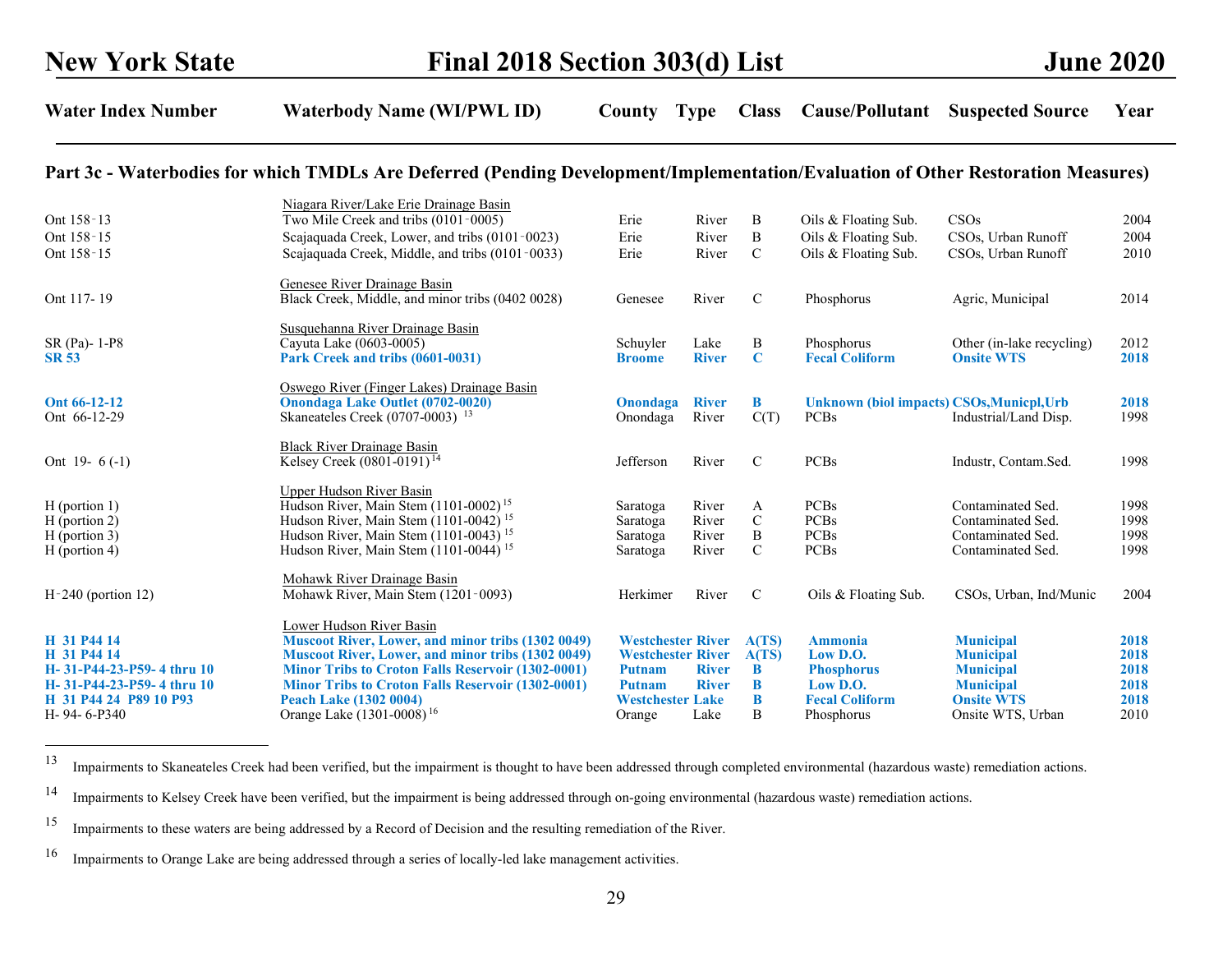#### Part 3c - Waterbodies for which TMDLs Are Deferred (Pending Development/Implementation/Evaluation of Other Restoration Measures)

| $H-139-13$<br>$H-139-13$ (portion 3)<br>$H-139-13$ (portion 4)<br>H-139-13-20 thru 53<br>H-139-13-59<br>$H-171$ (portion 1)<br>$H-171$ (portion 2)                                                                                                                                                                                                                                             | Lower Hudson River Basin<br>Wallkill River, Lower, Main Stem (1306-0027)<br>Wallkill River, Middle, Main Stem (1306-0038)<br>Wallkill River, Upper, and Minor tribs (1306-0017)<br><b>Minor Tribs to Middle Wallkill (1306-0061)</b><br><b>Ouaker Creek and tribs (1306-0025)</b><br>Esopus Creek, Lower, Main Stem $(1307-0010)^{17}$<br>Esopus Creek, Middle, Main Stem (1307-0003) <sup>17</sup>                                                                                                                                                                                                                                                                                                                                                                                                                                                                                                                    | <b>Ulster</b><br>Orange<br>Orange<br>Orange<br><b>Orange</b><br>Ulster<br>Ulster                                                                                                                                                                               | <b>River</b><br><b>River</b><br><b>River</b><br><b>River</b><br><b>River</b><br>River<br>River                                                                                                                                                                   | B<br>B<br>C<br>C<br>C<br><sub>B</sub><br>B(T)                                                                     | <b>Phosphorus</b><br><b>Phosphorus</b><br><b>Phosphorus</b><br><b>Phosphorus</b><br><b>Phosphorus</b><br>Turbidity<br>Turbidity                                                                                                                                                                                                                                                                                                                                               | <b>Agriculture, Point Sources 2018</b><br><b>Agriculture, Point Sources</b><br><b>Agriculture, Point Sources</b><br><b>Point Sources</b><br><b>Agriculture, Point Sources</b><br><b>Stream Erosion</b><br><b>Stream Erosion</b>                                                                                                                                                      | 2018<br>2018<br>2018<br>2018<br>2012<br>2012                                                                                 |
|------------------------------------------------------------------------------------------------------------------------------------------------------------------------------------------------------------------------------------------------------------------------------------------------------------------------------------------------------------------------------------------------|------------------------------------------------------------------------------------------------------------------------------------------------------------------------------------------------------------------------------------------------------------------------------------------------------------------------------------------------------------------------------------------------------------------------------------------------------------------------------------------------------------------------------------------------------------------------------------------------------------------------------------------------------------------------------------------------------------------------------------------------------------------------------------------------------------------------------------------------------------------------------------------------------------------------|----------------------------------------------------------------------------------------------------------------------------------------------------------------------------------------------------------------------------------------------------------------|------------------------------------------------------------------------------------------------------------------------------------------------------------------------------------------------------------------------------------------------------------------|-------------------------------------------------------------------------------------------------------------------|-------------------------------------------------------------------------------------------------------------------------------------------------------------------------------------------------------------------------------------------------------------------------------------------------------------------------------------------------------------------------------------------------------------------------------------------------------------------------------|--------------------------------------------------------------------------------------------------------------------------------------------------------------------------------------------------------------------------------------------------------------------------------------------------------------------------------------------------------------------------------------|------------------------------------------------------------------------------------------------------------------------------|
| $(MW1.1)$ LB/GB-253<br>$(MW1.1)$ LB/GB-253<br>$(MW1.1)$ LB/GB 253<br>$(MW1.2)$ SI (portion 1)<br>$(MW1.2)$ SI (portion 2)<br>$(MW1.2)$ SI (portion 3)<br>$(MW1.2)$ SI (portion 4)<br>(MW1.3) UB EB 1<br>$(MW1.3)$ UB EB 1<br>$(MW2.1)$ ER-LI-4<br>$(MW2.1)$ ER-LI-4<br>$(MW2.1)$ ER LI 4<br>$(MW2.1)$ ER (portion 1)<br>$(MW2.3)$ ER (portion 2)<br>$(MW2.3)$ ER (portion 3)<br>$(MW2.3)$ ER 1 | Atlantic Ocean/Long Island Sound Drainage Basin<br>Coney Island Creek $(1701-0008)^{18}$<br>Coney Island Creek $(1701-0008)^{18}$<br><b>Coney Island Creek (1701-0008)</b> <sup>18</sup><br>Arthur Kill, Class I, and minor tribs (1701 0010) <sup>18</sup><br>Arthur Kill, Class SD, and minor tribs (1701-0182) <sup>18</sup><br><b>Newark Bay (1701 0183)</b> <sup>18</sup><br>Kill Van Kull (1701 0184) <sup>18</sup><br><b>Gowanus Canal (1701 0011)</b> 18<br><b>Gowanus Canal (1701 0011)</b> <sup>18</sup><br>Newtown Creek and tidal tribs $(1702-0002)^{18}$<br>Newtown Creek and tidal tribs (1702-0002) <sup>18</sup><br><b>Newtown Creek and tidal tribs (1702 0002)</b> <sup>18</sup><br><b>East River, Lower (1702-0011)</b> <sup>18</sup><br><b>East River, Upper (1702-0010)</b> <sup>18</sup><br><b>East River, Upper (1702-0032)</b> <sup>18</sup><br><b>Harlem River (1702-0004)</b> <sup>18</sup> | Kings<br>Kings<br><b>Kings</b><br><b>Richmond</b><br><b>Richmond</b><br><b>Richmond</b><br><b>Richmond</b><br><b>Kings</b><br><b>Kings</b><br>Queens<br><b>Oueens</b><br><b>Queens</b><br><b>New York</b><br><b>Queens</b><br><b>Oueens</b><br><b>New York</b> | Estuary<br>Estuary<br><b>Estuary</b><br><b>Estuary</b><br><b>Estuary</b><br><b>Estuary</b><br><b>Estuary</b><br><b>Estuary</b><br><b>Estuary</b><br>Estuary<br>Estuary<br><b>Estuary</b><br><b>Estuary</b><br><b>Estuary</b><br><b>Estuary</b><br><b>Estuary</b> | <b>SD</b><br><b>SD</b><br><b>SD</b><br><b>SD</b><br><b>SD</b><br><b>SD</b><br><b>SD</b><br><b>SD</b><br><b>SB</b> | Oxygen Demand <sup>1</sup><br>Fecal Coliform<br><b>Garbage &amp; Refuse</b><br><b>Garbage &amp; Refuse</b><br><b>Garbage &amp; Refuse</b><br><b>Garbage &amp; Refuse</b><br><b>Garbage &amp; Refuse</b><br><b>Oxygen Demand</b> <sup>1</sup><br><b>Garbage &amp; Refuse</b><br>Oxygen Demand $1$<br>Fecal Coliform<br><b>Garbage &amp; Refuse</b><br><b>Garbage &amp; Refuse</b><br><b>Garbage &amp; Refuse</b><br><b>Garbage &amp; Refuse</b><br><b>Garbage &amp; Refuse</b> | Urban/CSO, Municip<br>Urban/Storm/CSO<br><b>CSOs, Urban/Storm</b><br>Urban/Storm/CSO<br>Urban/Storm/CSO<br>Urban/Storm/CSO<br>Urban/Storm/CSO<br>Urban/CSO, Municip<br><b>CSOs, Urban/Storm</b><br>Urban/CSO, Municip<br>Urban/Storm/CSO<br><b>CSOs, Urban/Storm</b><br><b>CSOs, Urban/Storm</b><br><b>CSOs, Urban/Storm</b><br><b>CSOs, Urban/Storm</b><br><b>CSOs, Urban/Storm</b> | 2016<br>2016<br>2018<br>2018<br>2018<br>2018<br>2018<br>2018<br>2018<br>2016<br>2016<br>2018<br>2018<br>2018<br>2018<br>2018 |

<sup>&</sup>lt;sup>17</sup> These waters were appended to Section 303(d) List by USEPA in 2012. At that time NYSDEC had concluded that elevated turbidity in these waterbodies were the result of the aftermath of severe storm and flooding events. NYSDEC had not included these waterbodies on its Proposed Final 2012 Section 303(d) List submitted by NYSDEC to USEPA based on its determination that deviations from the narrative water quality standard for turbidity ("no increase that will cause a substantial visible contrast to natural conditions") would have occurred under such conditions in the absence of any human-induced discharges or alterations to the waterbodies. Additionally, while extreme storm events are by nature infrequent, NYSDEC believes it is reasonable to consider such events and the resulting effects to be primarily natural events which may not, in fact, exceed the narrative standard nor meet the criteria for inclusion on the Section 303(d) List. NYSDEC also notes that water quality conditions in the stream have returned to what they were prior to the storm and flood events. While evaluating the necessity and appropriateness of developing a TMDL for these waterbodies, NYSDEC will fully explore other allowable regulatory mechanisms and TMDL alternatives, such as environmental reviews to evaluate any potential significant impacts and optimize future operations among sometimes competing uses and interests, in order to address these issues.

<sup>18</sup> These waterbody/pollutant combinations are covered under the 2012 NYC CSO Consent Order (the Order) and/or the 2011 First Amended Nitrogen Consent Judgement (the Judgement). Many of the subject waters are also covered by a waterbody specific Long Term Control Plan (LTCP) which was submitted to both USEPA and NYSDEC for review and was approved by NYSDEC. Because the Order, Judgement and LTCPs are expected to result in attainment of relevant water quality standards within those waterbodies, TMDLs will not provide additional value and are, therefore, deferred while the required construction and improvement projects are planned and completed. The TMDL need and priority will be reevaluated once post construction monitoring is completed and NYSDEC has performed a thorough analysis of the data generated.